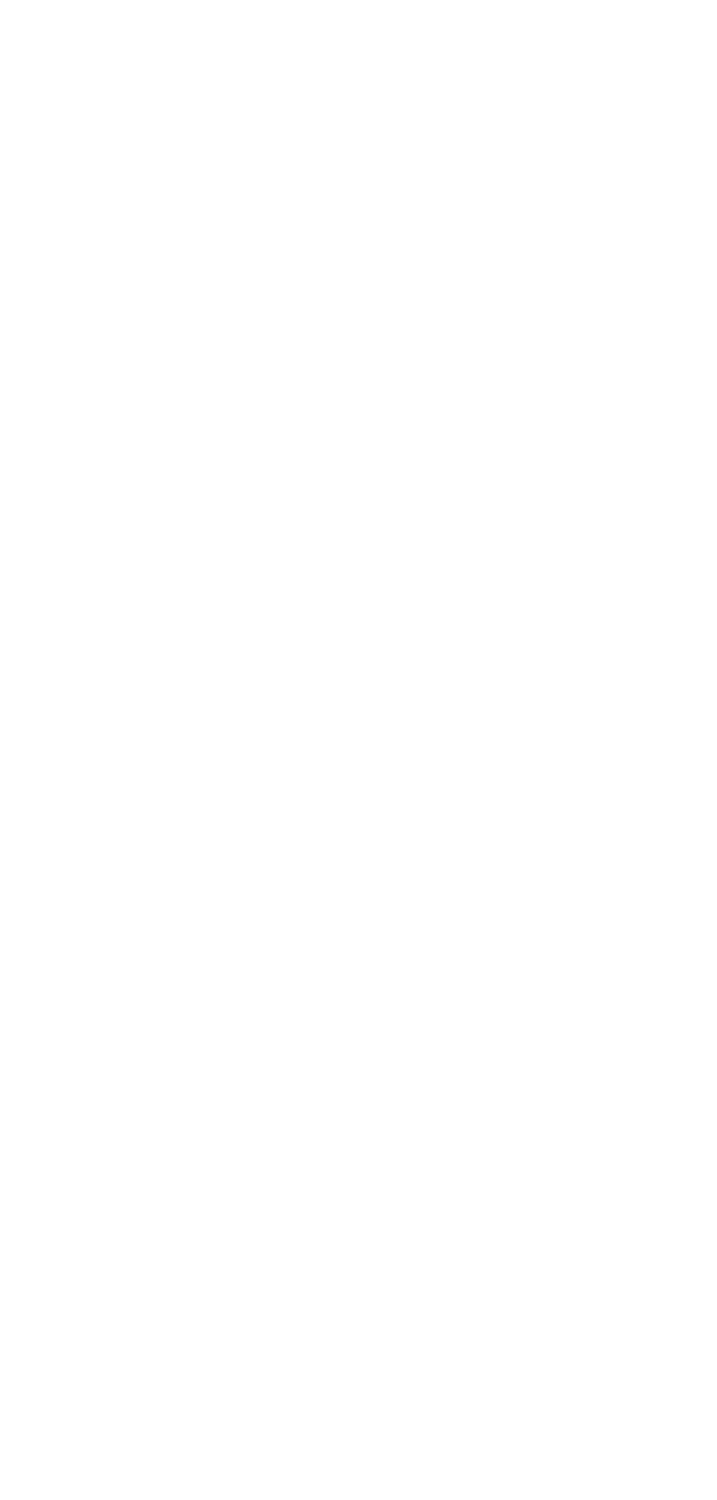# **REPORT of the AUDITOR GENERAL to the NOVA SCOTIA HOUSE OF ASSEMBLY**

# **HIGHLIGHTS**

### **PREFACE**

In an attempt to give readers an appreciation of the most significant findings contained in my Annual Report, I publish annually this highlights volume. It provides a brief summary of the results of audit work carried out in 2003.

However I do suggest that those who wish a fuller understanding of any or all of these matters should refer to the full Report. The highlights volume notes the page numbers of the full Report for each of the subjects.

Again this year we have set out our recommendations to government in each Chapter. To assist readers we have also included all 101 recommendations in this highlights volume. I hope this is useful.

It is also the intent of myself and my staff to provide our messages as clearly and concisely as possible. Comments from readers on the value of this highlights volume or on the complete Report would be welcomed.

ER Salmon

**E. ROY SALMON, FCA** Auditor General

Halifax, Nova Scotia November 28, 2003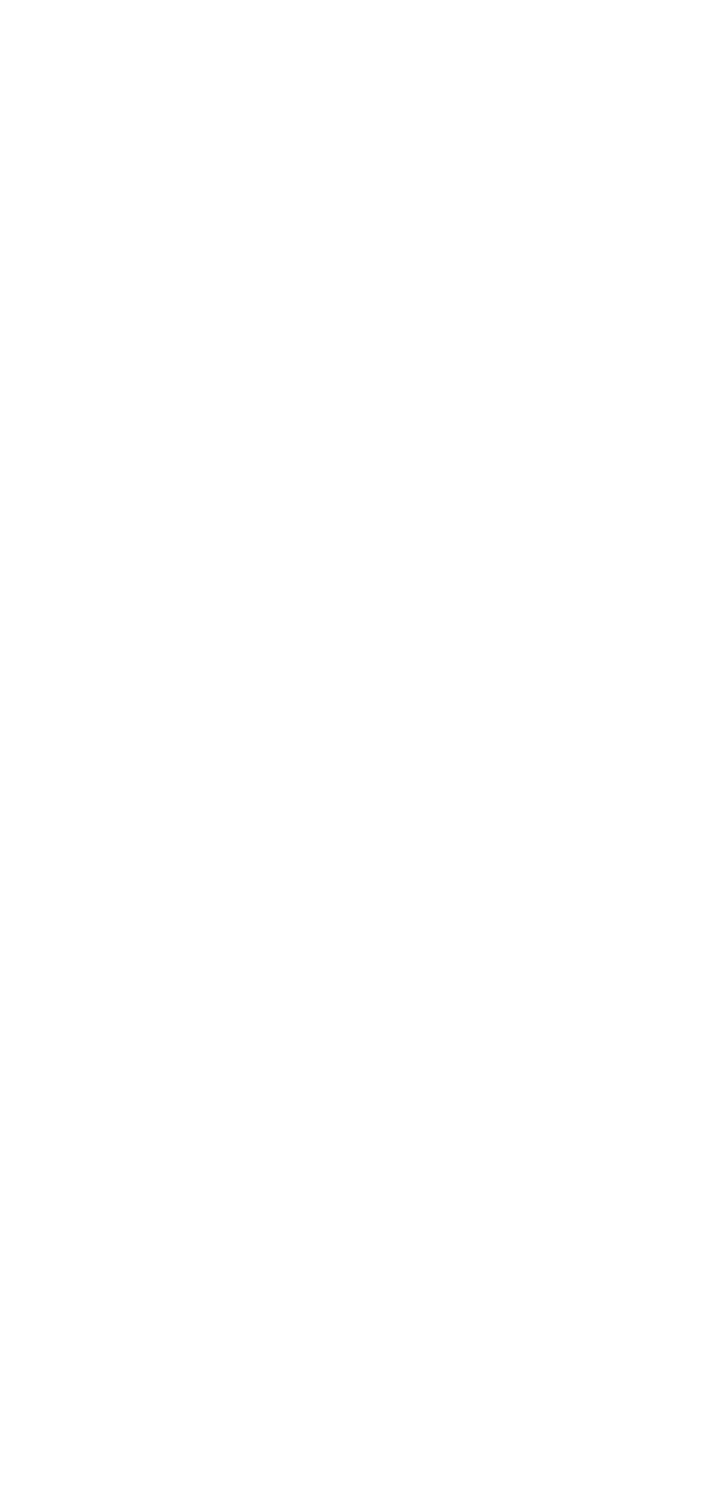# **TABLE OF CONTENTS**

# **INTRODUCTION**

| 1.              | Overview and Significant Issues 1                                                                                                |
|-----------------|----------------------------------------------------------------------------------------------------------------------------------|
| 2.<br>3.        | <b>GOVERNMENT-WIDE ISSUES</b><br>Accountability and Financial Reporting<br>1<br>Central Financial Management System/<br>SAP<br>3 |
| 4.              | <b>DEPARTMENTAL AUDITS</b><br><b>• Community Services</b><br>Housing Services<br>.9                                              |
| 5.<br>6.        | • Education<br>Accountability of School Boards<br>12<br>Universities - Internal Control and<br>Financial Management  16          |
| 7.              | <b>Energy</b><br>Oil and Gas Exploration and                                                                                     |
| 8.<br>9.<br>10. | • Health<br>IWK Health Centre 23<br>Long-term Care $\ldots \ldots \ldots \ldots 28$<br>Payments to Physicians  33                |
| 11.             | • Justice<br>Court Services<br>$\ldots$ 37                                                                                       |
| 12.             | • Office of Health Promotion<br>Nova Scotia Gaming Foundation - Review<br>of Operations 39                                       |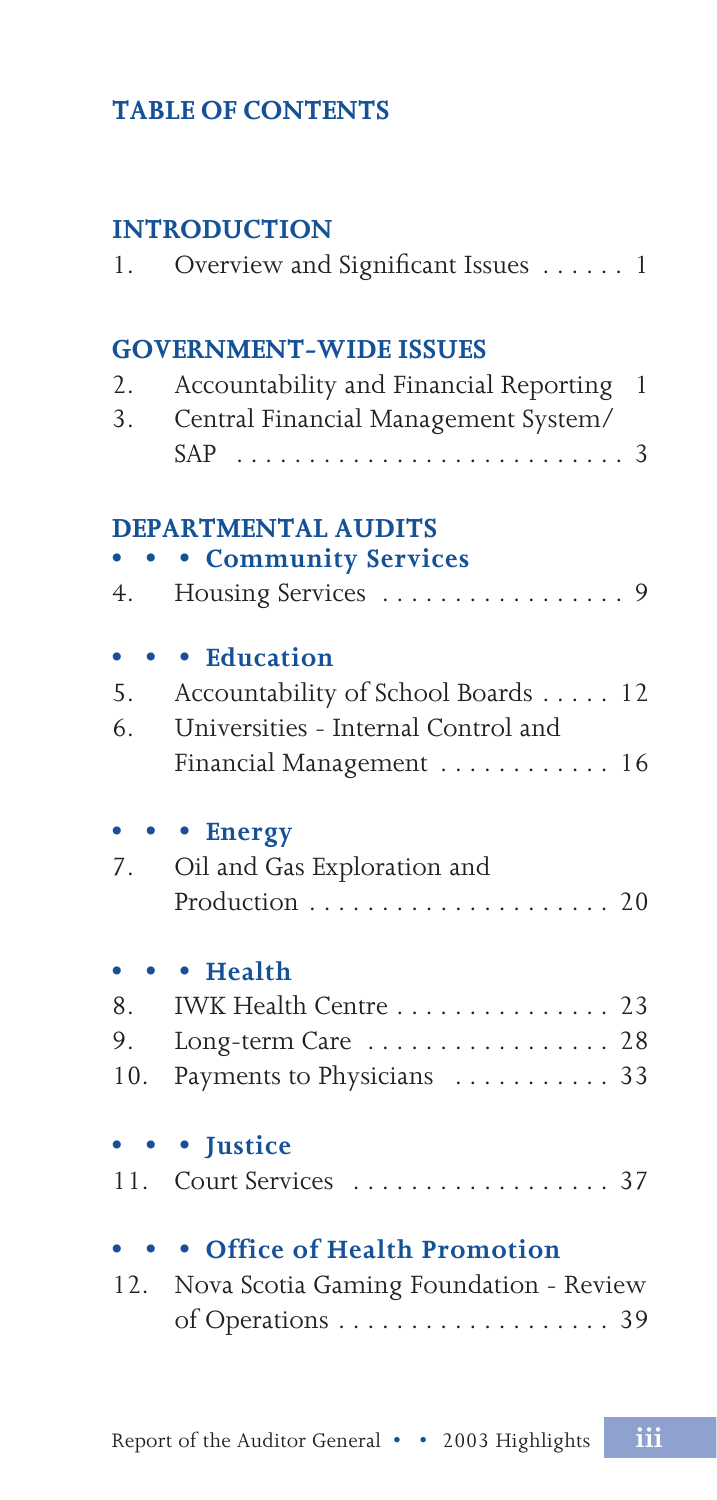# **CROWN AGENCIES AND CORPORATIONS**

| 13. Municipal Finance Corporation  43       |  |
|---------------------------------------------|--|
| 14. Nova Scotia Innovation Corporation . 45 |  |
| 15. Review of Financial Statements and      |  |
| Management Letters 48                       |  |

# **OTHER AUDIT OBSERVATIONS**

| 16. Additional Appropriations 49 |  |
|----------------------------------|--|
| 17. Cash and Other Losses  49    |  |
| 18. Travel Expenses  50          |  |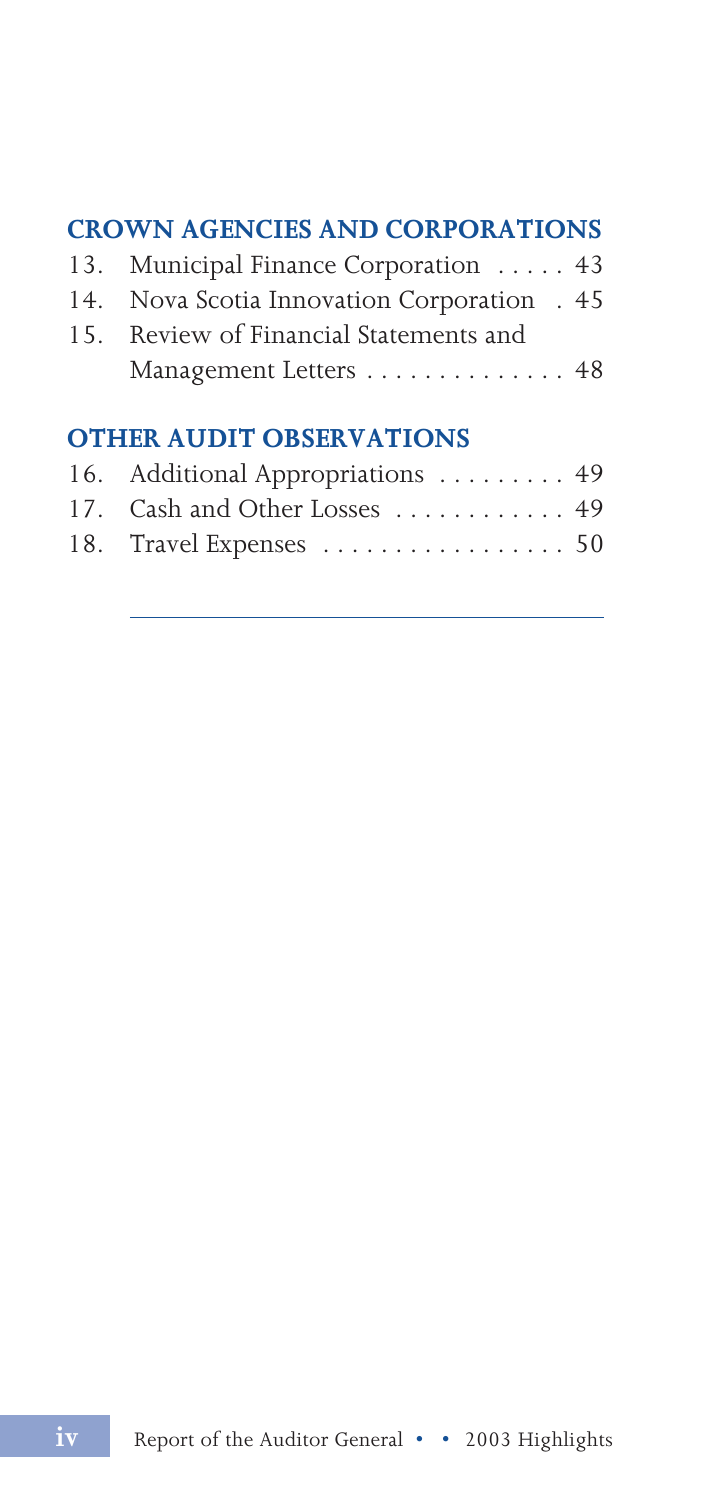## **INTRODUCTION**

### **Overview and Significant Issues** *Pages 8 – 12*

- **1.1** Although this Report contains many positive findings, there are always areas for improvement and I urge government to act on the recommendations we have made. I realize that resources are limited and many public servants are stretched. I acknowledge their efforts.
- **1.2** I also wish to acknowledge the efforts of my own staff. The contents of this Report, the additional Reports, as well as others speak for themselves.

### **GOVERNMENT-WIDE ISSUES**

**Accountability and Financial Reporting** *Pages 14 – 33*

- **2.1** Government released its *Annual Accountability Report* for the year ended March 31, 2002 on December 20, 2002. Reporting for the 2002-03 year is due by December 31, 2003.
- **2.2** The Auditor General's Report on the 2003-04 revenue estimates, required under Section 9B of the Auditor General Act, was tabled in the House on April 3, 2003 along with the *Nova Scotia Budget*.
- **2.3** The Province's March 31, 2003 consolidated financial statements were released November 13, 2003 as part of the Public Accounts. The financial statements were audited by our Office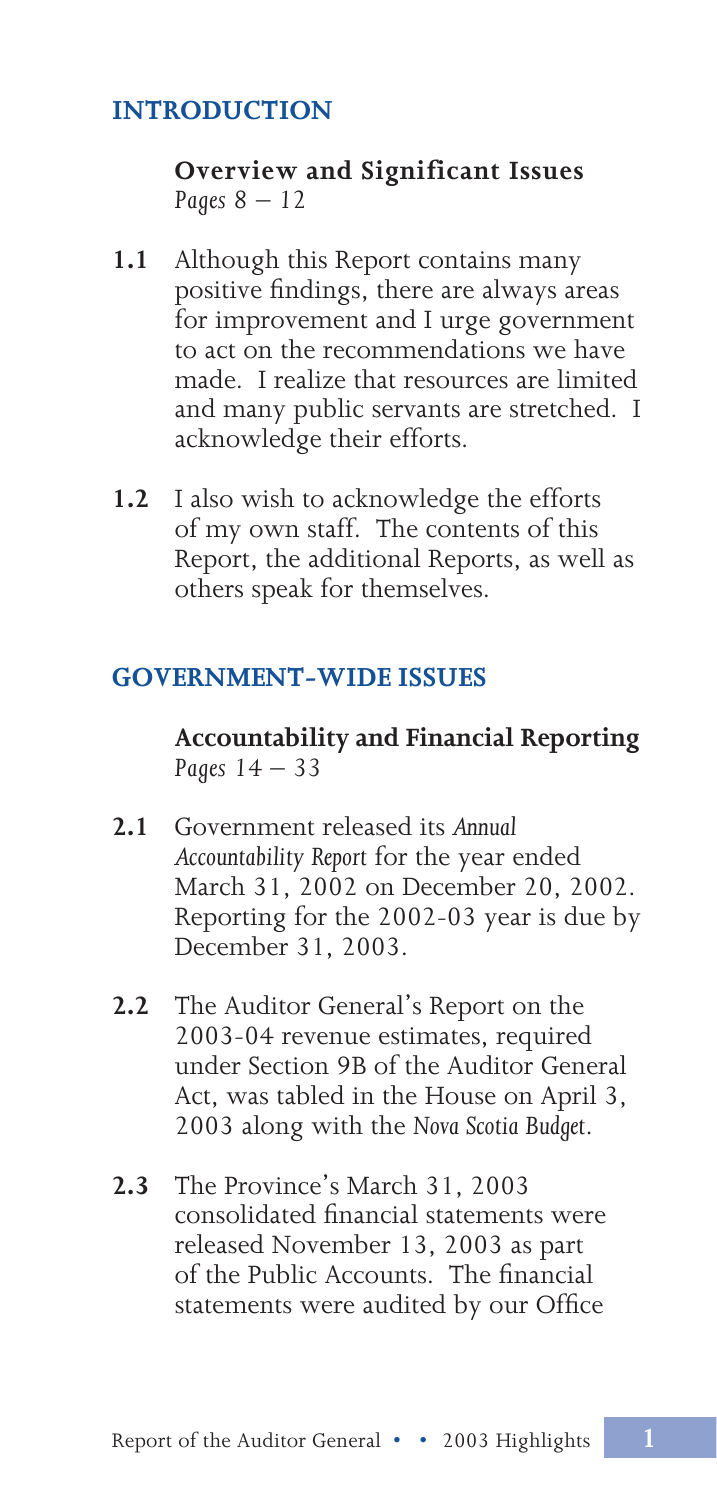and the opinion was unqualified. On November 14, 2003, we released a summary report on the Province's March 31, 2003 financial statements and other financial reporting practices. A separate management letter including more detailed findings and observations is to be issued to government in December 2003.

- **2.4** New regulatory and other standards for control and reporting will require significant and sustained attention by government.
- **2.5** Reporting to the House on the planning for and performance of various retirement and other post-employment benefit plans should be enhanced. The related costs and obligations for these benefit plans are affected by a number of market and other risks over which government has limited control.
- **2.6** Reporting of compensation arrangements for executive and senior management positions in all Provincial public sector entities should, as a minimum, meet the requirements that publicly-traded corporations have had to comply with for many years. Current reporting practices are incomplete and untimely.
- **2.7** Our recommendations to government from this review are as follows:

#### **Recommendation 2.1**

We recommend that government take necessary steps to ensure all entities covered by the Provincial Finance Act meet the June 30 deadline for financial statements to be provided to Finance.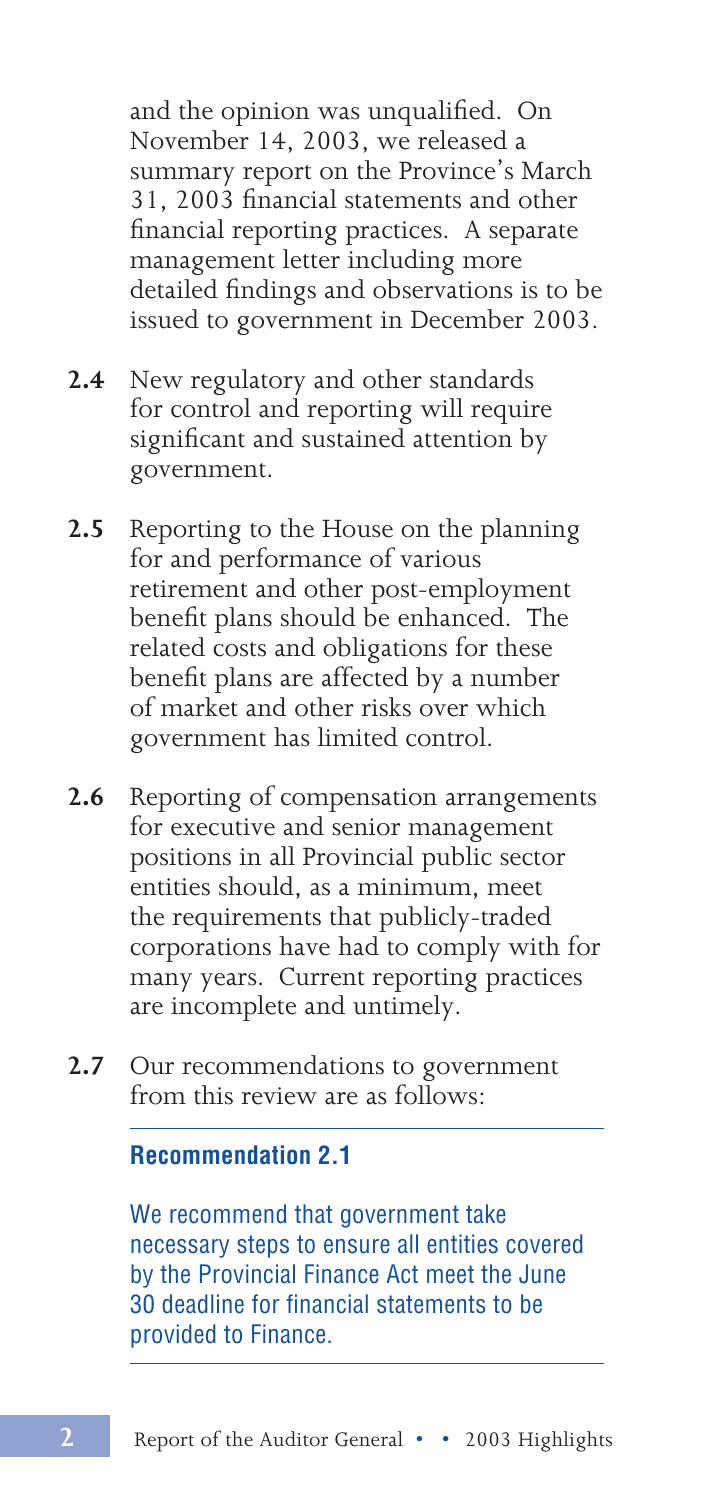### **Recommendation 2.2**

We again recommend that policies and practices, used during the budgeting and accounting processes for recognition and measurement of Provincial taxes and other revenue transfers from the Federal government, be reviewed.

#### **Recommendation 2.3**

We recommend that the management/audit trail, supporting the accounting for Provincial taxes and other revenue transfers from the Federal government, be improved.

### **Recommendation 2.4**

We recommend government implement a requirement for annual compensation reporting by all Provincial public sector entities for executive and senior management positions.

# **Central Financial Management System/ SAP**

*Pages 34 – 48*

**3.1** The Corporate Information Systems (CIS) division of the Department of Finance does not have a formal planning process. There is no strategic plan for the division. There are certain components of operational planning in place, however they are not integrated and do not address all areas of the division's responsibilities. Finance's Business Plan makes no mention of the CIS division as a core business area or in its listing of priorities.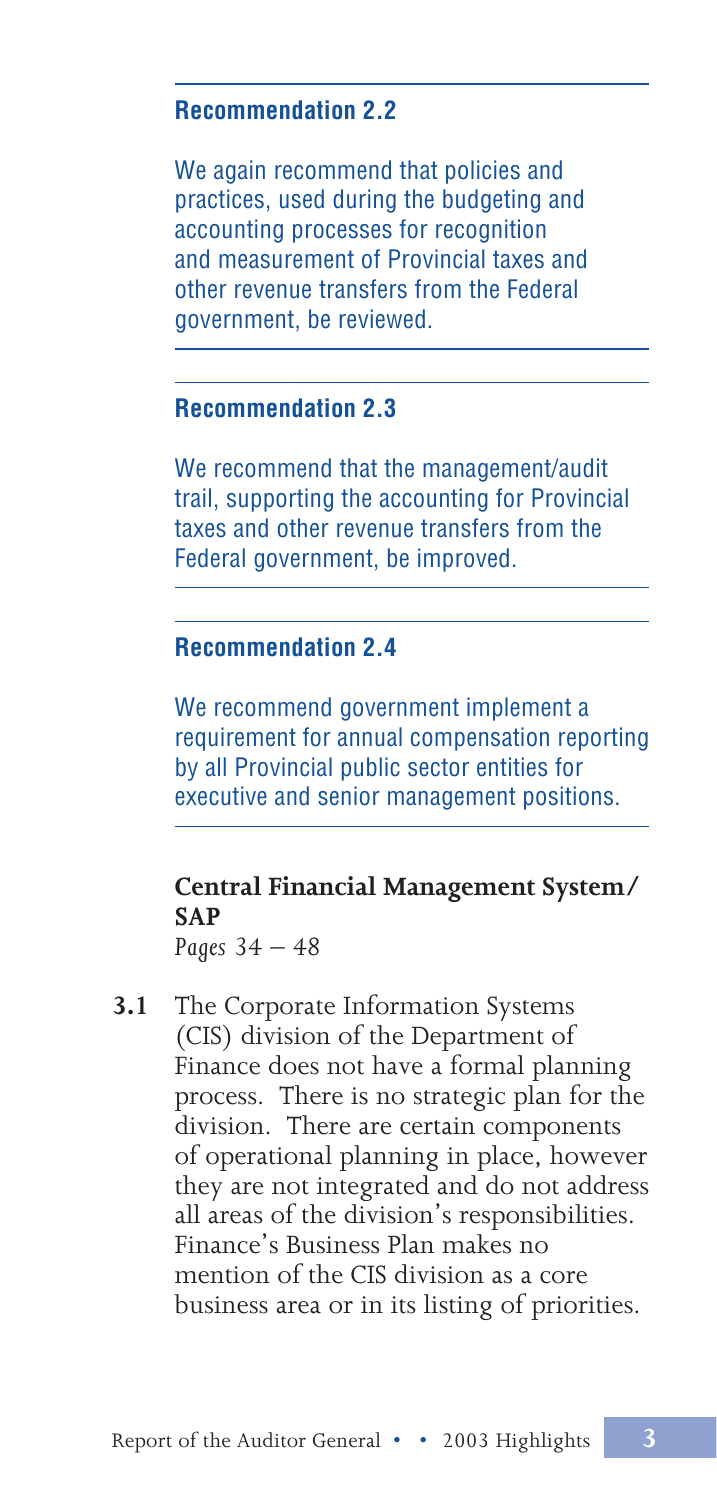**3.2** SAP R/3 was implemented by the Department of Finance on April 1, 1997. SAP security was last audited in 1998. We identified issues this year which point to the need for a comprehensive security and control audit to be completed, particularly since there are plans to implement the human resources module and electronic payments to vendors. For example:

> There are no formally documented policies and standards for CFMS (Central Financial Management System) security or for the correction and transport system.

 There has been inappropriate deployment of powerful security access privileges and there is a need for stronger management and control of user logon accounts.

 There is no formal disaster recovery plan to guide recovery, and no business continuity plan to enable the continued provision of essential services, if a disaster or other significant interruption of computer services was to occur.

 There were significant departures from the described control practices in the correction and transport system.

**3.3** Service level agreements in place to define roles, responsibilities and service levels between CIS and broader public sector entities have not been reviewed by legal counsel and certain additional important clauses need to be included.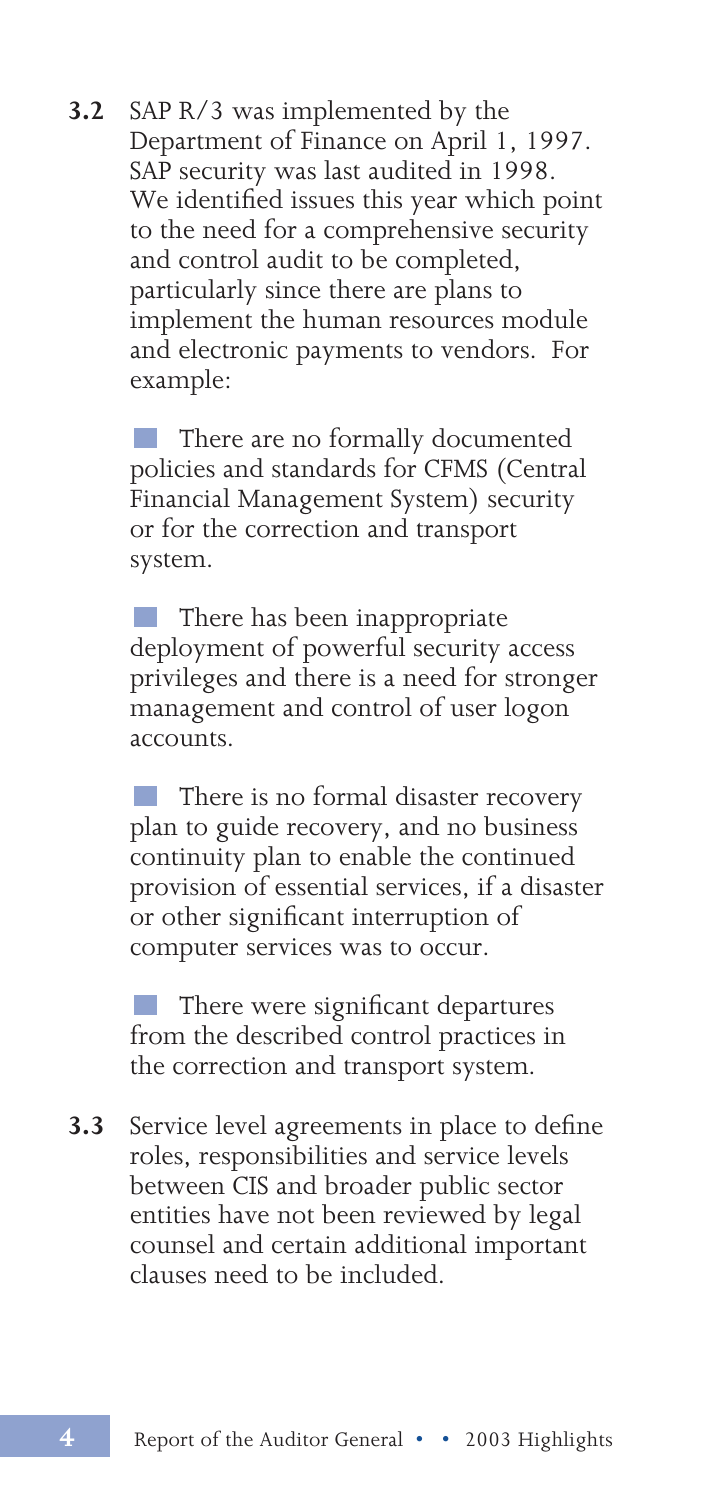**3.4** Our recommendations to government from this audit are as follows:

#### **Recommendation 3.1**

We recommend that senior management institute a formalized planning process for the Corporate Information Systems division in order to establish a clear vision and direction as well as a formalized process to set out the necessary operational requirements for the delivery of services to its various clients.

#### **Recommendation 3.2**

We recommend that priority be given to developing and implementing formal detailed policies, standards and practices for security as well as for correction and transport.

#### **Recommendation 3.3**

We recommend that management conduct a formal review of all Corporate Information Systems division operational responsibilities and determine the overall nature and extent of policies and standards that should be in place to promote a control conscious environment aligned with industry standard information technology control practices.

### **Recommendation 3.4**

We recommend that government commission a full and independent audit of SAP security and control as soon as possible.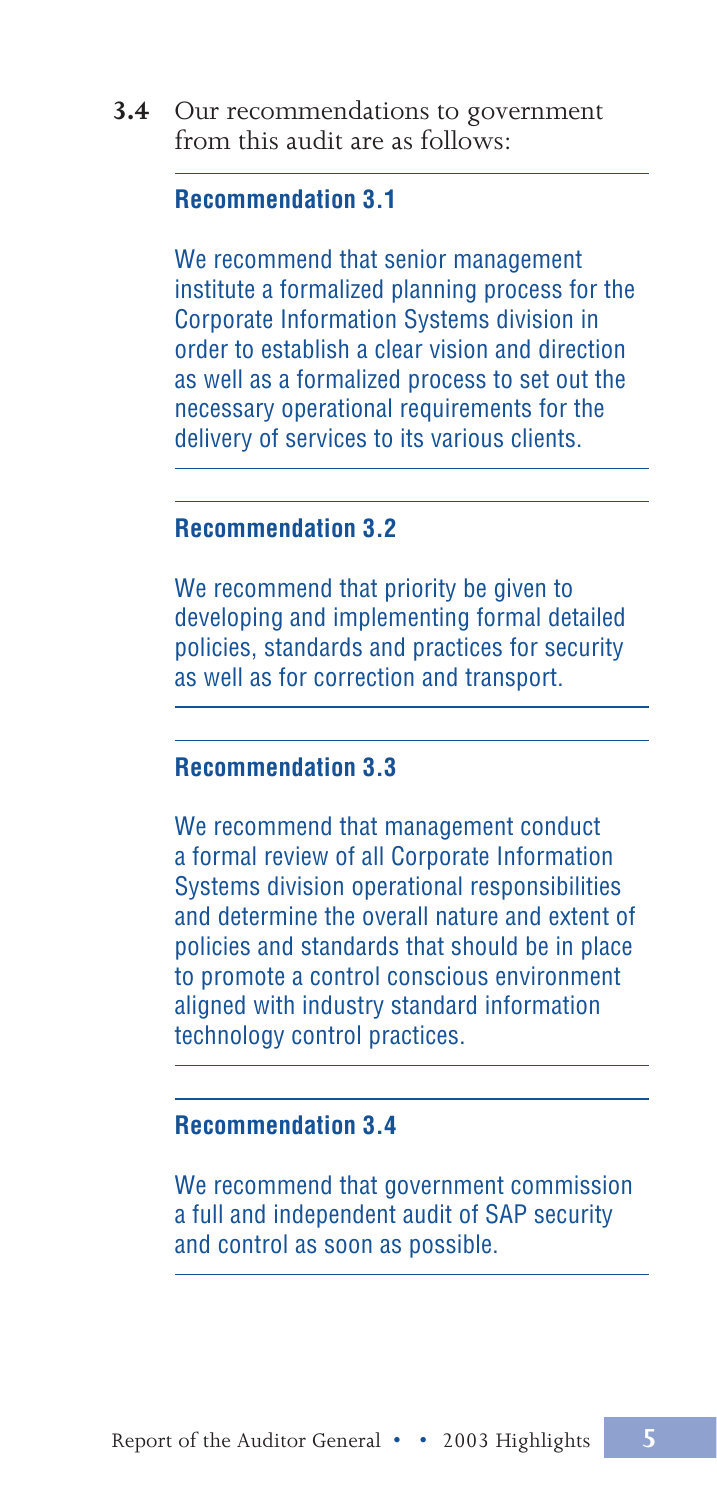#### **Recommendation 3.5**

Further, government should consider establishing a project to develop or otherwise acquire security and control 'best practices' in an SAP environment.

#### **Recommendation 3.6**

We recommend that the SAP\_ALL profile should not be assigned to any staff or user ID in the production environment including BASIS staff. As a maximum there should only be one user ID established with this profile and it should be highly controlled and used only for emergency purposes.

#### **Recommendation 3.7**

We recommend that management review the deployment of all powerful security profiles and authorization objects. This review should focus on the appropriateness of such deployments and examine the associated risks as well as the adequacy of the controls established to mitigate these risks.

#### **Recommendation 3.8**

We recommend that a formal security policy be established including a component that specifically requires the following:

- Once an ID goes 180 days without use it should be locked and the user contacted to determine if the ID is still required.
- There should be an annual renewal of all user IDs to pick up changes in user responsibilities, movement of users between departments and termination of users.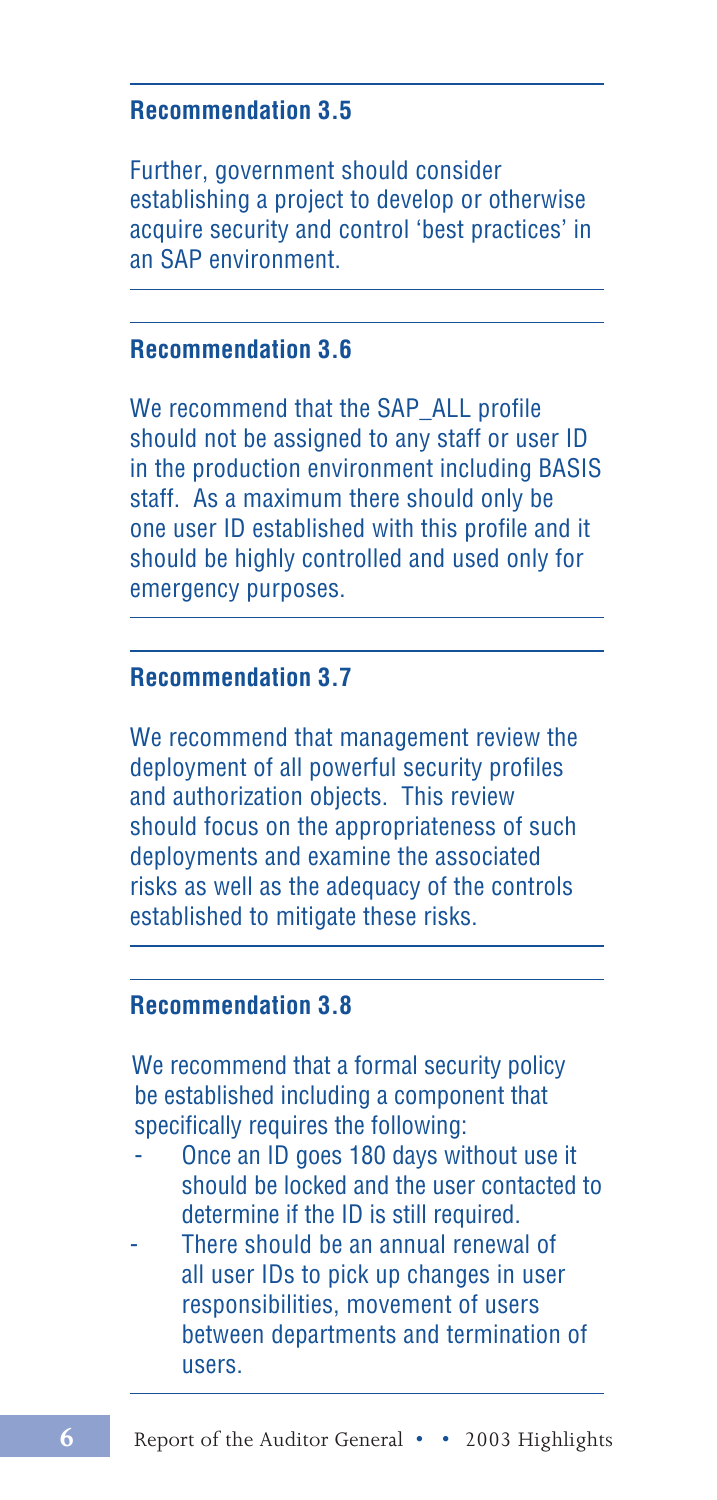#### **Recommendation 3.9**

We recommend that all users listed as having the capability of updating key global accounting settings be examined to determine why they need these capabilities, and to assess the associated risks.

### **Recommendation 3.10**

We recommend that management make a determination of the issues and challenges in converting to a role-based approach to implementation of access security and develop a detailed transition plan for the conversion.

### **Recommendation 3.11**

We recommend that senior management establish and test a disaster recovery plan as soon as possible.

### **Recommendation 3.12**

We recommend that the SAP Projects Office should ensure that the standard project implementation methodology includes the evaluation of the disaster recovery plan against the business requirements. This evaluation will feed into the update of the business owners' existing Business Continuity Plan.

### **Recommendation 3.13**

We recommend the establishment of a policy requiring all departments to have an appropriate business continuity plan, and that this plan be kept up-to-date on an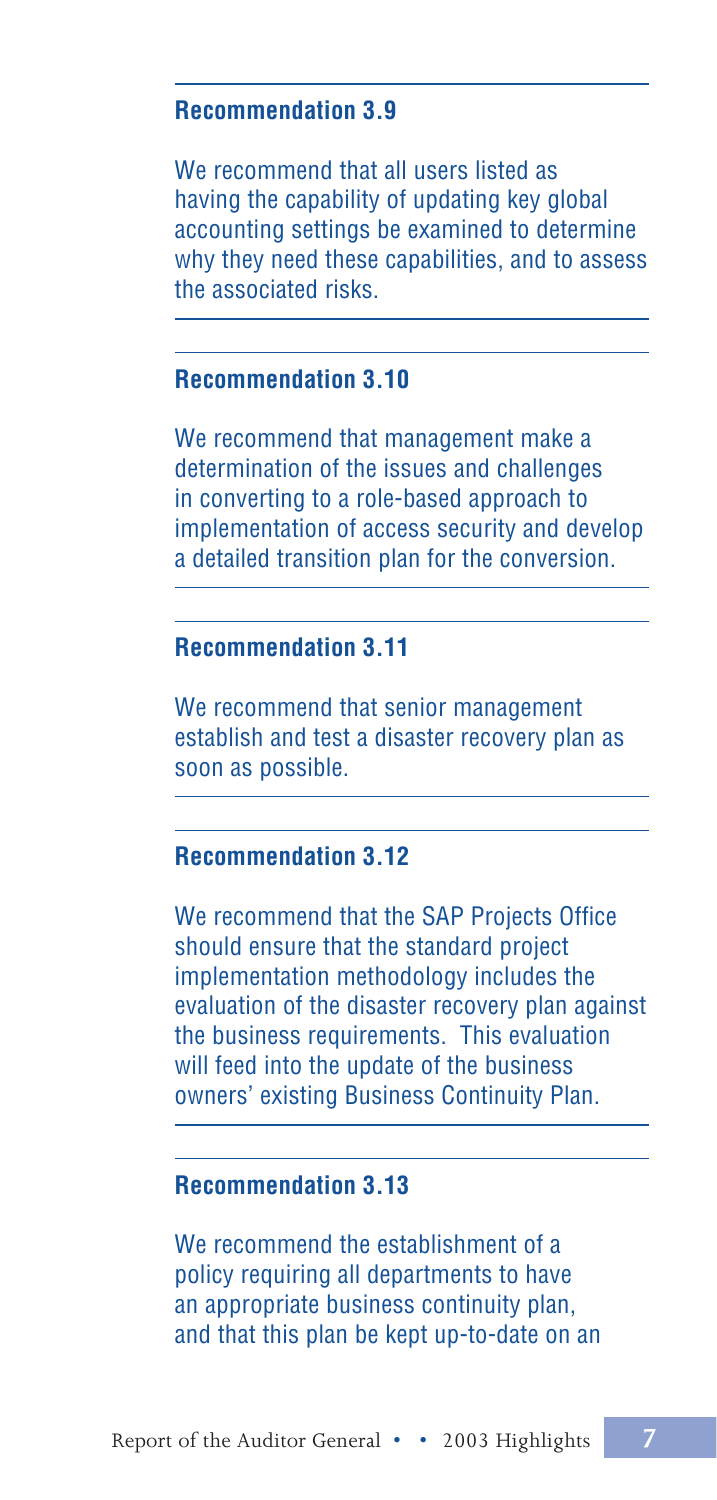ongoing basis. Further, we recommend the establishment of an initiative to undertake the development and implementation of a corporate business continuity planning process.

### **Recommendation 3.14**

We recommend that, in conjunction with the development of a corporate business continuity planning process, the Business and Technology Advisory Committee (BTAC) should also examine the needs for a corporate disaster recovery planning process, as it relates to the provision of computer services.

#### **Recommendation 3.15**

We recommend that the SAP Projects Office ensure that the standard project implementation methodology includes updating the business continuity plan to reflect the new system.

### **Recommendation 3.16**

We recommend that the current service level agreements should be reviewed by legal counsel.

### **Recommendation 3.17**

We recommend that the agreements contain clauses to specifically address each party's responsibility for disaster recovery and business continuity planning.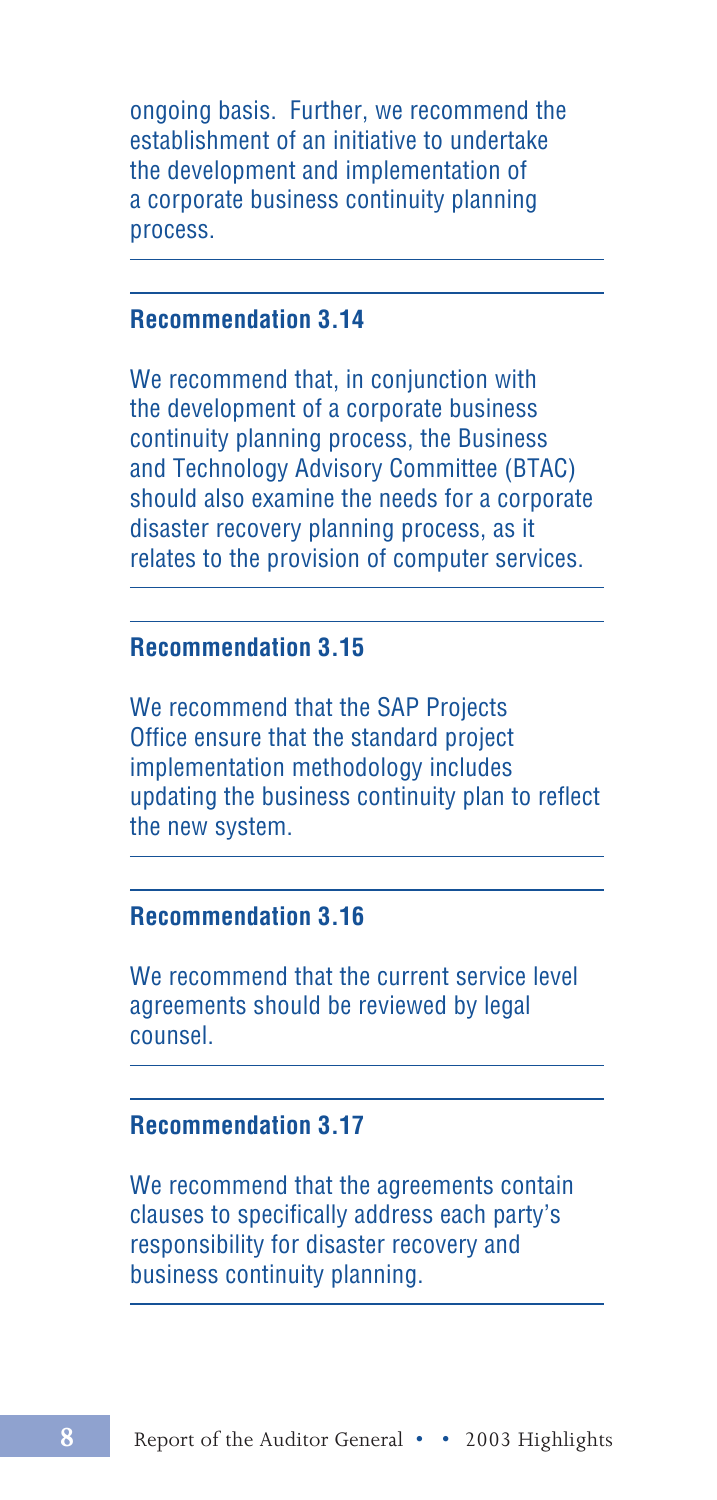#### **Recommendation 3.18**

We recommend that government address the need for an annual service auditor review and reporting on the controls surrounding the SAP infrastructure and related Corporate Information Systems services.

### **Recommendation 3.19**

We recommend that appropriate policies and procedures for using the SAP correction and transport system be designed, documented and implemented.

### **Recommendation 3.20**

We recommend that use of the 'Remedy' system, or an acceptable alternative determined by management, be considered to manage the work flow of the SAP correction and transport system.

#### **DEPARTMENTAL AUDITS • • Community Services**

#### **Housing Services** *Pages 50 – 65*

**4.1** Strategic and business planning have been performed for the Housing Services Division and the Housing Development Corporation. We observed compliance with government's business planning guidelines. Performance measures have been developed for both the Division and the Corporation. We advised that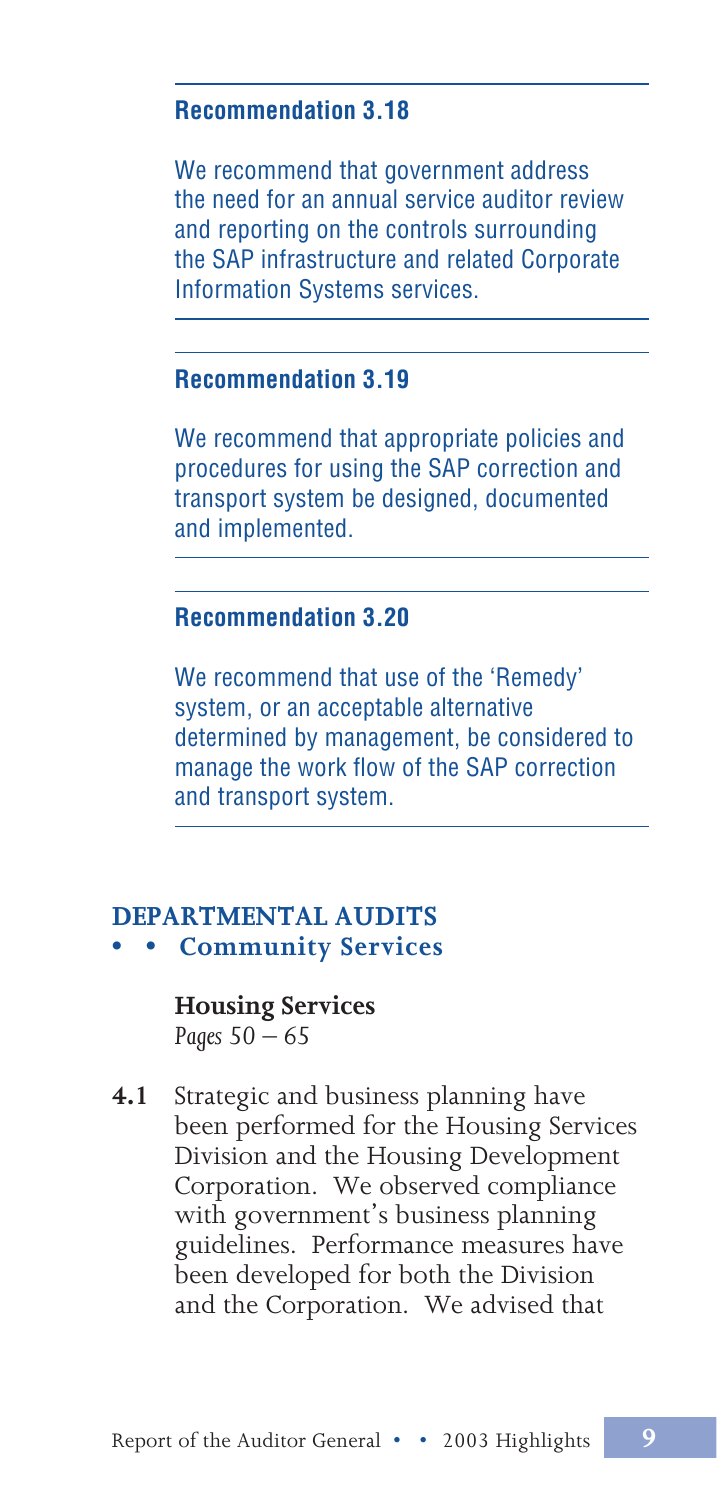the Division should develop performance measures for each of its stated priorities.

- **4.2** Internal and external accountability structures and reporting are appropriate.
- **4.3** There is a need to update and possibly consolidate the Province's social housingrelated legislation. There is a similar need to update Department policies and procedures for social housing programs.
- **4.4** We observed reasonable systems during our examination of financial management and reporting for social housing programs. The completion of the Department's new computerized property management system should further improve program management.
- **4.5** Many of the non-government housing sponsors receiving government subsidies, such as co-operatives and non-profit housing societies, are experiencing serious financial difficulties. Department staff monitor the organizations and provide advice. However, we found that the Department does not always get all the information needed from housing sponsors on a timely basis, and Department reviews and building inspections are not occurring as regularly as required.
- **4.6** We observed weaknesses in the Department's compliance with program requirements for its Residential Rehabilitation Assistance Program. Verification of client income did not always follow guidelines, legal documents were not always correct or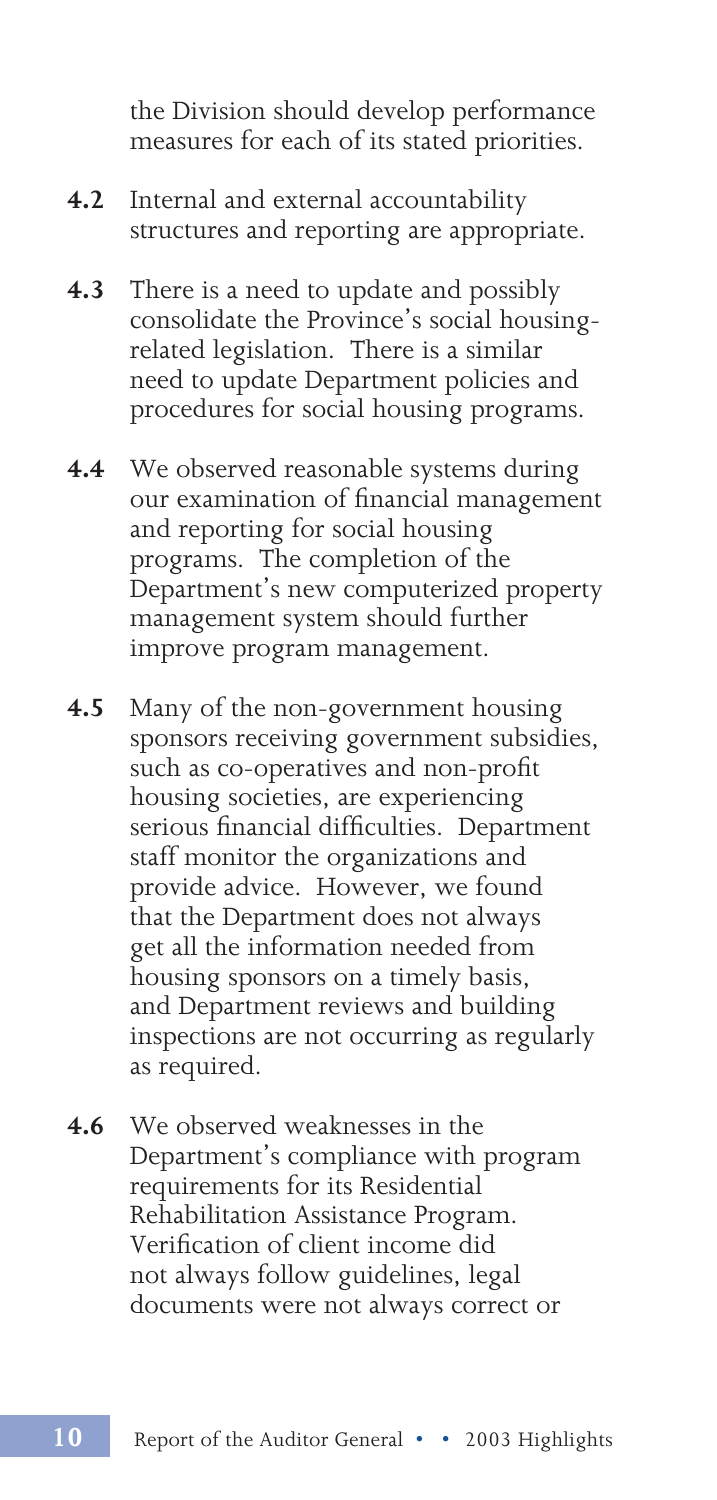complete, and property inspections were not always well-documented.

- **4.7** Control over the processing and monitoring of recoveries from the Federal government is reasonable.
- **4.8** The Department has performed or participated in a number of evaluations and studies of its various social housing programs. These exercises are valuable in assessing whether programs are meeting their objectives. The Department has fallen behind in some program evaluations required by Federal-Provincial agreements, but there is a formal plan for performing them.
- **4.9** Our recommendations to government from this audit are as follows:

### **Recommendation 4.1**

We recommend the Department work with its Minister, government and the Legislature to update, and possibly consolidate, the Housing Act and Housing Development Corporation Act.

### **Recommendation 4.2**

We recommend Housing Services Division develop and monitor financial ratios and other performance measures for each of the various housing sponsors subsidized by the Department.

### **Recommendation 4.3**

We recommend that the Department develop a formal, comprehensive system for conducting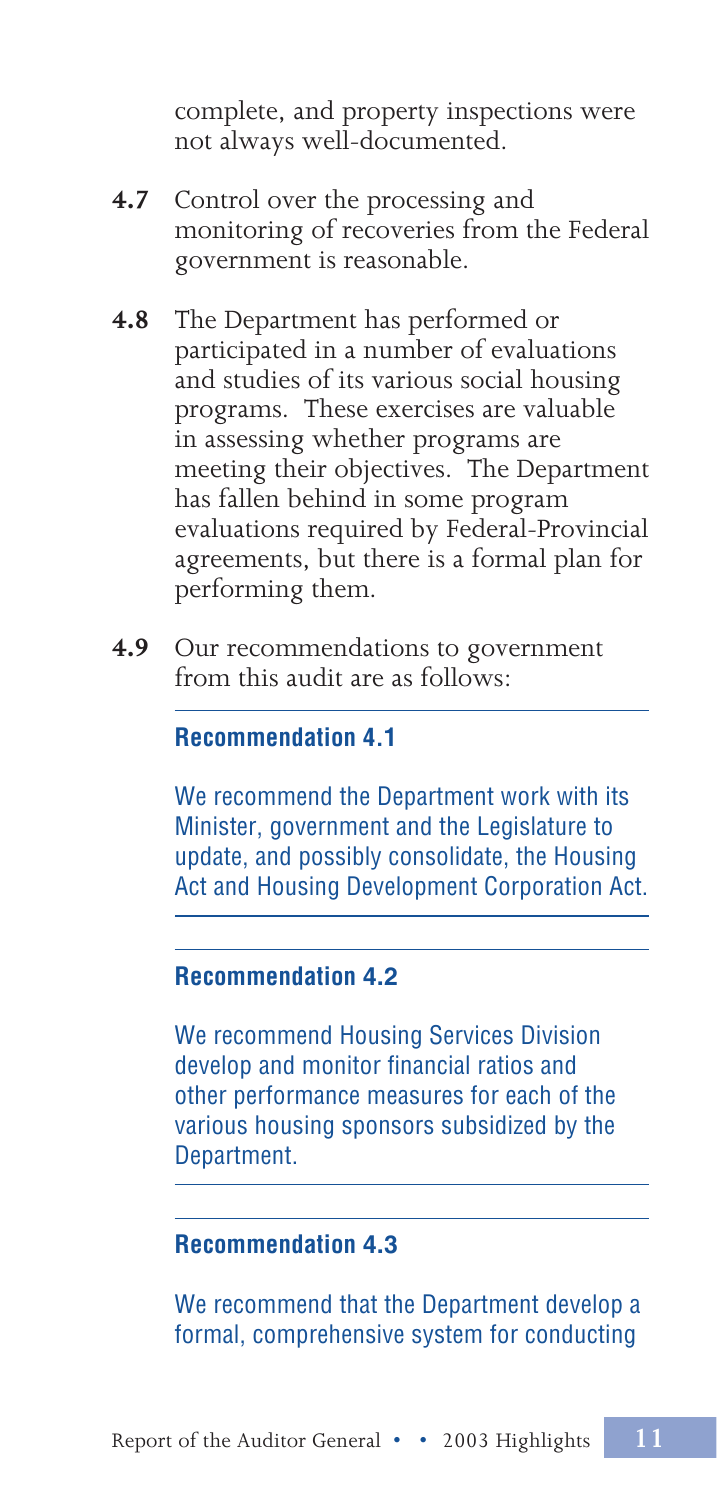reviews and property inspections of housing sponsors. Policies concerning the selection, performance, quality control and followup of reviews and inspections should be documented.

### **Recommendation 4.4**

We recommend the Department improve its files for the monitoring of housing sponsors. The Department should also monitor rents charged by housing sponsors and assess them for reasonableness in comparison to market rents.

### **Recommendation 4.5**

We recommend Housing Services Division develop quality assurance procedures to ensure all Residential Rehabilitation Assistance Program requirements are being met.

#### **• • Education**

**Accountability of School Boards** *Pages 66 – 82*

**5.1** School boards are generally complying with the original (1995) accountability requirements in the Education Act for submission of business plans, budgets, and audited financial statements. The Department has drafted Regulations and related policy and procedures for many of the new accountability reporting requirements which came into place with the May 30, 2002 changes to the Education Act included in the Financial Measures (2002) Act. We encourage the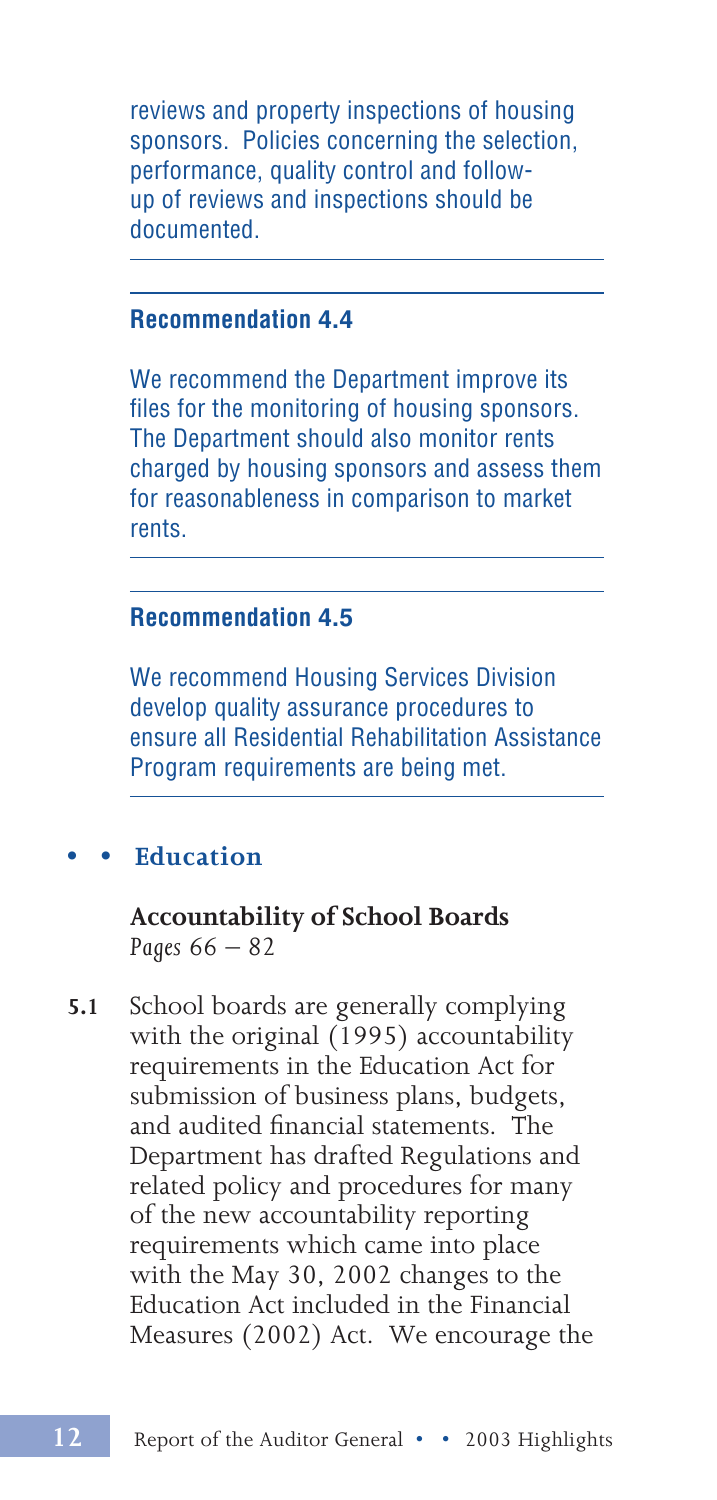Department to complete this initiative by obtaining approval of the Regulations on a timely basis.

- **5.2** The majority of recommendations made in two special reviews conducted in 2001-02 (Minister's Review Committee Report on Chignecto-Central and Strait Regional School Boards and a consultant's report on the Strait Regional School Board) are in various stages of implementation by the Department and by the Boards. Many of the Regulations have been drafted and we urge the Department to proceed with approval and implementation.
- **5.3** Although the Department has many important accountability-related initiatives in progress, the detailed planning does not always include specific timelines for completion. We recommend that the Department improve its project management by ensuring that project plans always include timelines. The Department should also formally report on achievement.
- **5.4** School board accounting policies do not comply with generally accepted accounting principles in certain areas. The Departments of Education and Finance and school boards have been working on a new Regional School Board Financial Handbook for a number of years. We encourage the completion of this initiative and the release of a new Financial Handbook which is totally compliant with generally accepted accounting principles.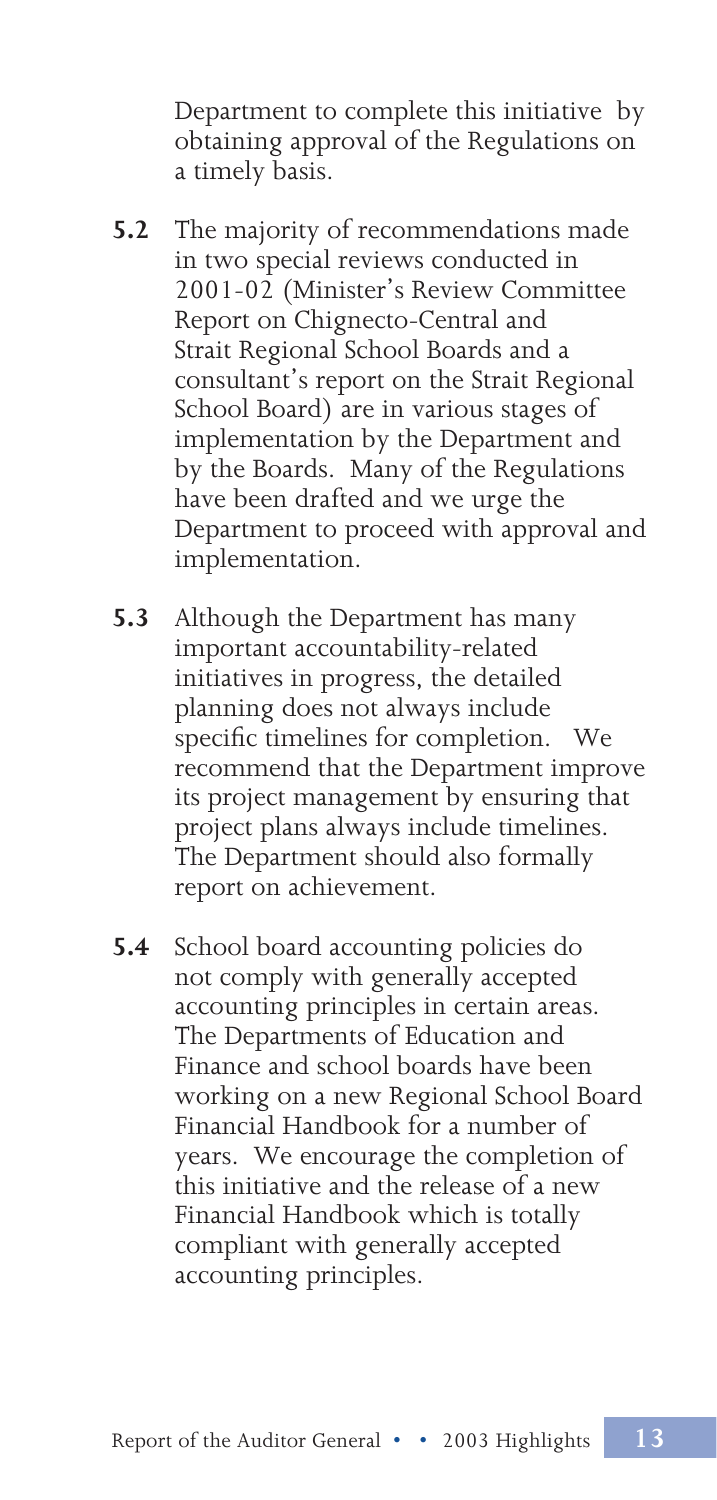- **5.5** The implementation of a new financial accounting system for school boards was a significant undertaking. The project was completed as planned, by the target date and within the project budget.
- **5.6** The Department has not been able to fully implement its new funding formula for school boards. For 2002- 03, approximately 75% of the total funding allocation was from baseline dollars determined under the old formula and 25% of the allocation was from the new formula. A funding formula which is not applied is of limited value. We encourage the Department and the Education Funding Committee to complete the 2003-04 Department workplan which shows the funding formula as a priority, with a new formula to be implemented for 2004-05.
- **5.7** Our recommendations to government from this audit are as follows:

#### **Recommendation 5.1**

We recommend that the Education Act be changed to include June 30 as the date by which school boards are required to file financial statements with the Department of Education. This change would provide for consistency with the Provincial Finance Act.

#### **Recommendation 5.2**

We recommend that the Department of Education update the plan for implementation of changes required by the Financial Measures (2002) Act to include timelines for each initiative. The Department should also formally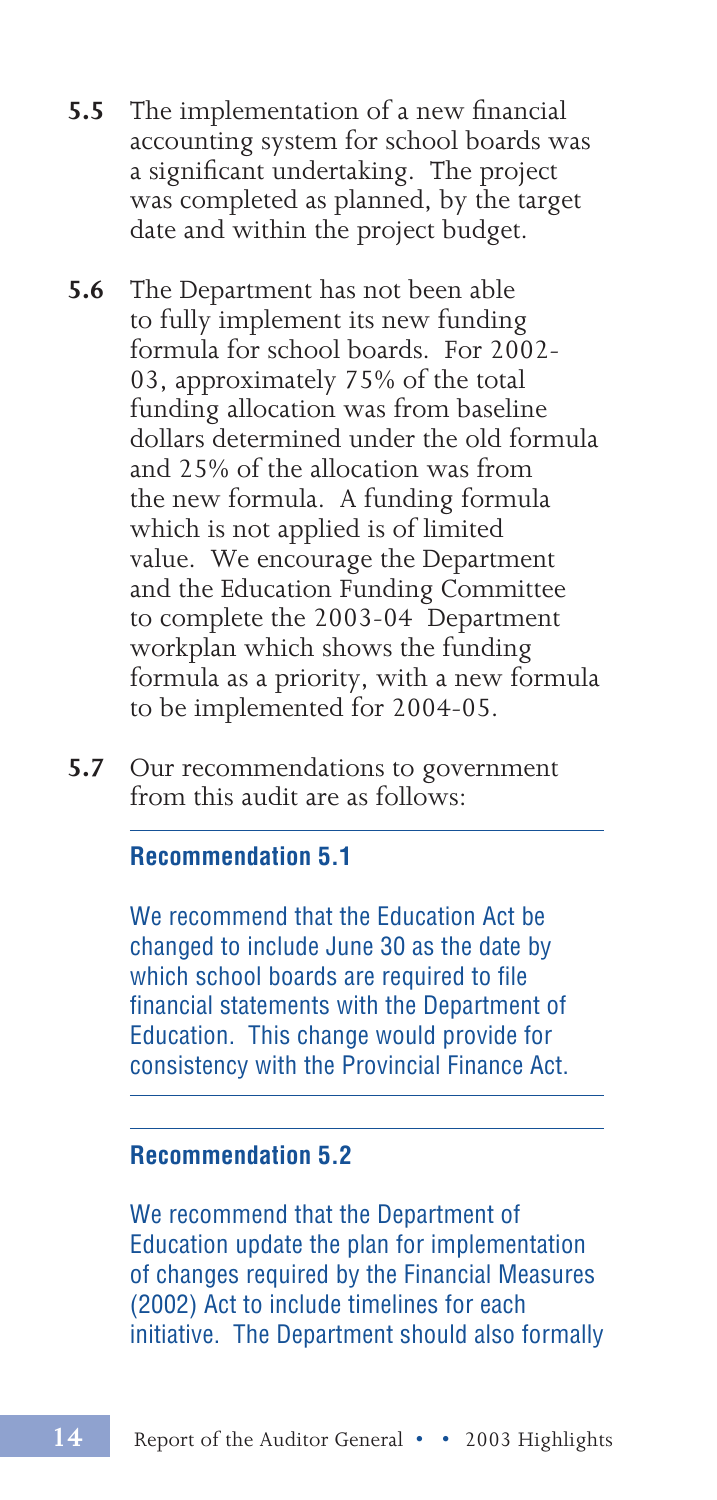monitor and periodically report achievement of the plan.

### **Recommendation 5.3**

We recommend that the Departments of Finance and Education continue with efforts to ensure that school board accounting policies comply with generally accepted accounting principles as defined by the Canadian Institute of Chartered Accountants and its Public Sector Accounting Board. The Regional School Board Financial Handbook should be issued in final form as soon as possible. The Department and school boards should also establish a mechanism to ensure that the Handbook is updated as generally accepted accounting principles evolve.

#### **Recommendation 5.4**

We recommend that the Department initiate discussions with the school boards, the external auditors and the Department of Finance with a view to obtaining a service organization audit opinion on the systems residing on the central server.

#### **Recommendation 5.5**

We recommend that the Department of Education finalize the Community Access to Schools policy.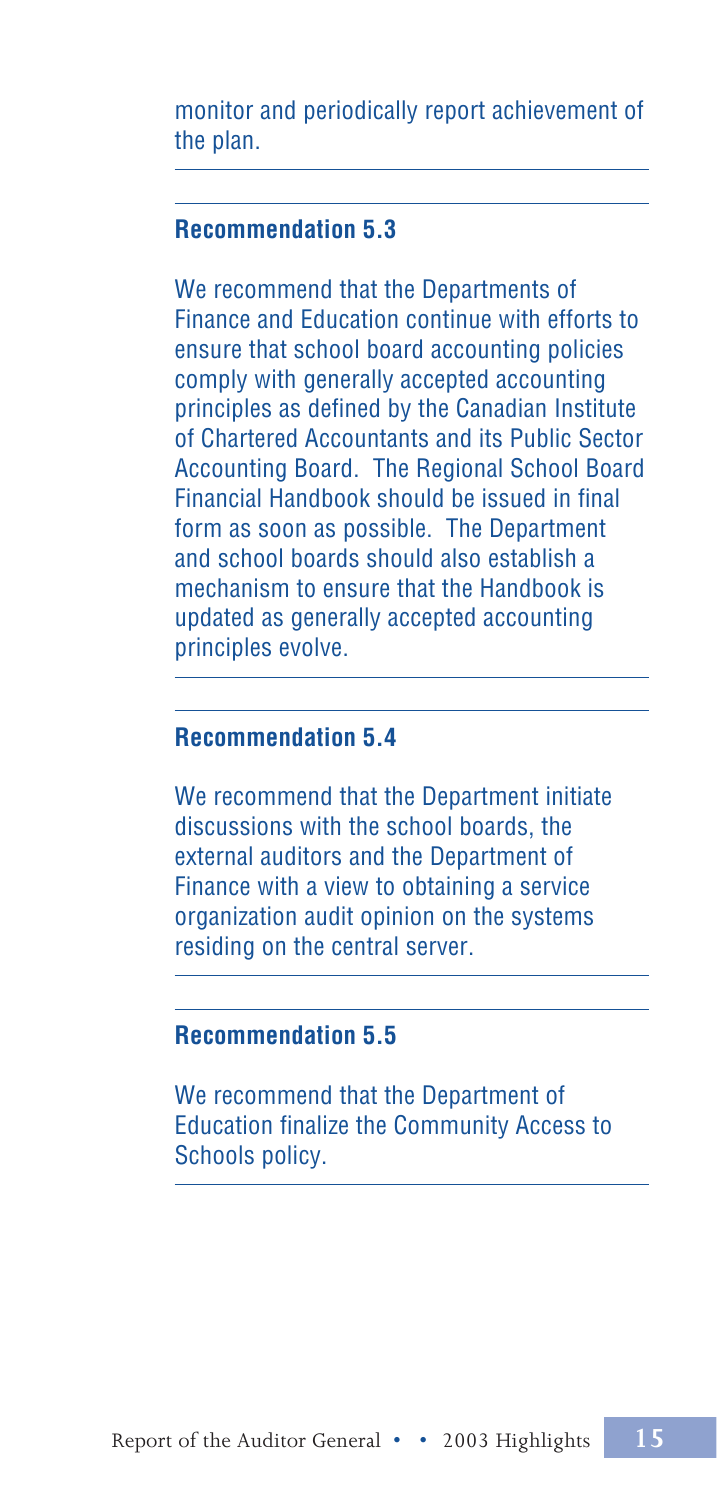#### **Recommendation 5.6**

We recommend that the Department of Education and the Education Funding Committee proceed with their plans to review the funding formula for school boards with a view towards establishing and implementing a formula which is consistent with the Department's Principles of Education Financing and available funding.

#### **Universities – Internal Control and Financial Management** *Pages 83 – 105*

- **6.1** In response to suspected fraud at Collège de l'Acadie, in May 2002 the Minister of Education requested the Office of the Auditor General to conduct an audit of the general audit and control environments at the universities and community colleges. We agreed to conduct an audit of certain universities under Section 15 of the Auditor General Act. We were unable to conduct an audit of the Nova Scotia Community College in the current year but are planning one for next year.
- **6.2** The chapter includes responses to the audit from three universities (see pages 99 to 105).
- **6.3** Our audit of the internal control environment over revenues and payments at four universities identified no significant control weaknesses, although we made recommendations for enhancements in some areas, including the need for improved cash controls at the Collège de l'Acadie sites.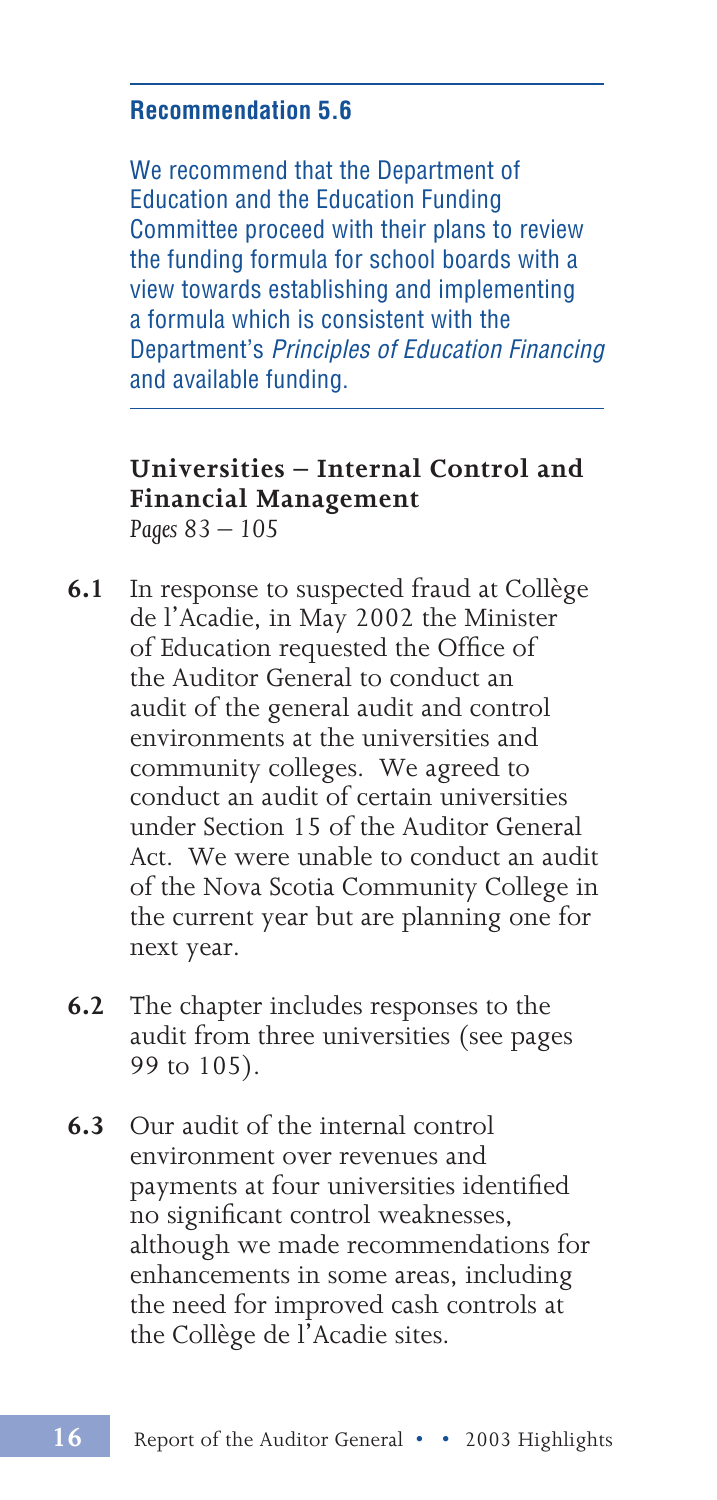- **6.4** Universities have one of two types of pension plans - defined benefit or defined contribution. Five universities have defined benefit plans and three of those five plans have unfunded liabilities. We are concerned with the existence of significant pension deficits at three universities. In addition, one university has a significant operating deficit.
- **6.5** There is a need at all universities to enhance business planning processes by preparing annual operational or business plans.
- **6.6** Audited financial statements could be improved if comparisons of actual expenditures to budget were included. Generally accepted accounting principles (GAAP) permit the universities to choose from alternative policies which make it difficult to compare results among institutions. Although all university financial statements currently comply with GAAP, comparability between institutions could be improved if universities implemented common accounting policies. In some cases, unaudited financial information in universities' annual reports requires improvement to enhance understandability.
- **6.7** Only one of the universities we visited had an adequate inventory system to provide control over computers and related equipment.
- **6.8** Generally, procurement transactions tested were in compliance with applicable procurement policies although a few instances of non-compliance were noted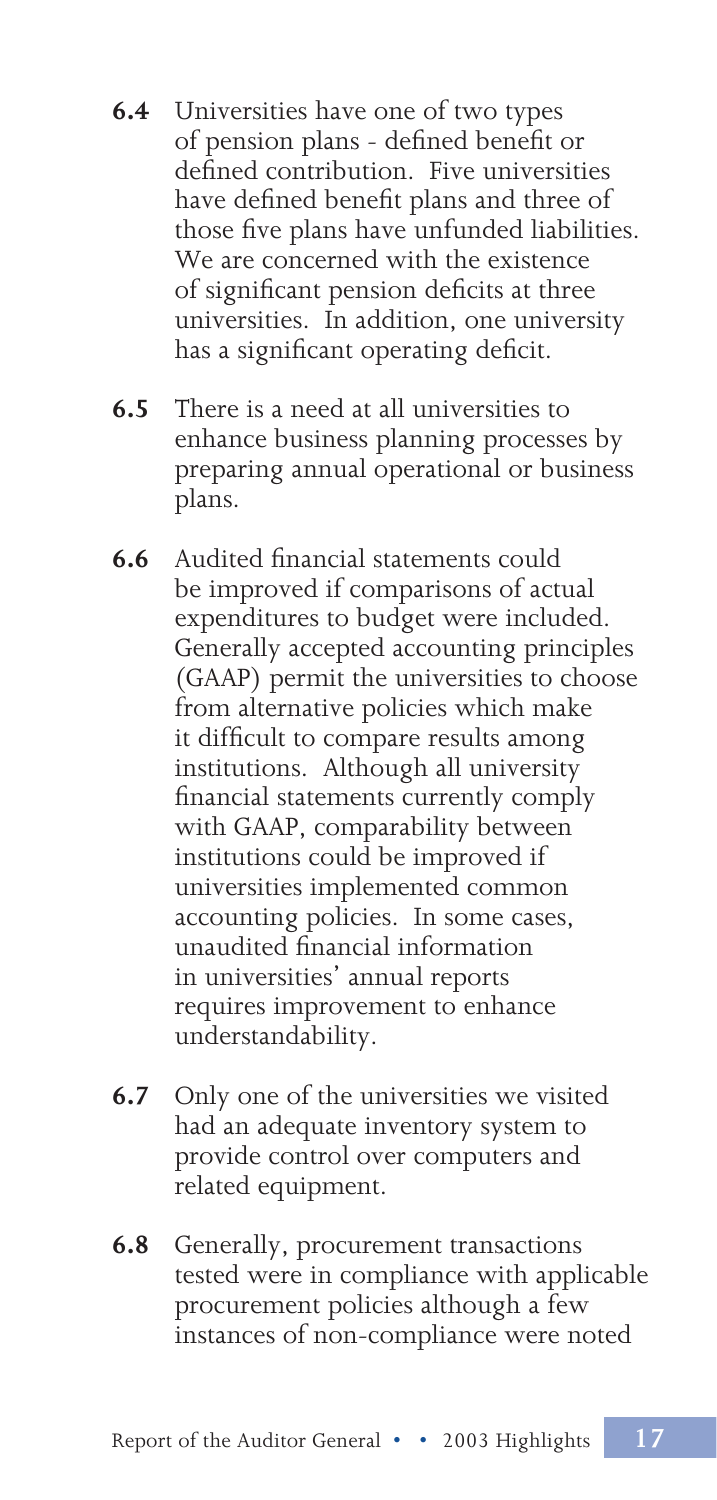at all universities. The majority of these instances were exceptions to the policy where the rationale should have been documented more clearly and properly approved.

- **6.9** Processes and procedures for the collection and reporting of enrolment data are generally good although we believe that the process for identification of non-Canadians and charging of foreign differential fees requires improvement at some universities.
- **6.10** Our recommendations to universities and government from this audit are as follows:

#### **Recommendation 6.1**

We recommend that the universities carefully monitor student accounts receivable balances, and take action where fees are not paid by the end of the semester.

#### **Recommendation 6.2**

We recommend that all universities have inventory systems for capital assets, including computers and related equipment. These should be maintained and periodically verified through test counts. The universities should also have formal policies to govern the use and safekeeping of these assets.

### **Recommendation 6.3**

We recommend that universities document the rationale exempting specific purchases from compliance with the procurement policy and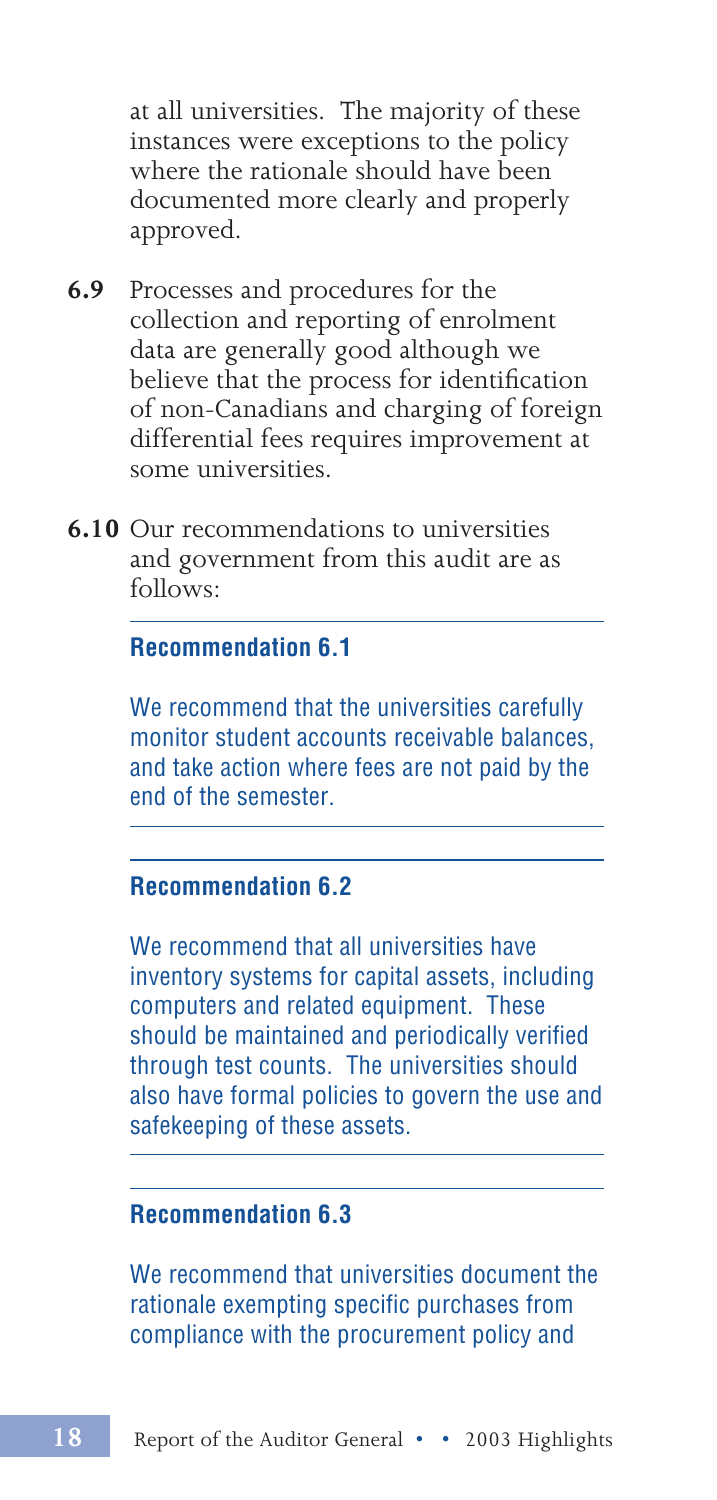that all exceptions be formally approved by the person responsible for procurement.

#### **Recommendation 6.4**

We recommend that universities prepare annual business plans which are linked to strategic plans. Business plans should set out operational priorities for the year and related financial information. These plans should be approved by senior management and/or the Board (depending on the governance model in effect).

#### **Recommendation 6.5**

We recommend that the Department of Education formally notify universities of its annual funding contribution prior to the beginning of the fiscal year and that the Department strive to establish a longer-term funding commitment.

#### **Recommendation 6.6**

We recommend that the approved budget for the year be included on the audited statement of revenue and expenditures for each university. This information would be useful to increase accountability for achieving the financial plan for the year.

### **Recommendation 6.7**

We recommend that universities in Nova Scotia strive to implement common accounting policies. This would increase the comparability of financial information.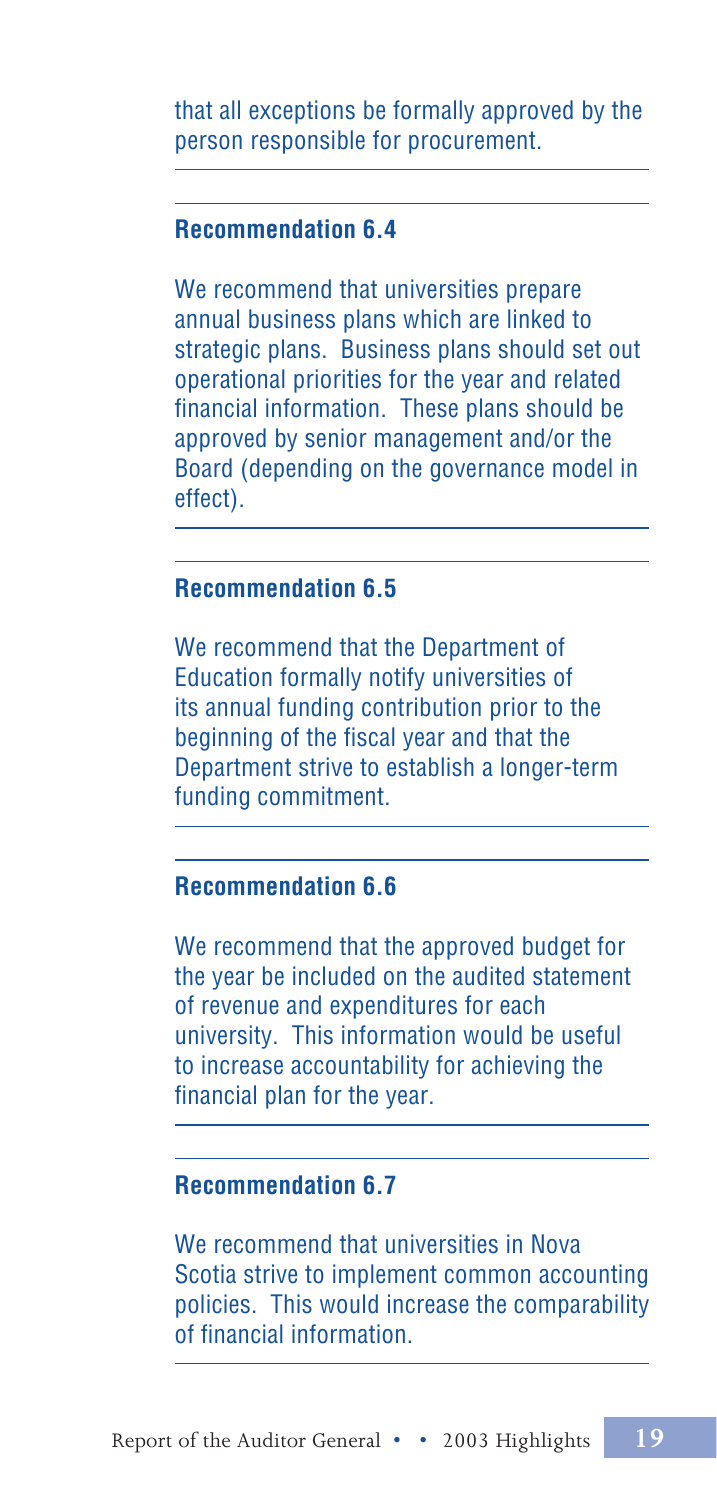#### **Recommendation 6.8**

We recommend that all universities establish a formal process to analyze and take appropriate action on all data inconsistencies identified by the Maritime Provinces Higher Education Commission.

### **Recommendation 6.9**

We recommend that universities enhance systems for the identification of foreign students and verify citizenship status of students claiming Canadian citizenship but living outside Canada or submitting transcripts from abroad.

### **• • Energy**

**Oil and Gas Exploration and Production** *Pages 106 – 122*

- **7.1** Planning is performed within the Department at appropriate times and levels of detail. The Department prepares its annual business plan in accordance with government guidelines.
- **7.2** The Department has appropriate performance management processes, including the development of workplans, regular progress meetings and annual performance appraisals. Departmental performance measures require further development and reporting on performance could be improved.
- **7.3** The regulation of offshore petroleum activities is shared between the Federal and Provincial governments and is the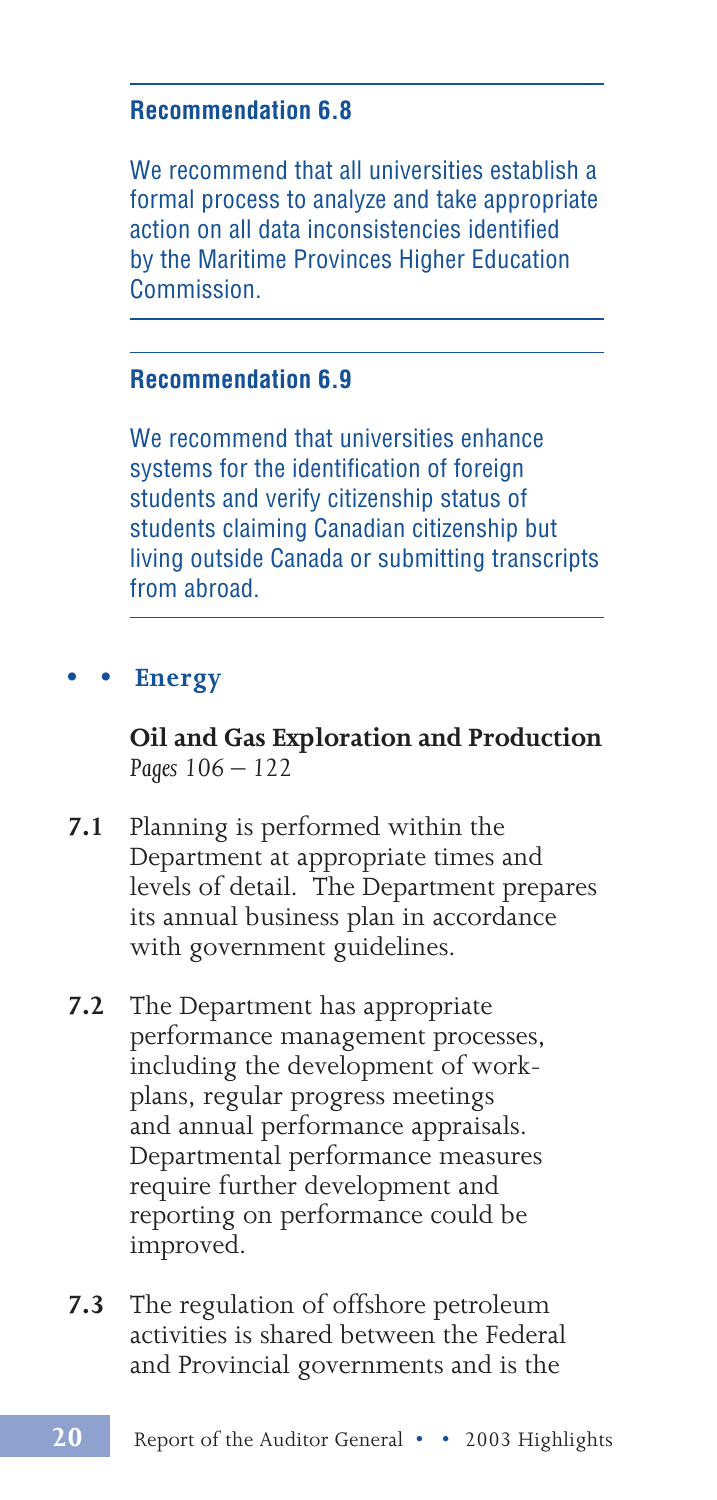responsibility of a separate organization called the Canada-Nova Scotia Offshore Petroleum Board. We found that the Department's responsibilities relating to the petroleum sector are clearly defined in legislation and regulations and we did not observe any unmet legislative or regulatory requirements.

- **7.4** We observed efforts by the Department to participate in Federal-Provincial initiatives to make the regulation of offshore activities more efficient.
- **7.5** The Department administers royalty regulations and agreements on behalf of the Province. There are a number of safeguards built into regulations and agreements to ensure only shareable revenues and expenses are used in the calculation of royalties. The Department is currently auditing revenues and costs of the Sable Offshore Energy Project. We are somewhat concerned about the length of time it is taking to complete audits.
- **7.6** Approval and monitoring of oil and gas company benefit plans are responsibilities of the Canada-Nova Scotia Offshore Petroleum Board. The Department receives copies of benefit plans and contracts submitted by oil and gas companies from the Board, and uses the information to develop programs that will help Nova Scotian industries and educational institutions develop local capabilities in performing work on offshore projects.
- **7.7** Legislative and regulatory responsibilities for onshore oil and gas activities are well defined and we saw no instances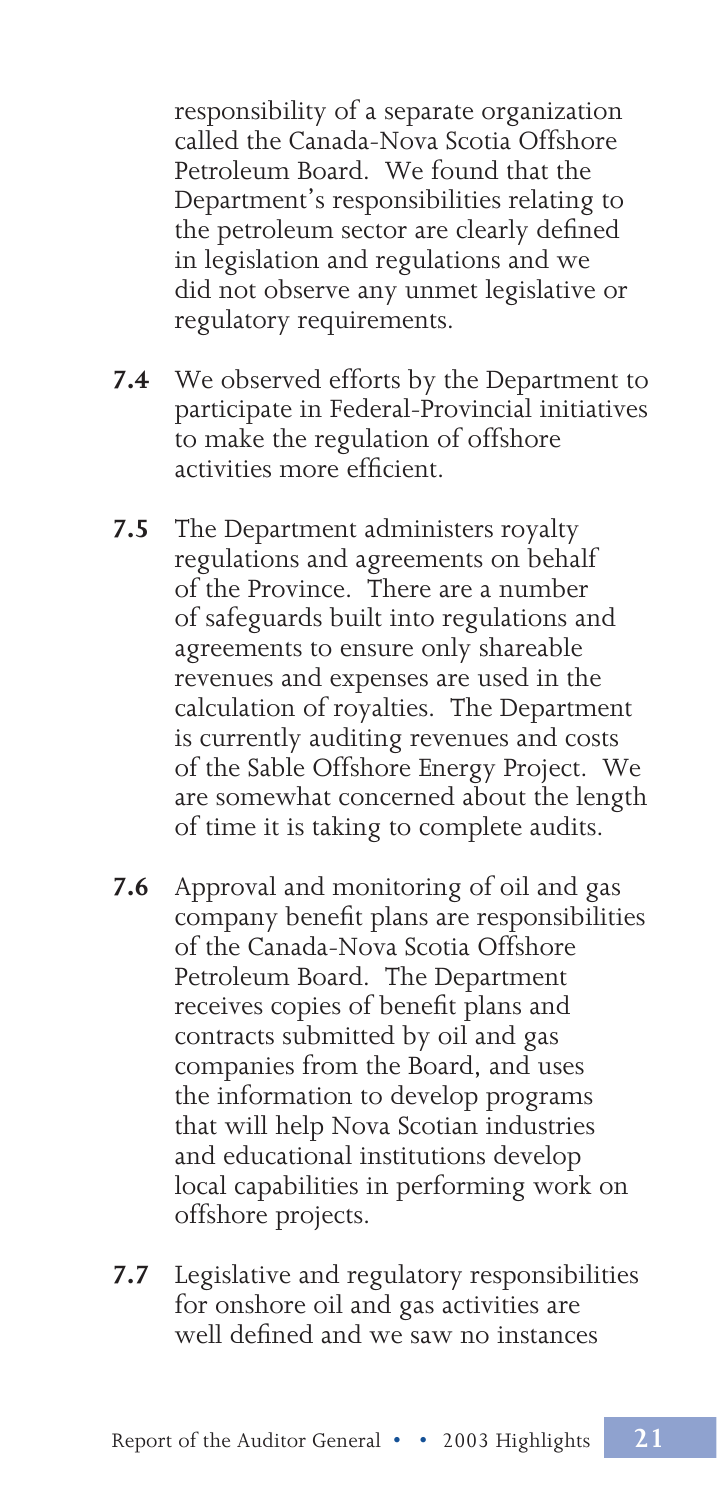of unmet requirements. However, we noted a need for improvements in file documentation. We also believe there is a need to formally consider ways of addressing uncertainty and delays in administering onshore rights resulting from two government departments being involved in the process.

**7.8** Our recommendations to government from this audit are as follows:

#### **Recommendation 7.1**

We recommend that performance reports prepared by the Department state more clearly the objectives being sought and relate the results of the Department's activities to those objectives, along with explanations if targets are not achieved.

#### **Recommendation 7.2**

We recommend the Department review its plans for royalty audits to determine if sufficient resources are allocated to ensure audits are completed on a timely basis and address all necessary areas.

#### **Recommendation 7.3**

We recommend that the Departments of Energy and Natural Resources develop monitoring procedures to ensure all documentation required has been received and is in the appropriate files.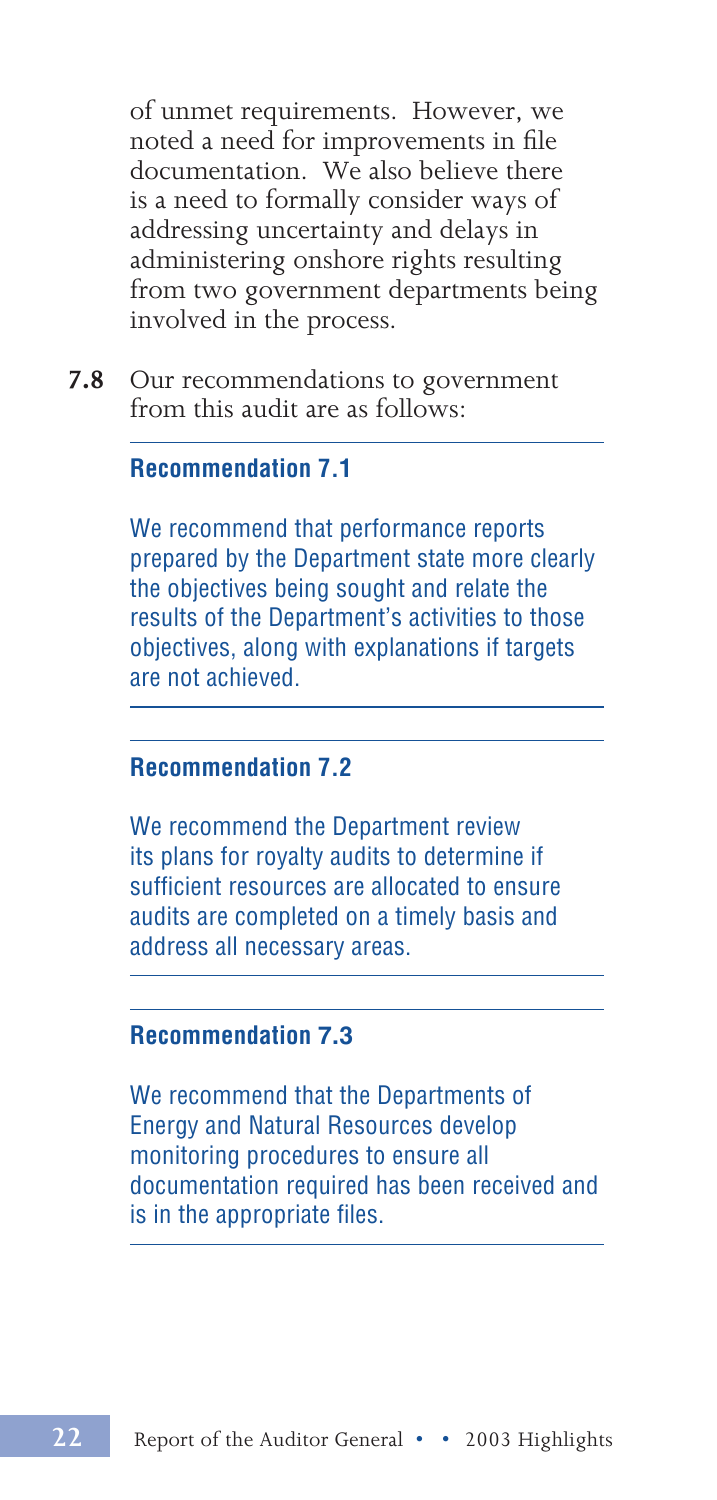# **• • Health**

#### **IWK Health Centre** *Pages 123 – 141*

- **8.1** When the Province established District Health Authorities (DHAs) in 2001, the IWK was given status as one of two Provincial Health Centres (PHCCs) under the Health Authorities Act. The other PHCC, the Queen Elizabeth II Health Sciences Centre, is governed by the Board of the Capital District Health Authority. The IWK is the only acute care health organization in the Province that does not come under the authority of a DHA.
- **8.2** The Health Centre uses the Carver model of Board governance. This model is applied differently from other health facilities we have audited in the extent to which decisions are delegated by the Board to management. For example, the Health Centre CEO has the responsibility to approve the business plan whereas in other organizations this responsibility would remain with the Board. The Health Centre Board takes its responsibility for governance very seriously and has established a framework that, although different from other organizations, is strongly supported by governance literature.
- **8.3** The IWK Health Center has a wellestablished process for developing the annual business plan and budget. Appropriate levels of management contribute to this process. Cost savings initiatives are allocated to program budgets. However, operational plans developed to achieve budget reductions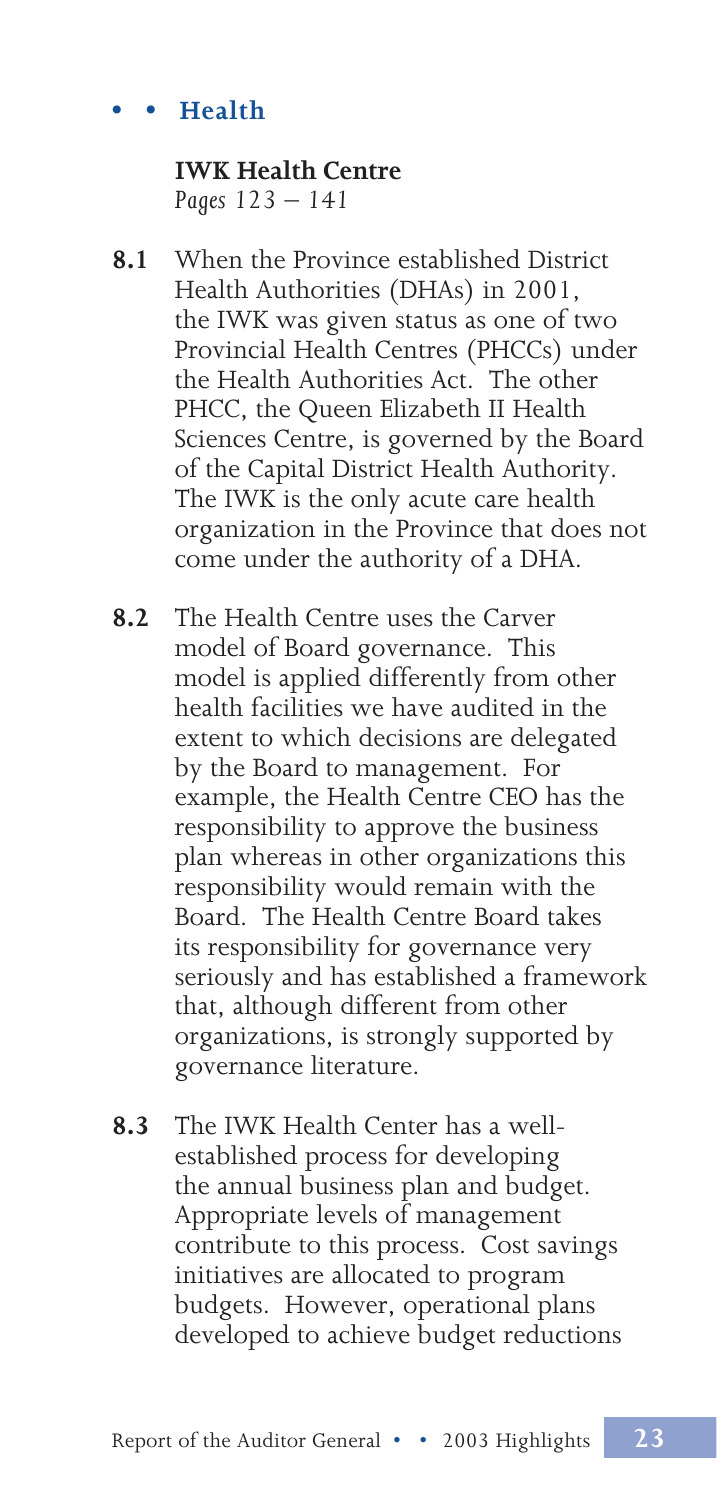are not formally documented and the results of specific savings initiatives are not tracked. Operational plans should be formally documented. Actual savings from budget reductions should be monitored and corrective action taken if savings are not realized.

- **8.4** The Health Centre's expenditures exceeded budget by \$3.2 million for 2002-03. The Department of Health indicated it will provide funding to cover this amount.
- **8.5** The Canadian Council on Health Services Accreditation (CCHSA) conducts an accreditation review on all accredited health services organizations every three years. The IWK Health Centre received an unqualified accreditation in 2002, which is the highest level of accreditation. The CCHSA noted that the Centre's system for drug distribution results in a higher risk of medication errors than in comparable facilities. We have recommended that the Centre investigate the risks associated with this matter and consider whether it would be appropriate to make changes on a more timely basis than is currently planned.
- **8.6** The IWK's annual financial statements do not discuss the relationship between the Health Centre and the IWK Foundation. The IWK and the Foundation are related parties and the IWK's financial statements should disclose certain information such as any transactions between the parties during the fiscal year.
- **8.7** The Health Centre continues to make progress in establishing systems to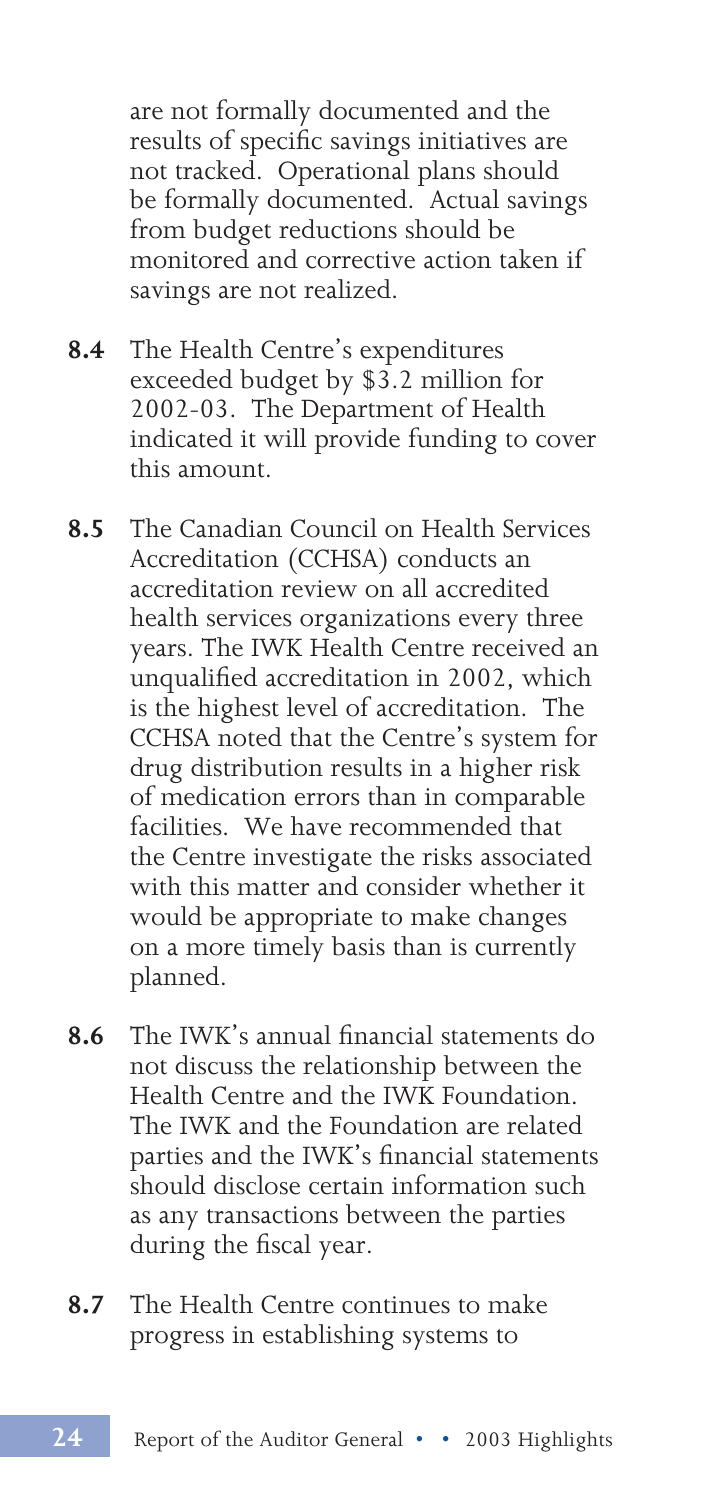monitor and report indicators of economy and efficiency such as lengths of stay. We recommend that the Health Centre continue to work with other facilities and organizations such as the Department of Health and the Canadian Institute for Health Information to further develop targets, monitor performance and make comparisons between facilities.

**8.8** Our recommendations to the Health Centre from this audit are as follows:

#### **Recommendation 8.1**

We recommend that the Health Centre institute a quality assurance process for the budget, including an independent review by someone other than the preparer, such as the internal auditor.

#### **Recommendation 8.2**

We recommend that the Health Centre strive to document all initiatives approved during the review and challenge of the business plan and budget.

#### **Recommendation 8.3**

We recommend that operational plans be formal and written. This would ensure that staff have plans in place to fully address any budget shortfall and provide better accountability for funds.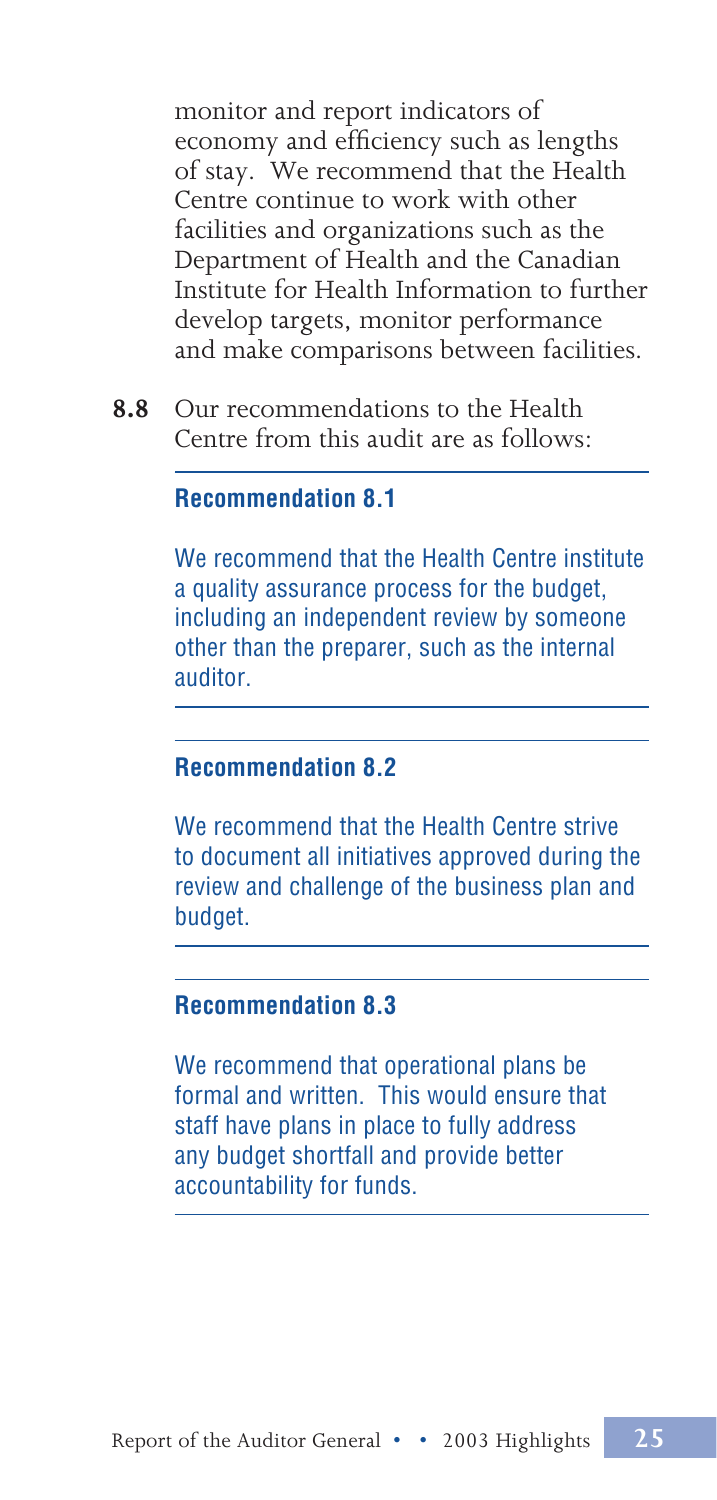### **Recommendation 8.4**

We recommend that the Health Centre comply with the provisions of the Health Authorities Act and the Affiliation Agreement relating to joint planning and shared services with the Capital District Health Authority. Such services should be formally reported upon and evaluated as required.

#### **Recommendation 8.5**

We recommend that management monitor and report during the year on specific savings initiatives approved during the Business Planning process.

#### **Recommendation 8.6**

We recommend that the Health Centre, in conjunction with the facility's supplier of health records abstraction software, make necessary changes to assure that all mandatory fields must be completed before health data can be submitted to the Canadian Institute for Health Information (CIHI). Also, all error reports received from CIHI should be retained and a process implemented to ensure all corrections are made.

### **Recommendation 8.7**

We recommend that the Health Centre ensure the Meditech system, which is used to support radiologists' submissions to the Department of Health, accurately reflects the numbers of diagnostic procedures performed.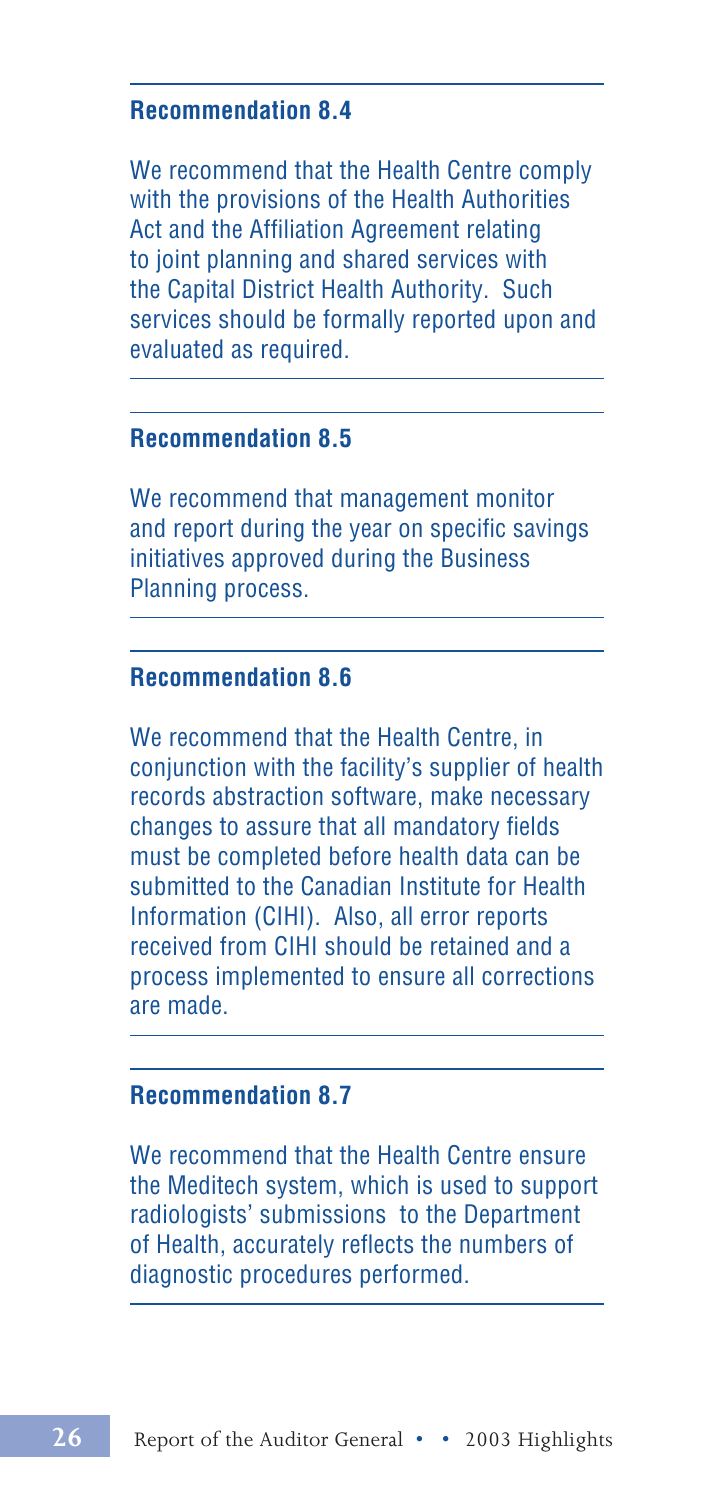### **Recommendation 8.8**

We recommend that the IWK disclose its related party relationship with the IWK Foundation, including transactions between the two entities during the year, in the notes to the Health Centre's financial statements.

### **Recommendation 8.9**

We recommend that the Health Centre analyze the risks, costs and benefits associated with drug distribution systems and consider whether it would be appropriate to move to a unit dose system on a more timely basis.

### **Recommendation 8.10**

We recommend that the Health Centre update its internal procurement policies to comply with the Government's requirements for the Academic, Schools, Hospital sector and clarify internal instructions to ensure compliance with policies.

#### **Recommendation 8.11**

#### We recommend

- formal approval of all purchase requisitions by the purchasing manager; and
- production and review of price change exception reports to ensure that all price changes have been approved.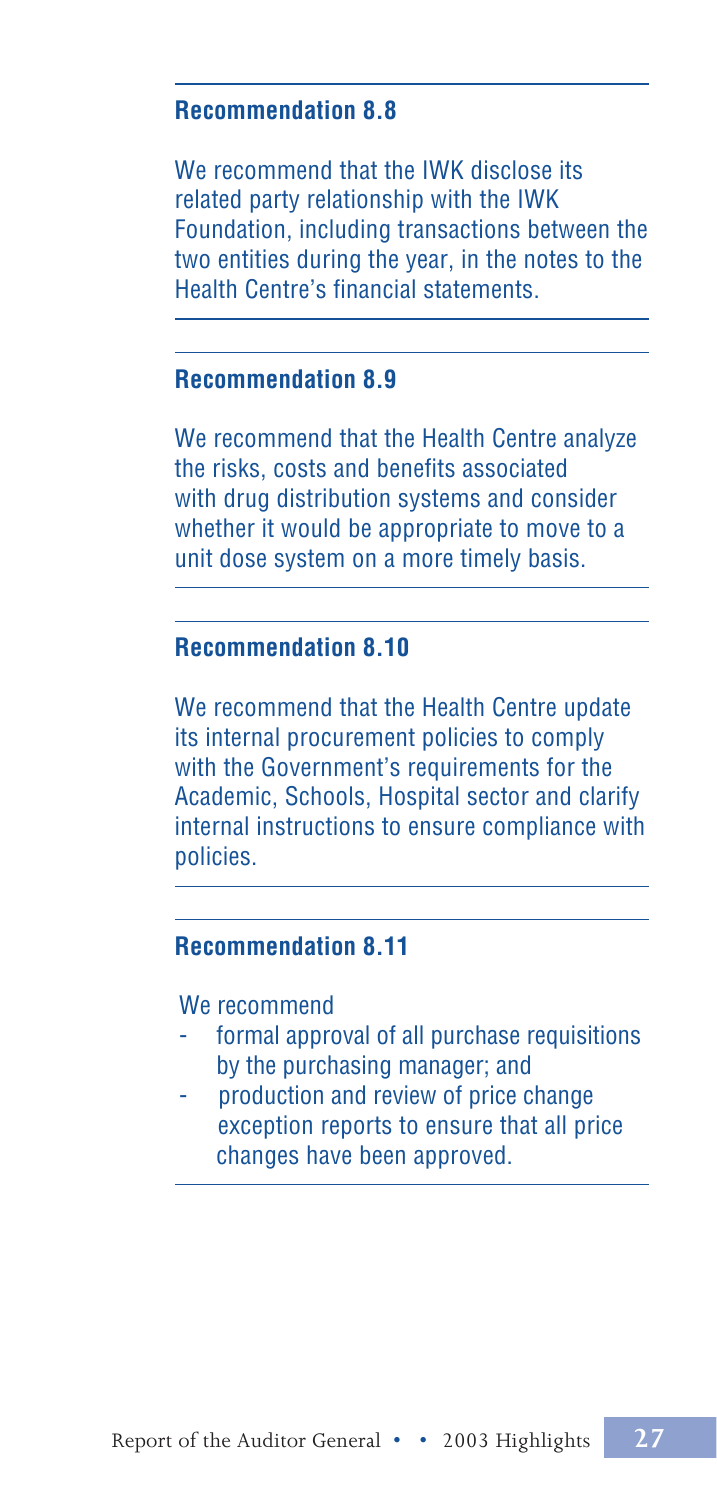#### **Recommendation 8.12**

We recommend the Health Centre

- review the segregation of duties among staff with pharmacy inventory responsibilities with a view toward improving internal controls;
- ensure that there is appropriate segregation of incompatible duties such as receipt of goods and maintenance of accounting records; and
- ensure that senior financial management reviews adjustments to perpetual inventory.

#### **Recommendation 8.13**

We recommend that the Health Centre continue to work with other facilities across Canada and organizations such as the Department of Health and the Canadian Institute for Health Information to further develop targets, monitor performance and make comparisons among facilities.

# **Long-term Care**

*Pages 142 – 161*

**9.1** The Department of Health (DOH) has made significant progress since our last audit of the Program reported in 1997 and 1998. Business planning is now required at the facility level and budgets are approved on a more timely basis. The introduction of the Single Entry Access system has enabled the Department of Health to gather better information on wait lists. However, there is no comprehensive long-term strategic or operational plan for the Program and we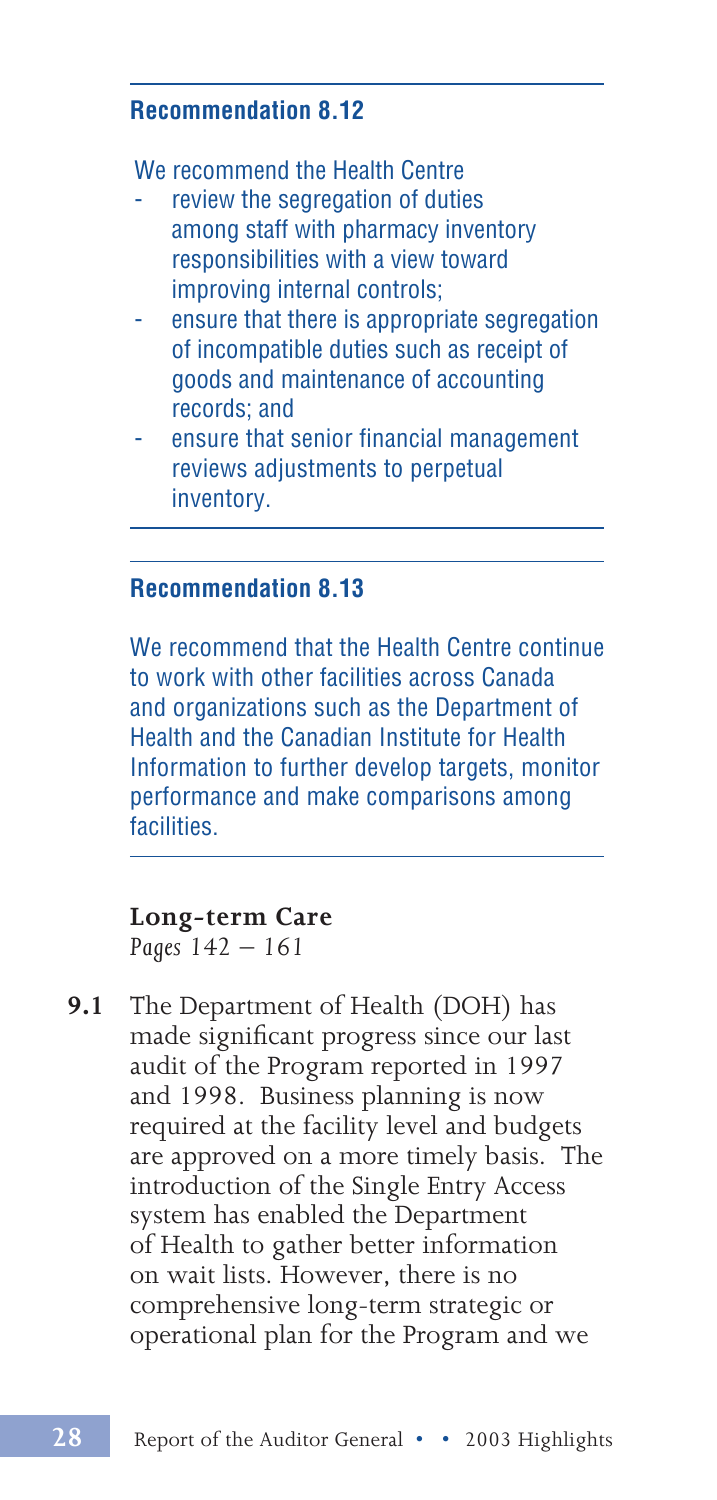recommend that one be prepared, and that the Department continue with its efforts to develop a funding formula for long-term care facilities.

- **9.2** Significant improvements have been made in the financial assessment process for applicants with the creation of the Eligibility Review Unit (ERU). We have recommended additional enhancements to this process including better documentation of assessments conducted.
- **9.3** Significant recommendations from our 1997 and 1998 audits which have not been addressed include the need for new legislation and regulations, periodic reassessment of residents' financial status and care needs, and the finalization of draft care standards. We have recommended that these outstanding recommendations be addressed.
- **9.4** Improvements are needed to DOH's invoice approval process for billings from long-term care facilities. There are no policies to ensure consistent verification procedures among regions. We have recommended that common procedures be implemented to ensure all information on invoices is verified.
- **9.5** The Department only has one performance indicator for the Long-term Care program and no outcome measures for facilities. To enhance accountability, we have recommended DOH develop indicators at the Department level as well as measures related to the services longterm care facilities provide.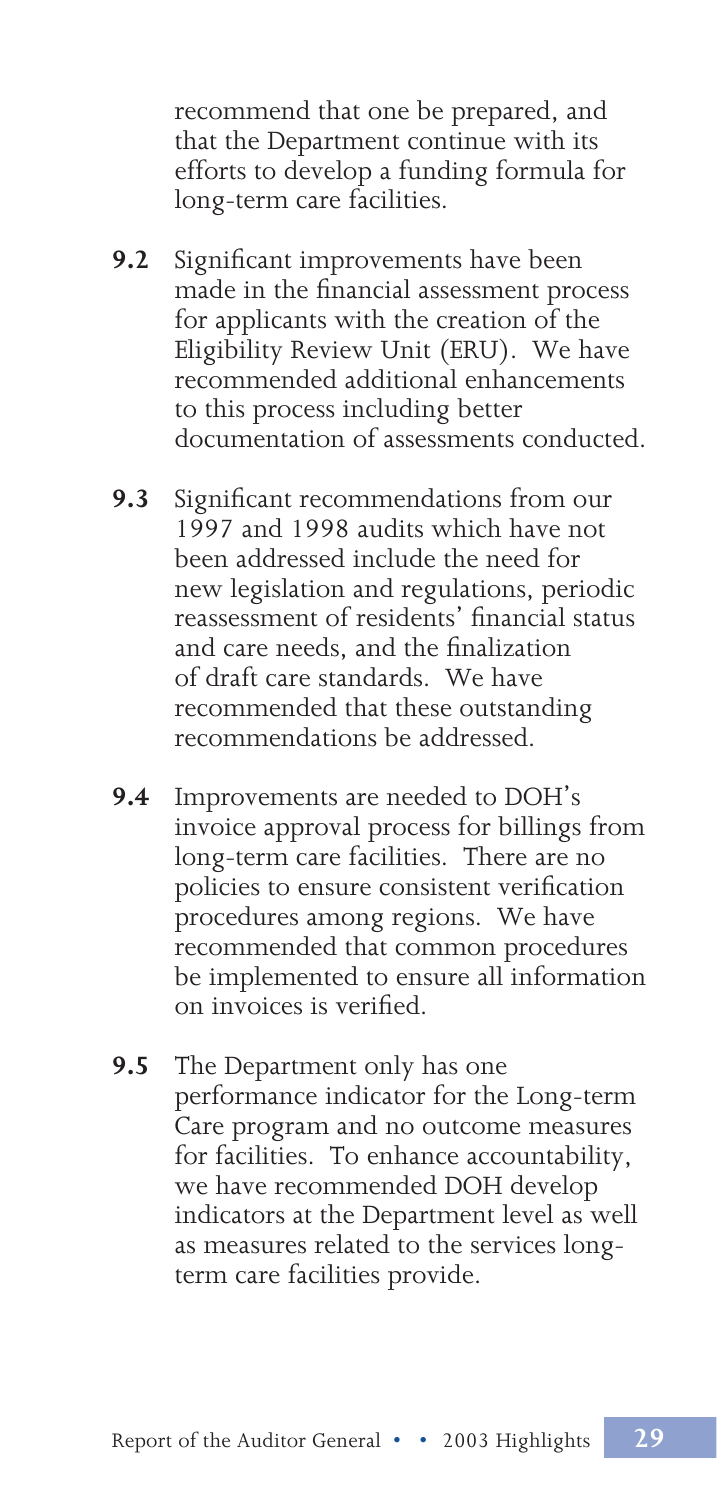- **9.6** DOH originally estimated policy changes announced in November 2002 would cost \$6 million for fiscal 2003-04. Central government reduced this figure to \$3 million during the budget process. Department forecasts at the time this Report was written estimate costs will reach \$6 million by 2003-04 year end. We have recommended the Province ensure reasonable estimates of the costs of policy changes are calculated and included in the Estimates.
- **9.7** The Department receives semi-annual financial forecasts from facilities. We have recommended DOH consider obtaining quarterly forecasts. The Department should also develop processes to monitor areas such as financial management, compliance, and economy and efficiency in LTC facilities.
- **9.8** DOH funds facility mortgage payments over time through the per diem rates. At the time of our audit, Department staff were accumulating information to estimate the total amount of outstanding facility loans and mortgages to be covered through future per diems. We have recommended the Department continue with efforts in this area.
- **9.9** Our recommendations to government from this audit are as follows:

#### **Recommendation 9.1**

We recommend that the Department prepare strategic and operational/business plans for the Long-term Care program.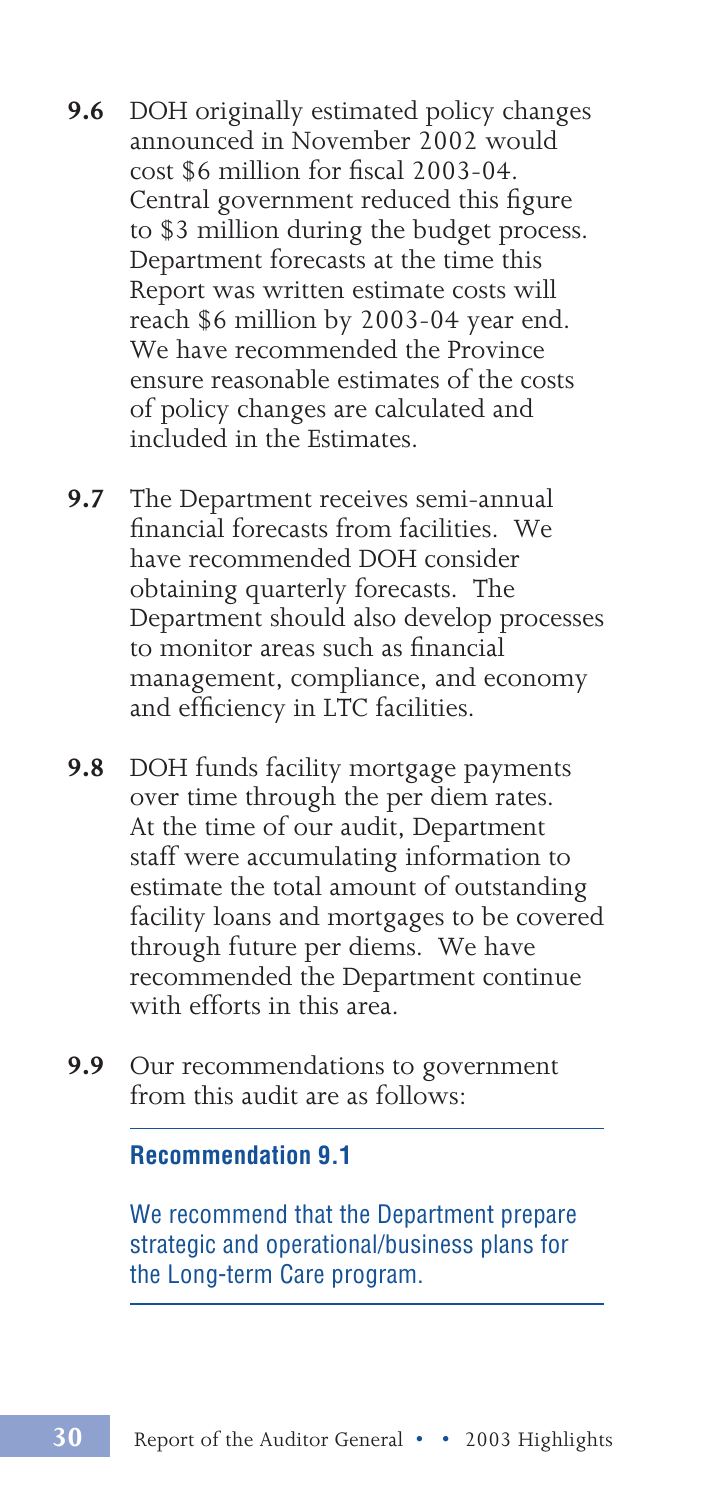#### **Recommendation 9.2**

We recommend that the Department of Health continue with its efforts to develop an overall funding formula for the Long-term Care program.

### **Recommendation 9.3**

We recommend that the Province ensure reasonable estimates of the costs of policy changes are calculated and included in the Estimates. These estimates should be available before policy changes are approved.

### **Recommendation 9.4**

We recommend that DOH continue with its efforts to accumulate total outstanding facility loans and mortgages for long term-care facilities. This outstanding amount should be monitored for financial planning purposes.

### **Recommendation 9.5**

We recommend that DOH issue formal, written responses to the recommendations of Task Forces and other groups engaged to review long-term care.

#### **Recommendation 9.6**

We recommend that DOH work with its regional offices to develop standard procedures for invoice approval that include verifying new residents, ensuring deceased residents are removed from billings, ensuring mathematical accuracy, and regional and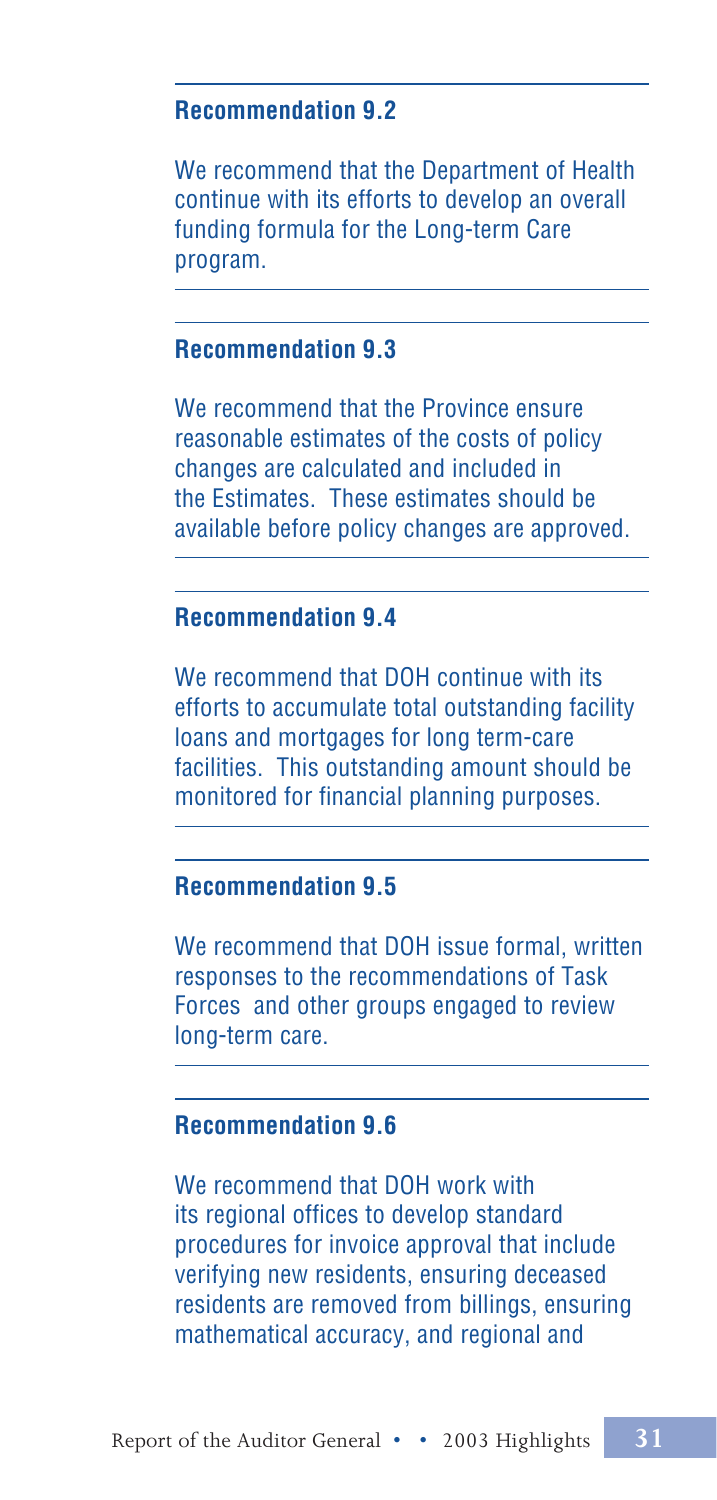central office approval of invoices before payment. We also recommend that the Department develop a system to monitor compliance with these procedures.

#### **Recommendation 9.7**

We recommend that the Eligibility Review Unit of DOH:

- ensure all procedures completed during the financial assessment process are documented;
- obtain official Notices of Assessment or electronic data from Canada Customs and Revenue Agency in addition to copies of income tax returns to ensure income information on file is accurate; and
- develop policies to address noncompliance with the financial assessment process.

#### **Recommendation 9.8**

We recommend that DOH increase its financial monitoring of facilities and consider requesting forecast information on a quarterly basis. DOH should also consider whether processes are required to monitor areas such as financial management, internal controls, compliance with policies, and due regard for economy and efficiency in LTC facilities.

#### **Recommendation 9.9**

We recommend that DOH develop performance indicators for the Long-term Care program. These indicators should include measures at the Department level as well as measures related to the services long-term care facilities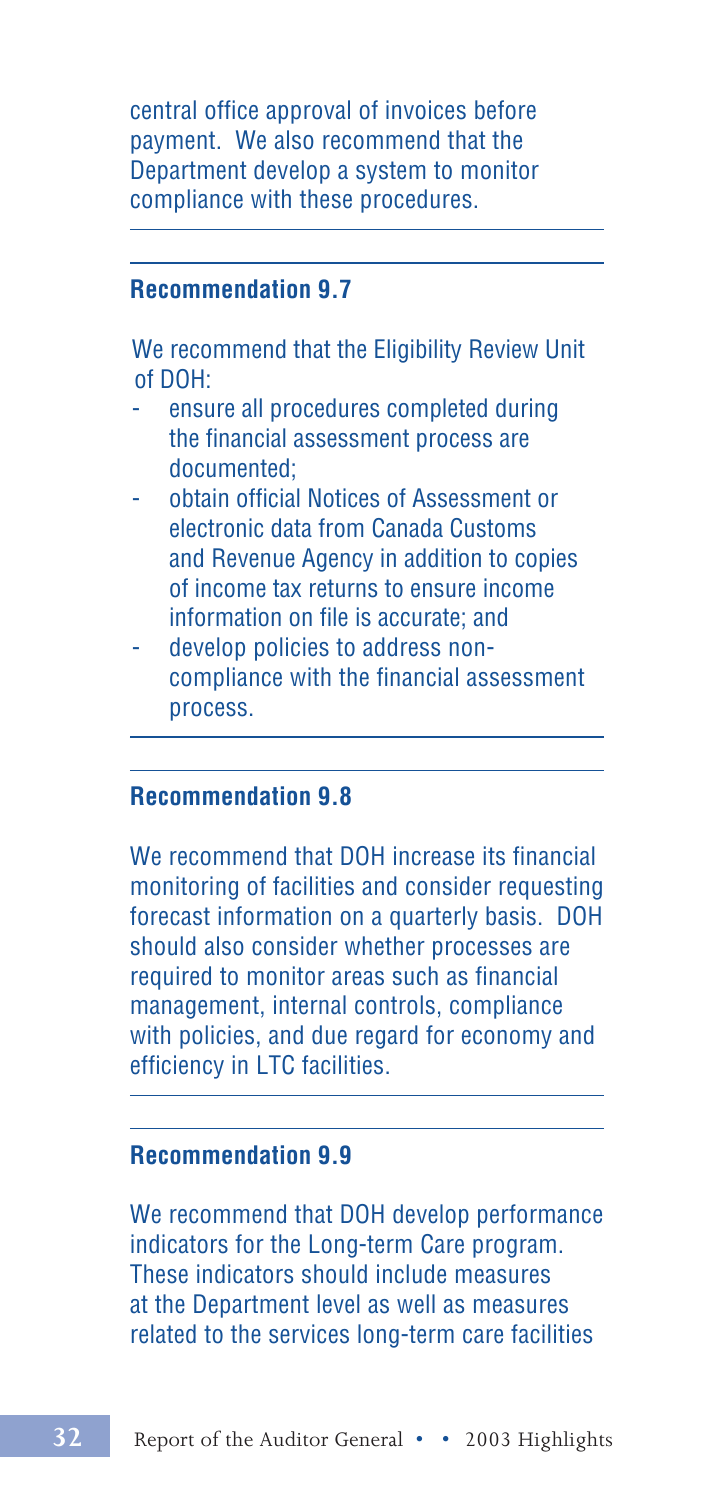provide. Requiring facilities to periodically report standard performance measures would enhance their accountability to the Department.

### **Recommendation 9.10**

We recommend that DOH review the remaining recommendations from our 1997 and 1998 audits, including:

- new long-term care legislation and regulations;
- requirements for periodic reassessments of residents' care needs and financial status; and
- care standards.

### **Payments to Physicians**

*Pages 162 – 179*

- **10.1** A sample of medical and dental fee-forservice claims was tested for compliance with the Health Services Insurance Act and Regulations and the Agreement with the Medical Society of Nova Scotia. All claims tested complied with the provisions of the Act and Agreement.
- **10.2** Audit and monitoring activities for radiology and pathology claims are not as extensive as for other fee-forservice claims. Pre-assessment controls and the audit and monitoring of payments to physicians for bulk-billed radiology and pathology claims are deficient. Inadequate pre- and postassessment controls increase the risk that inappropriate radiology and pathology claims will be paid.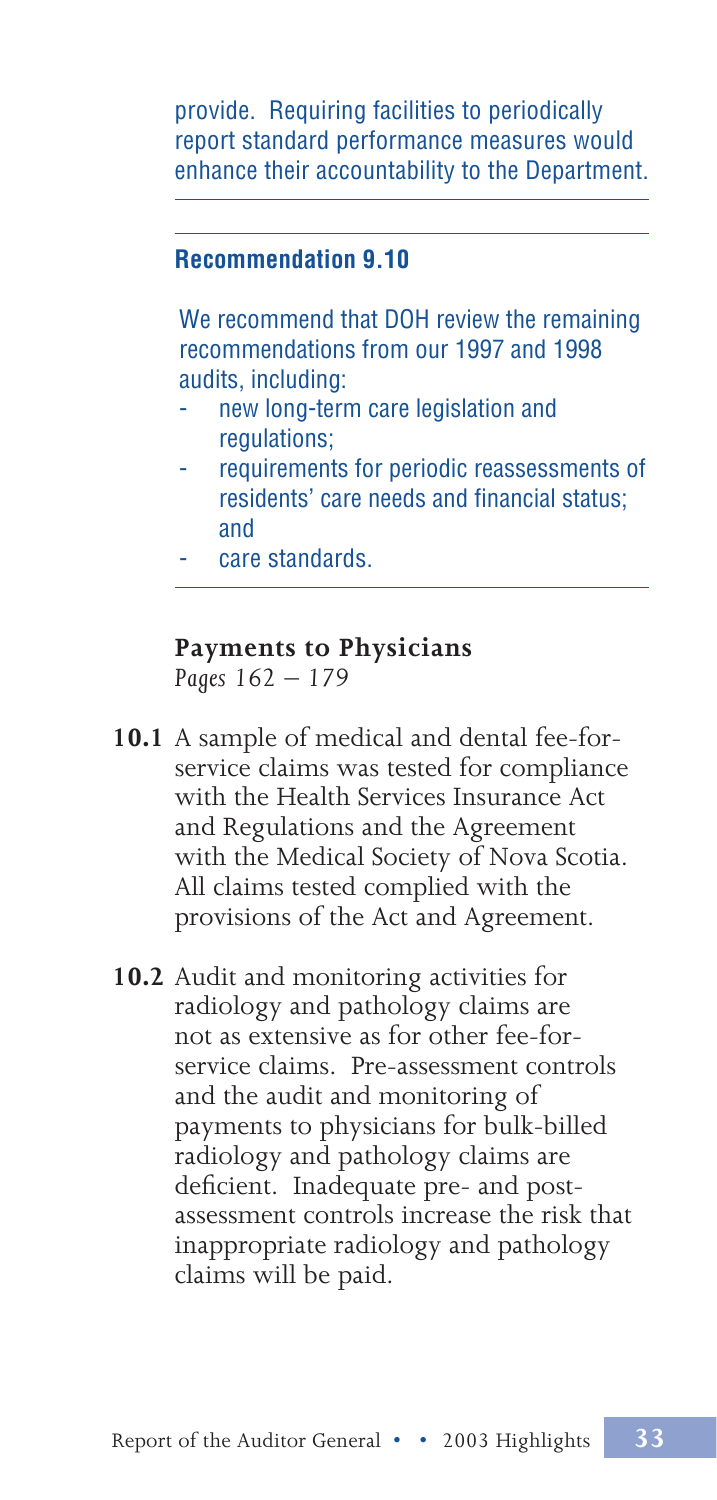- **10.3** A 1997 decision by the Department of Health to pay physician services claims for patients with expired health cards was not supported by appropriate analysis to identify and assess the potential risks. We have recommended that DOH conduct a detailed analysis of the risks and benefits associated with the payment of claims for patients with expired health cards and that appropriate controls and procedures be implemented.
- **10.4** The Department of Health has assigned responsibility for the audit of physician fee-for-service claims to Atlantic Blue Cross Care (ABCC) under the current administration contract. ABCC has a comprehensive audit process in place to ensure the accuracy of physician fee-forservice claims other than for radiology and pathology claims. There is a need to ensure that audits are also performed by external auditors or the Province's Corporate Internal Audit Group on a regular basis.
- **10.5** The current administrative contract with ABCC does not include provisions which clearly define roles and responsibilities, reporting and information requirements, and mechanisms for the assessment of ABCC performance. DOH should ensure that all new contracts with service providers include such provisions.
- **10.6** We audited certain aspects of the administration of the Children's Dental Program by Quikcard Solutions Inc. and made recommendations to improve accountability.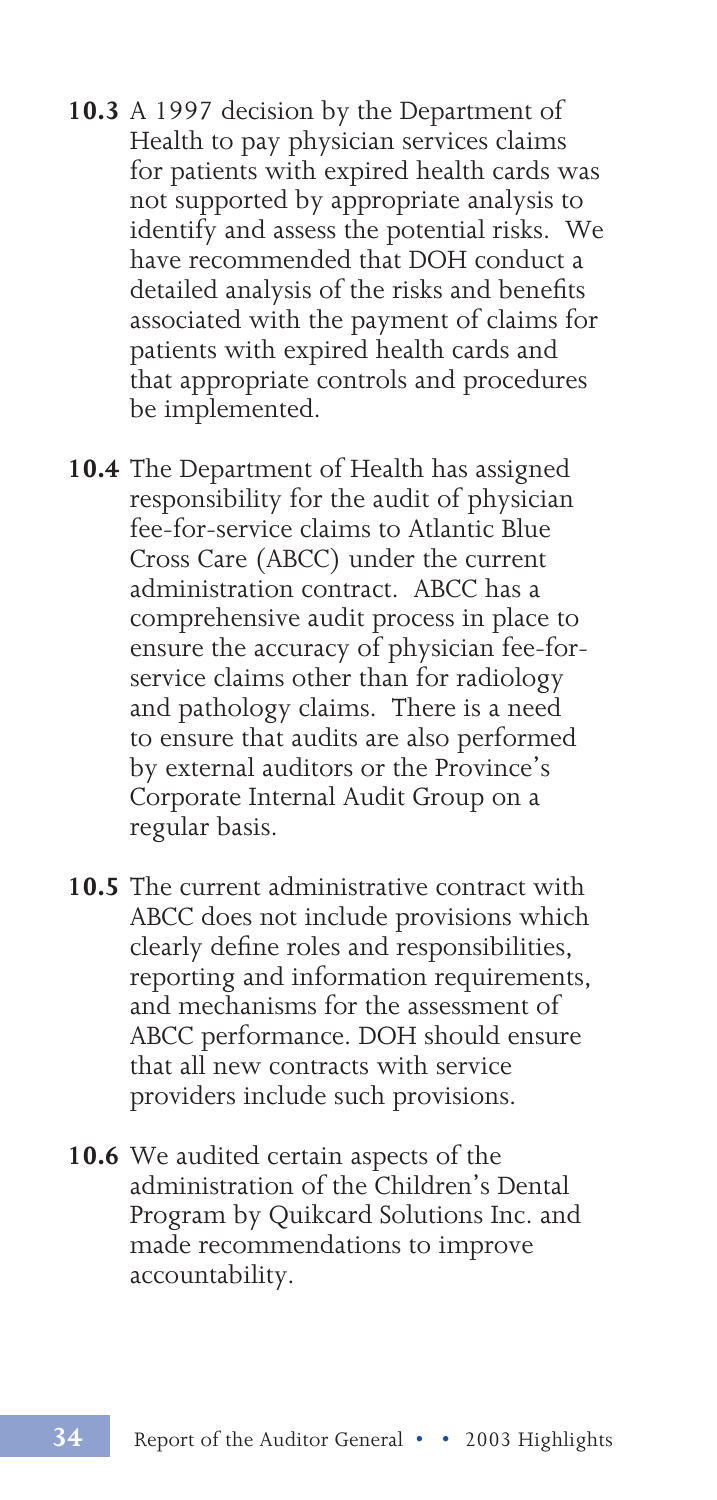- **10.7** Prior to our audit, DOH had not completed an analysis of whether expected savings from the move to Quikcard Solutions Inc. for processing dental claims had been realized. We have recommended that DOH ensure appropriate follow up is completed to determine whether expected cost savings have been achieved by new projects.
- **10.8** Our 1998 Report recommended that DOH obtain legal counsel with respect to its rights of ownership over the software used by ABCC to process physician medical payments. The recommendation has not been implemented. This is an important issue that should be examined as part of the Department's assessment of alternatives for the administration of physician medical payments.
- **10.9** Our recommendations to government from this audit are as follows:

#### **Recommendation 10.1**

We recommend that DOH conduct a detailed analysis of the risks and benefits associated with the payment of claims for patients with expired health cards and that appropriate controls and procedures be implemented.

#### **Recommendation 10.2**

We recommend that DOH establish an audit appeals process for physicians.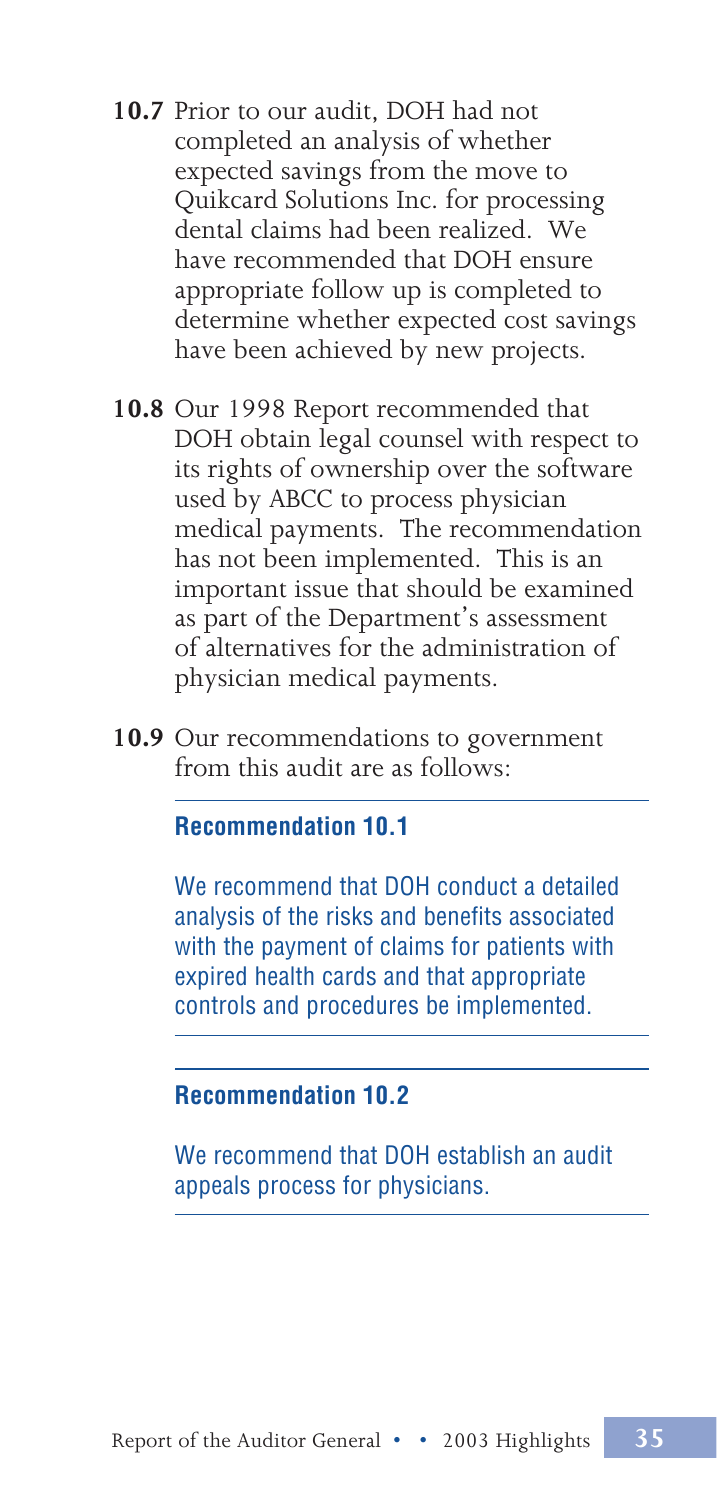#### **Recommendation 10.3**

We recommend that DOH perform a risk analysis on bulk-billed radiology and pathology claims and establish appropriate audit procedures in conjunction with ABCC.

### **Recommendation 10.4**

We recommend that DOH ensure external auditors or the Department of Finance's Corporate Internal Audit Group are engaged annually to audit medical payments to physicians paid by ABCC.

### **Recommendation 10.5**

We recommend that DOH amend the contract with Quikcard Solutions Inc. to require the external auditors of Quikcard to prepare a management letter detailing any internal control weaknesses as well as a short-form audit opinion.

#### **Recommendation 10.6**

We recommend that DOH ensure quarterly internal audits of claims processed by Quikcard are performed by an individual who does not have claims processing responsibilities.

#### **Recommendation 10.7**

We recommend that DOH ensure appropriate follow up is completed to determine whether expected cost savings have been achieved by new projects.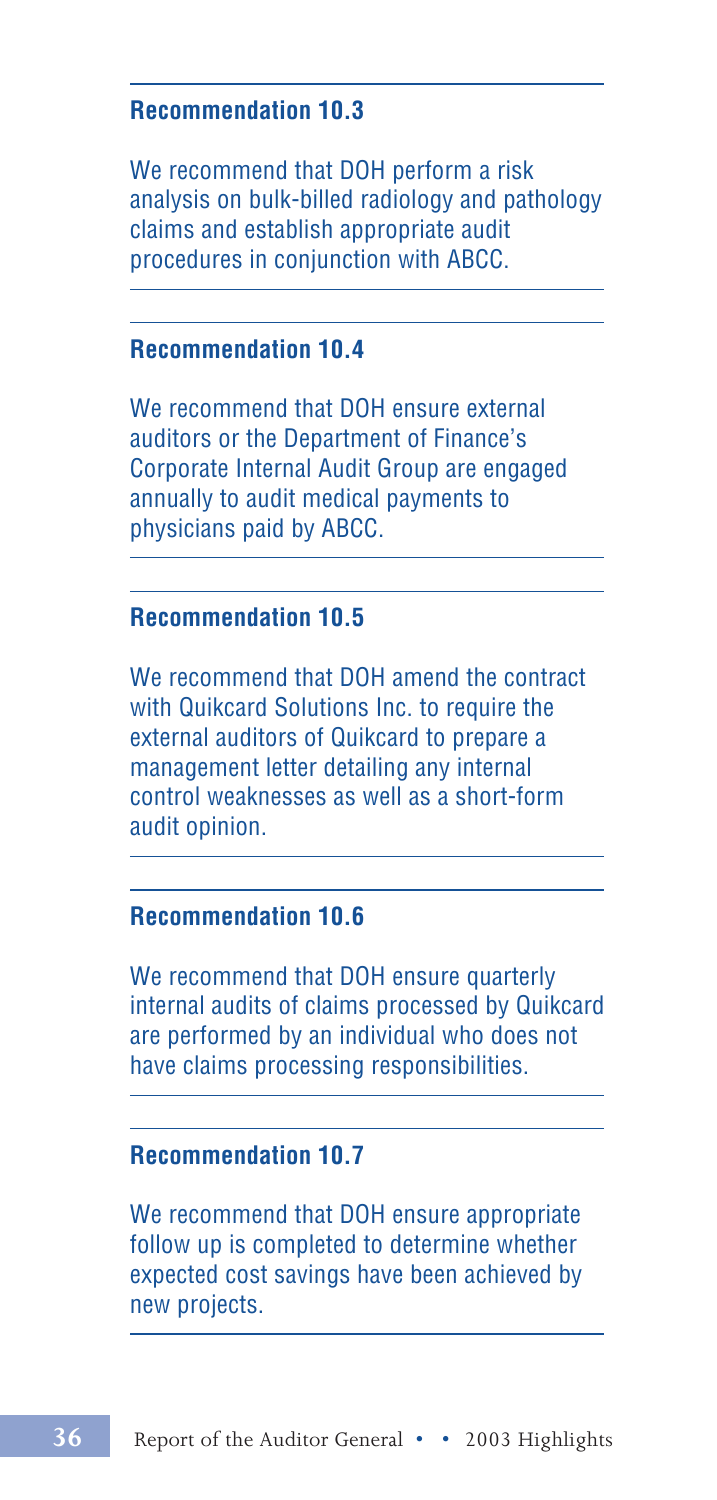### **Recommendation 10.8**

We recommend that DOH fully address all findings from our 1998 and 2000 Reports. In particular, we recommend that the Department obtain a legal opinion regarding ownership rights to the MSI software.

# **• • Justice**

#### **Court Services** *Pages 180 – 194*

- **11.1** The Court Services Division has clearly defined and well documented roles and responsibilities.
- **11.2** The Division strives for consistency of service throughout the Province and has developed some administrative service standards. However, it is constrained by the design and size of some of its facilities. Also, the Supreme Court (Family Division) is currently only established in Halifax and Cape Breton. The Provincial government will be asking the Federal government to expand it to other parts of the Province.
- **11.3** The judiciary is responsible for the flow of cases through the courts. However, the Division, in consultation with the judiciary and court system stakeholders, has taken steps to help make the operation of the courts more efficient. These include implementing elements of case-flow management in one Halifax-based court, and establishing or improving processes relating to night courts, Justices of the Peace, alternative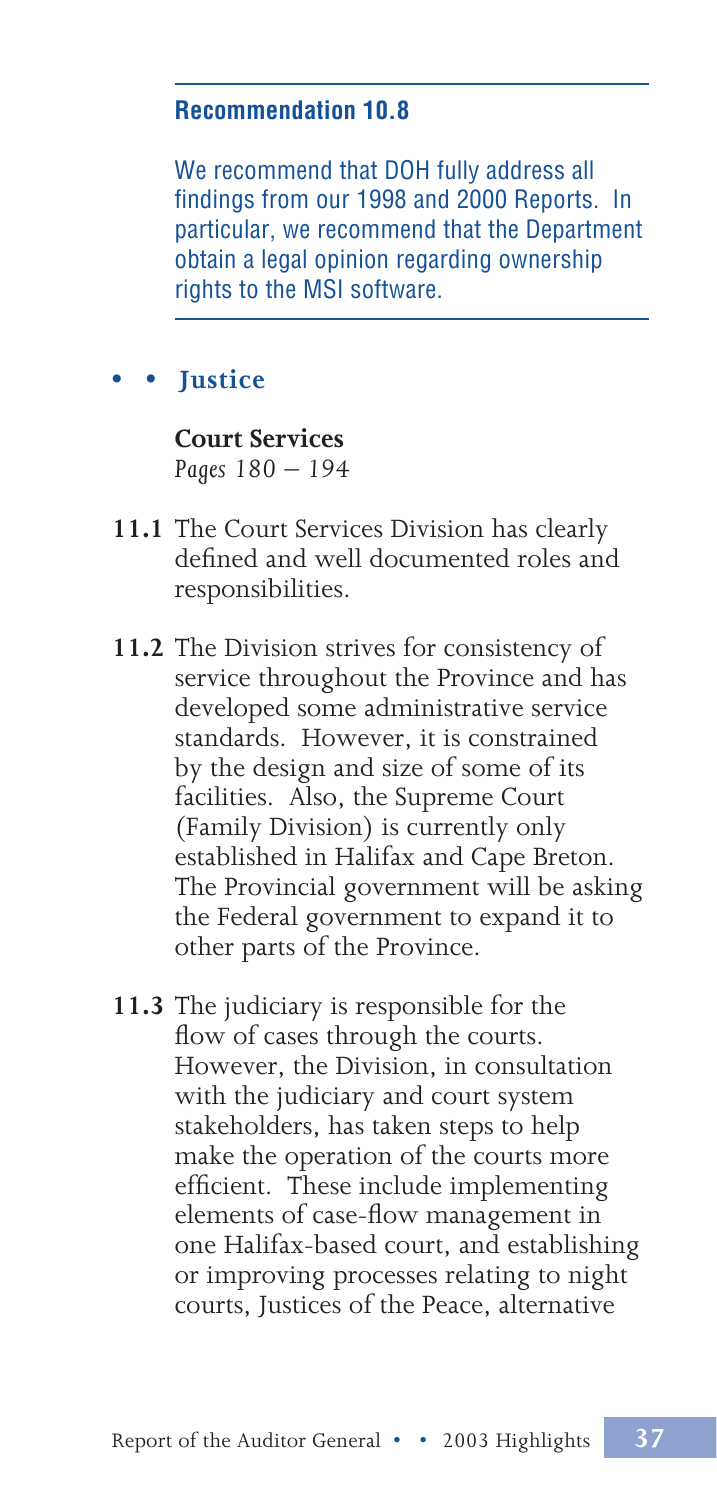dispute resolution and mediation, and small claims court.

- **11.4** The Division performs strategic and business planning, and reports accomplishments relating to its plans. There is regular financial, statistical and operational reporting to help the Division monitor its performance.
- **11.5** Security over the Division's computer systems appears appropriate, though we believe mandatory password changes, identification of inactive system users and better input quality control procedures for certain systems would strengthen control.
- **11.6** The Division regularly reviews the fees charged for services it provides. In some cases, fees are waived where warranted by the financial circumstances of a client. We recommended that the Division monitor the number of waiver applications received and the amount of fees waived in order to be better able to assess the impact of waivers on government revenues, as well as on access to justice.
- **11.7** The Division has appropriate control over the recording, tracking and collecting of fines. Measures have been taken to improve the rate of collection on fines.
- **11.8** Our recommendations to government from this audit are as follows:

**Recommendation 11.1**

We recommend that the Division continue to develop and implement standards for court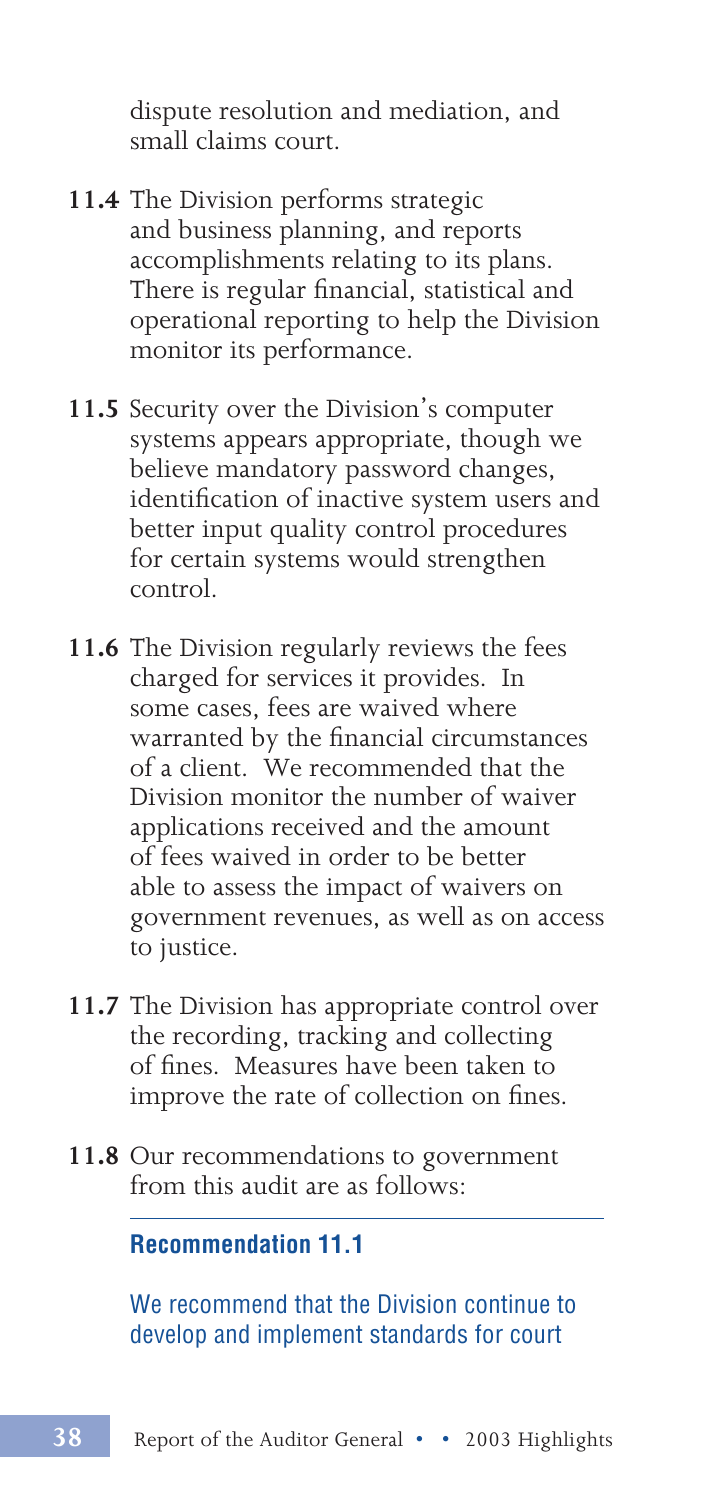services and include a process for reporting on achievements.

### **Recommendation 11.2**

We recommend that cost and other financial analysis be included as part of program assessments.

### **Recommendation 11.3**

We recommend the Division monitor the number of waiver applications received and the amount of fees waived in order to better assess the impact of waivers on government revenues, as well as on access to justice.

### **Recommendation 11.4**

We recommend that the Division ensure all ticket booklets disbursed are properly recorded in the logbook. We also recommend the Division establish and implement a policy for the periodic review of confirmation receipts to ensure all forms are signed and returned as required.

### **• • Office of Health Promotion**

**Nova Scotia Gaming Foundation - Review of Operations** *Pages 195 – 208*

**12.1** In March 2003, the Board of Directors of the Nova Scotia Gaming Foundation wrote our Office to request a review of operations.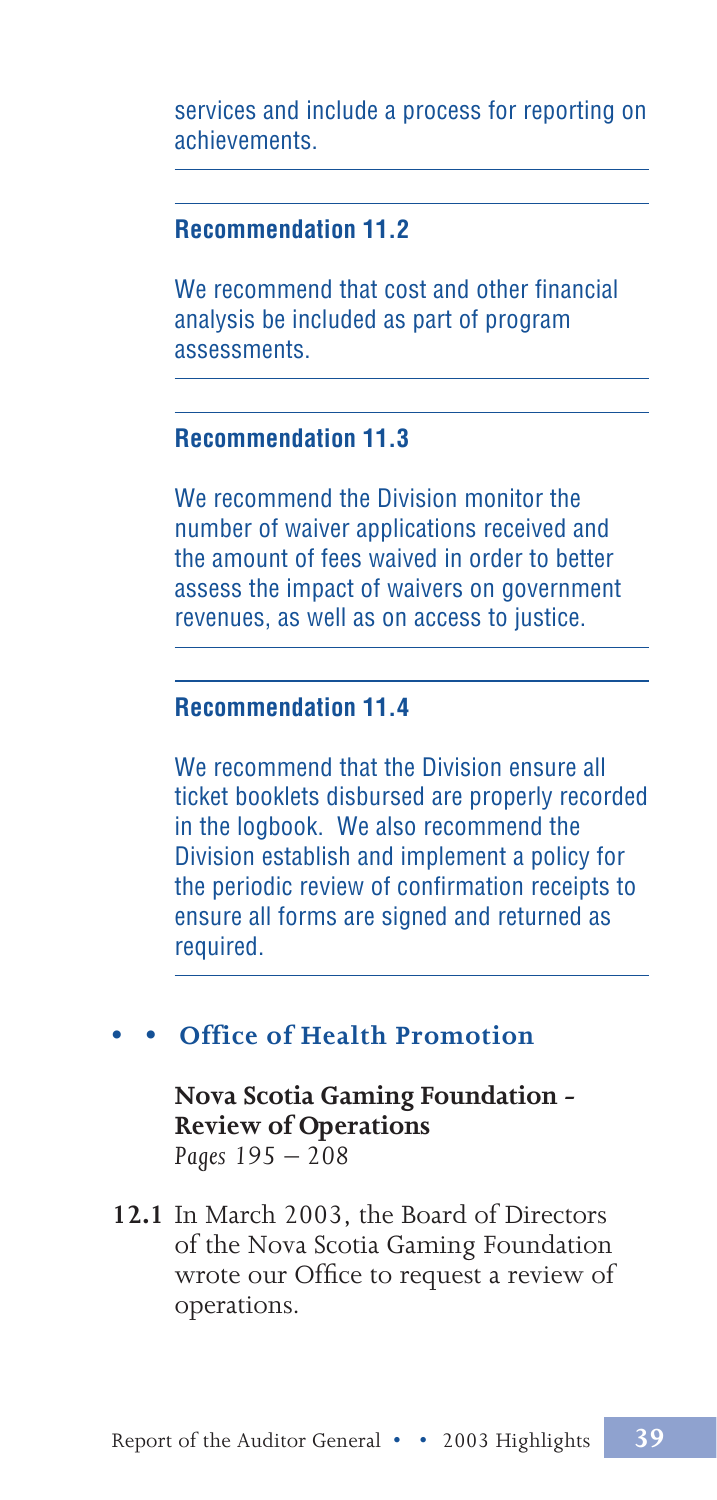- **12.2** The Board and staff of the Foundation have made progress in many areas since assuming responsibility in 1999. The Foundation has expanded its activities and operations and, at the same time, has been improving its administrative processes.
- **12.3** The accountability relationship between the Foundation and government is not clear and we recommended this be clarified in a Memorandum of Understanding between the Office of Health Promotion and the Foundation.
- **12.4** To date, the Foundation has not developed a process to monitor targets established in its strategic plan. We have recommended that the Board implement a formal process to monitor achievement of these targets.
- **12.5** The Foundation's conflict of interest policy does not address the action to be taken when a conflict is disclosed. We have recommended that the Board expand its policy to include this.
- **12.6** During the Foundation's stakeholder consultation process, lack of public knowledge of the Foundation and availability of grants was noted. The Foundation's website is a key part of its communication strategy and is under development. We have recommended that the Foundation develop a plan to address completing the website as soon as possible to allow greater access to grant information by applicants.
- **12.7** Under the Foundation's current grant process, recipients of certain grant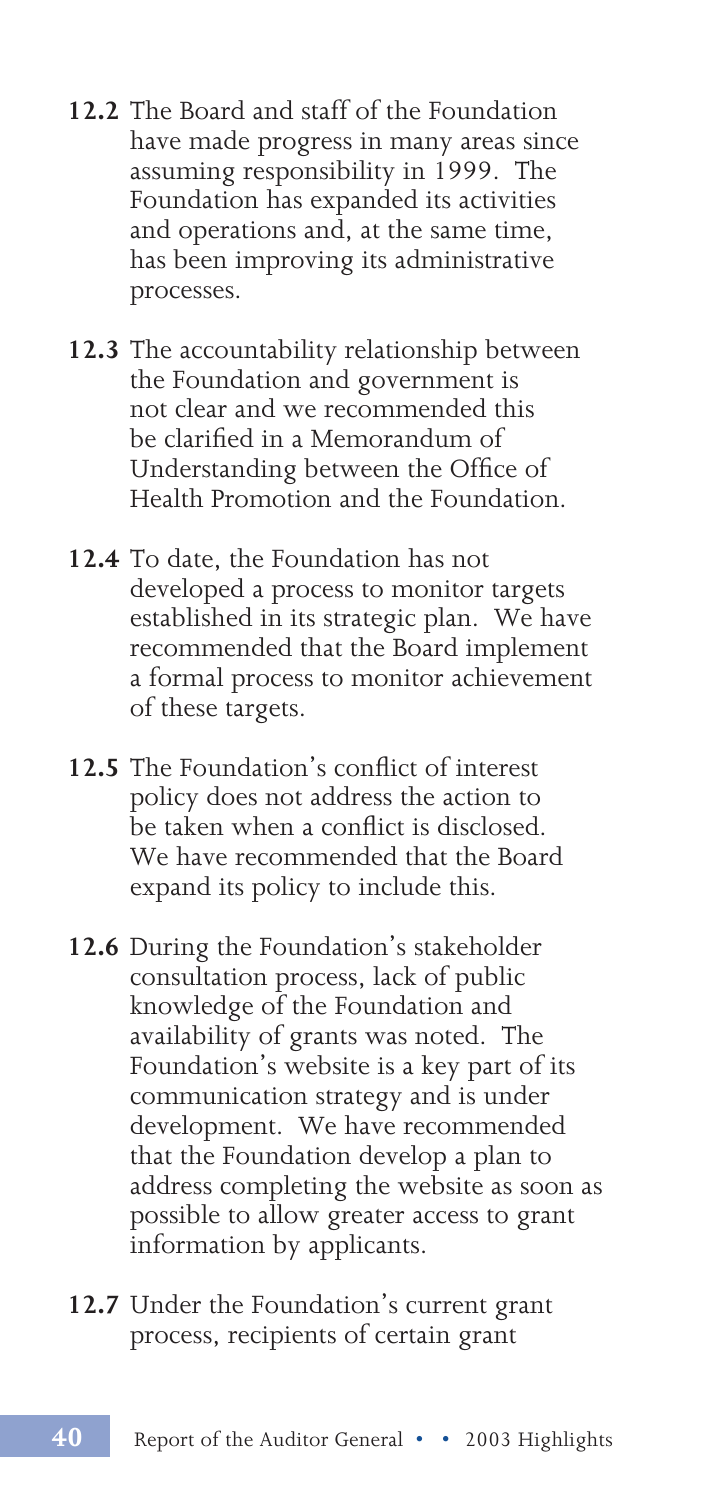types continue to receive subsequent grant installments even if they do not file the required progress reports. We have recommended that the Foundation require formal progress reports be filed in order for applicants to continue to receive grant funds.

- **12.8** The Foundation has a draft investment policy that deals with funds on deposit and the need to protect the principal invested. There is no long-term financial plan which addresses the fund balance to be maintained or projected grant funding. We have recommended that the Foundation formally approve the draft investment policy and develop a longterm financial plan.
- **12.9** Our recommendations to government from this review are as follows:

#### **Recommendation 12.1**

We recommend that the Foundation and Office of Health Promotion clarify the roles, responsibilities and accountabilities of both parties and incorporate this in any Memorandum of Understanding.

#### **Recommendation 12.2**

We recommend that the Board consider implementing a formal process to monitor targets set out in the strategic plan.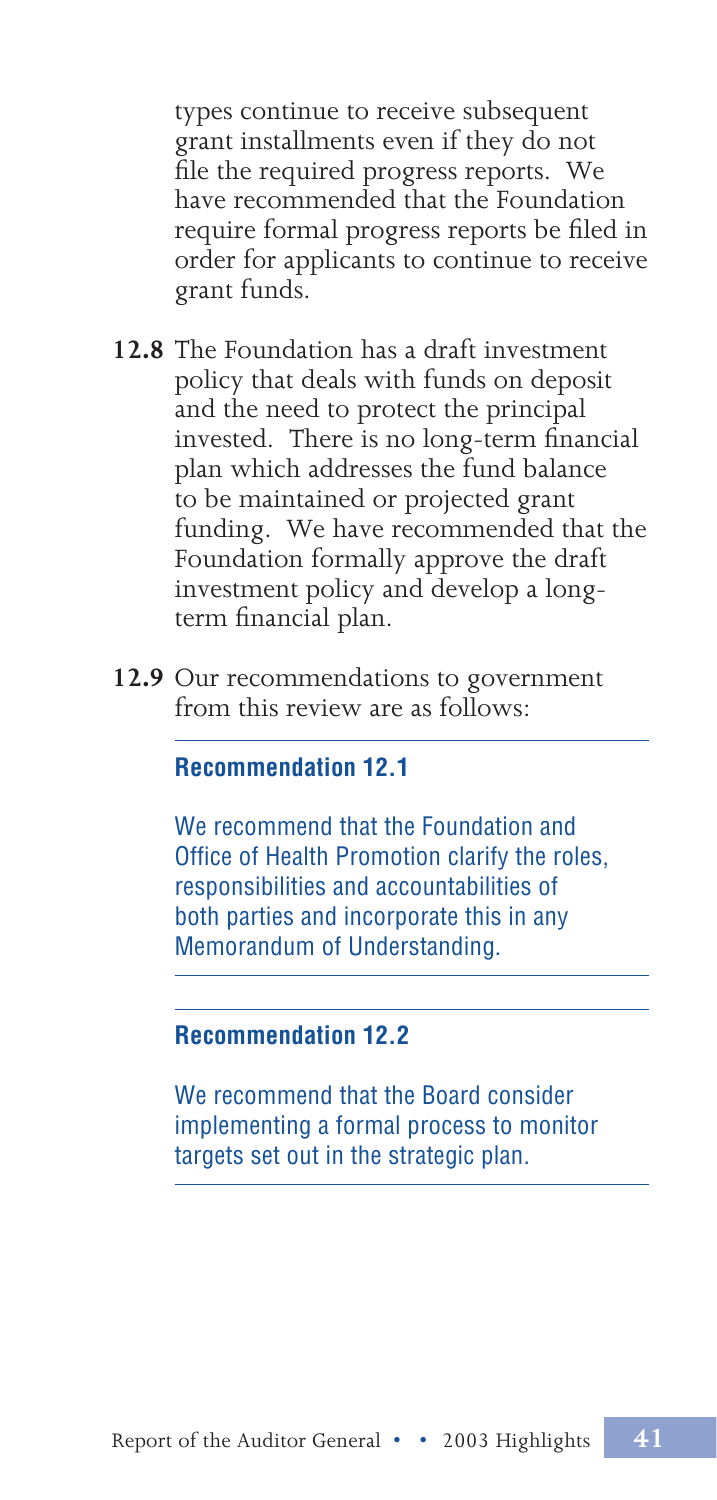### **Recommendation 12.3**

We recommend that the Board further explore its composition and, if appropriate, request that the Minister appoint additional directors.

#### **Recommendation 12.4**

We recommend that the Foundation Board expand its conflict of interest policy to formally include action to be taken when conflicts are disclosed.

### **Recommendation 12.5**

We recommend that the following potential conflict of interest areas be addressed in a Memorandum of Understanding between the Foundation and the Office of Health Promotion:

- the Board Chair's role as a Director Addiction Services with the District Health Authorities and related role in applying for Foundation grants on behalf of DHAs; and
- the Foundation's sole employee's reporting relationship to the Director Addiction Services at the Office of Health Promotion when the Director has involvement in grant applications submitted by Addiction **Services**

### **Recommendation 12.6**

We recommend the Foundation complete its website to enhance communications and address related concerns reported in the Brand and Marketing Strategy Report.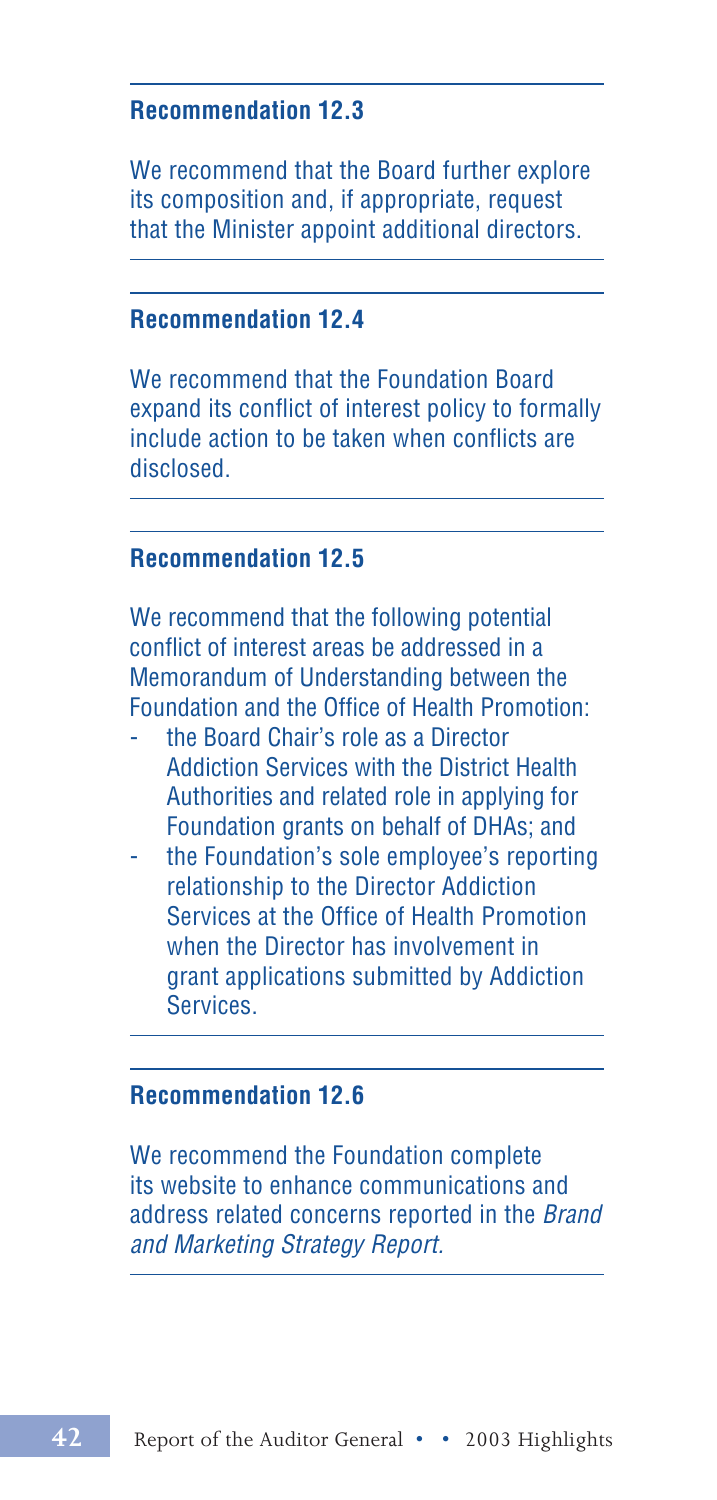### **Recommendation 12.7**

We recommend the Foundation require progress reports from grant applicants prior to payment of subsequent grant installments.

### **Recommendation 12.8**

We recommend that the Foundation:

- formally approve its draft investment policy; and
- develop a long-term financial plan to address projected grant funding and capital to be maintained.

# **CROWN AGENCIES AND CORPORATIONS**

**Municipal Finance Corporation** *Pages 210 – 220*

- **13.1** The Corporation is complying with its reporting requirements and is providing timely information to the Minister.
- **13.2** The Corporation's 2000-01 and 2001- 02 Annual Reports were not tabled in the House of Assembly, but the 2001-02 report was available in the Legislative Library.
- **13.3** We recommended that the Corporation report progress related to its main objective of providing funds at the lowest possible cost.
- **13.4** The Corporation is complying with requirements of the Municipal Finance Corporation Act and Provincial Finance Act.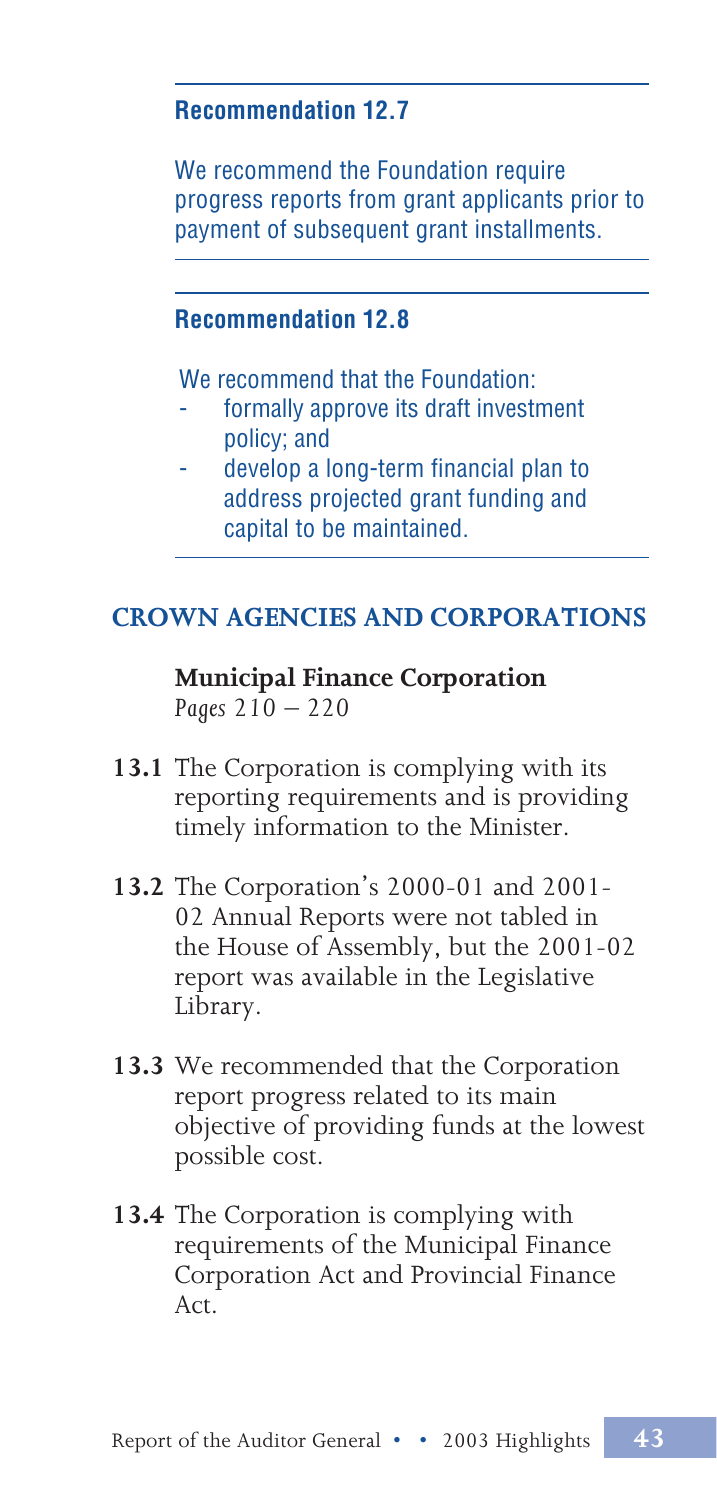- **13.5** The Corporation has a timely budget process and cash flow projections are prepared on a regular basis. The Corporation prepares monthly financial reports and submits them to the Board of Directors and the Department of Finance.
- **13.6** Our recommendations to government from this audit are as follows:

#### **Recommendation 13.1**

We recommend that the Corporation's Annual Reports be tabled in the House of Assembly on a timely basis.

### **Recommendation 13.2**

We recommend that the Corporation report on its achievements related to the goal and priority of providing funds at the lowest possible cost.

### **Recommendation 13.3**

We recommend that all policies related to the Corporation be documented and accumulated in a comprehensive reference source.

#### **Recommendation 13.4**

We recommend the business plan be updated to reflect the current practices of the Corporation.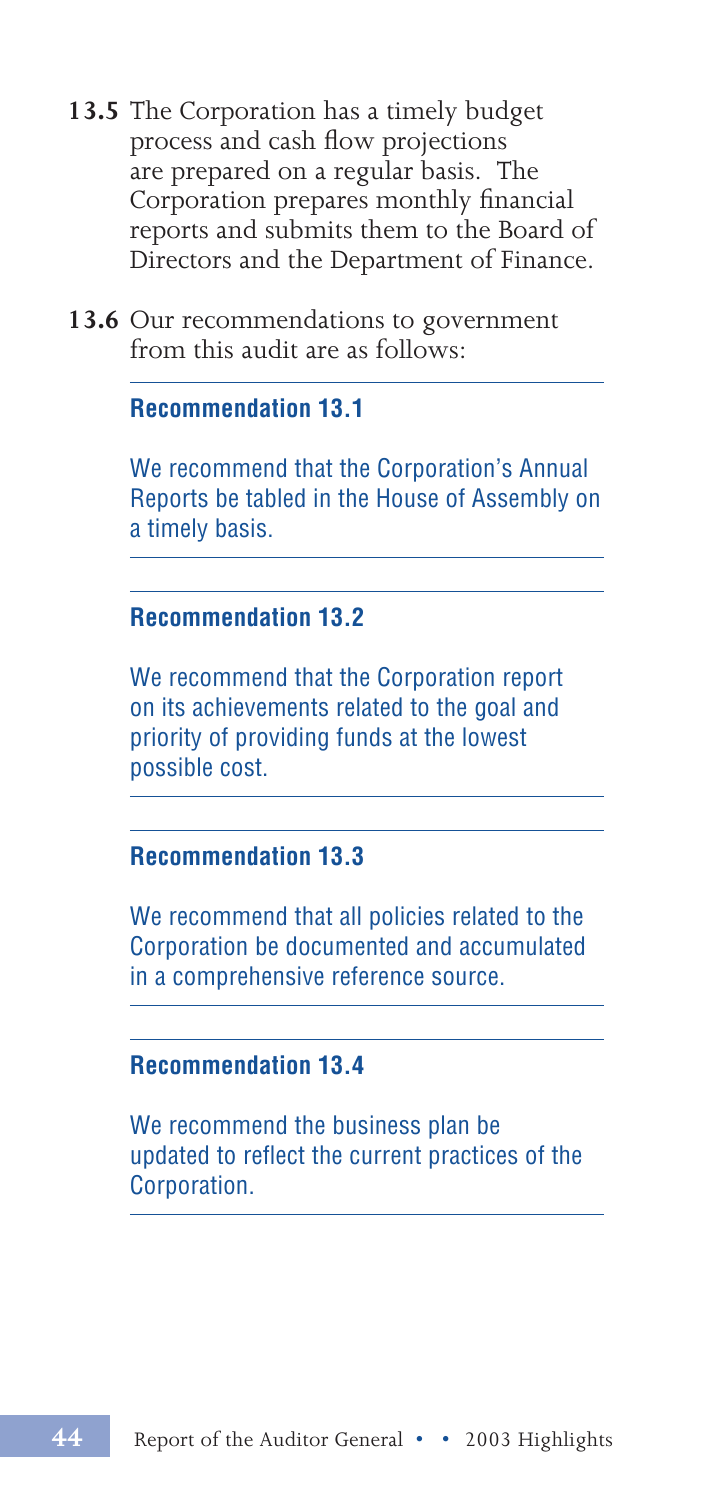### **Nova Scotia Innovation Corporation** *Pages 221 - 234*

- **14.1** The creation of In*NOVA*corp in 1994 consolidated several technology organizations owned by the Province, including the Nova Scotia Research Foundation Corporation. Responsibility for the Nova Scotia First Fund was also transferred to the Corporation.
- **14.2** We concluded that many of the audit criteria, used to assess whether our overall audit objectives were achieved, were met, particularly with respect to the governance and accountability functions. However, corporate policies and procedures require updating to better reflect the changed strategy and focus of In*NOVA*corp.
- **14.3** Terms of reference for the Investment Review Committee should be documented and approved by the Board of Directors. The terms of reference should include authorization limits, meeting protocols and roles and responsibilities. Terms of reference should also detail the nature and frequency of reporting to the Board.
- **14.4** The Board should identify and approve roles and responsibilities for Officers of the Corporation. Authorization limits should also be established.
- **14.5** Senior management should review and update the program administration guidelines for the Nova Scotia First Fund. These guidelines should include investment eligibility criteria, and should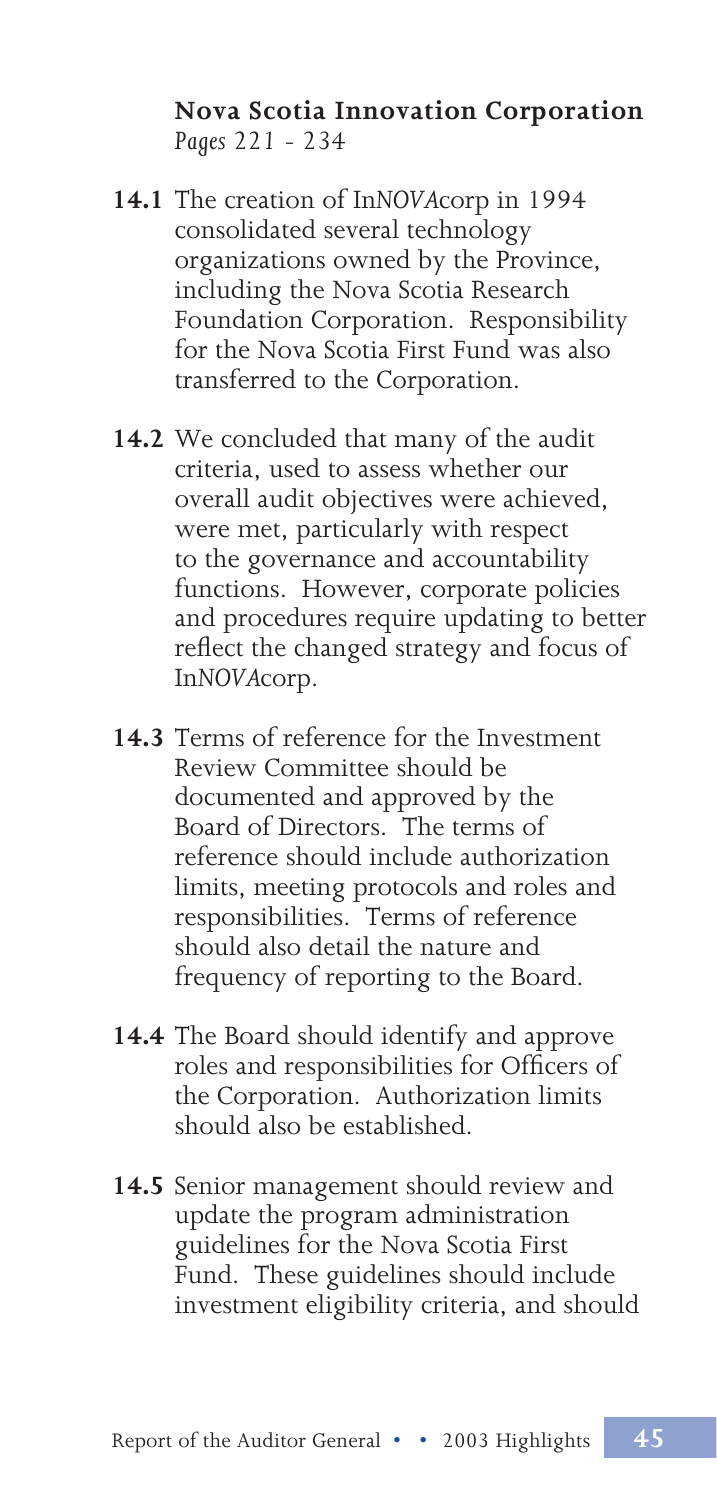clearly differentiate the policies related to uncommitted funds. The guidelines should be approved by the Board as it has overall responsibility for administration of the Fund.

- **14.6** A system to monitor, measure and report on performance should be developed. Focus should be given to those areas which are critical to the success of, or represent a significant risk to, In*NOVA*corp's mission.
- **14.7** Criteria upon which bonuses are based should be clearly defined and communicated to the employees in question. There should be formal, documented evaluations against these criteria to support the determination of bonuses.
- **14.8** Any costs associated with the investment or services provided to In*NOVA*corp's subsidiary, The Decision Point, should be included in In*NOVA*corp's operating results.
- **14.9** In*NOVA*corp should update the documentation of its procurement policies and procedures. These policies and procedures should be compatible with Provincial requirements, detail when a competitive process is required, and address the use of purchasing cards.
- **14.10** Our recommendations to government from this audit are as follows:

**Recommendation 14.1**

We recommend that terms of reference for the Investment Review Committee should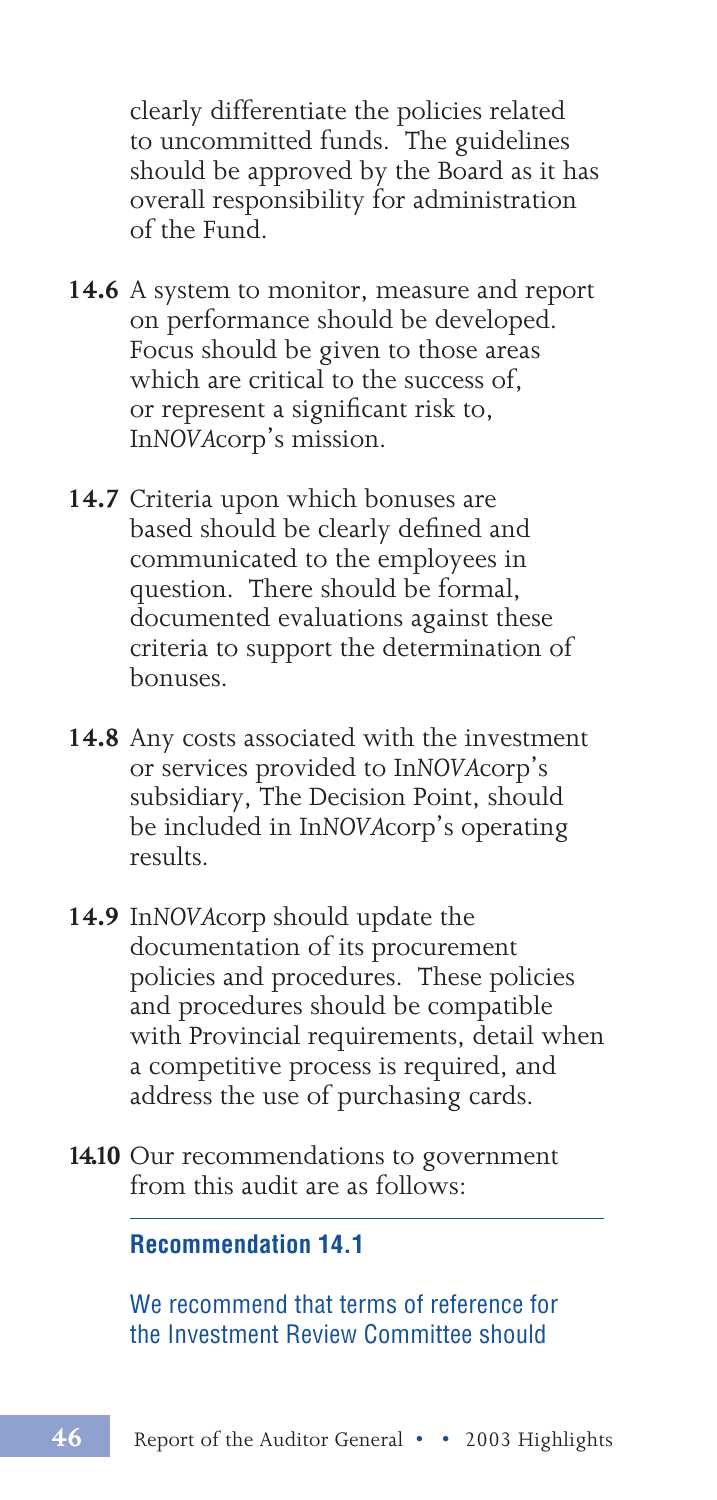be documented and approved by the Board of Directors. The terms of reference should include authorization limits, meeting protocols and roles and responsibilities, as well as formalize the reporting process between the Committee and the Board.

### **Recommendation 14.2**

We recommend that the Board identify roles and responsibilities for officers of the Corporation. Authorization limits should also be established.

### **Recommendation 14.3**

We recommend that a system to monitor, measure and report on performance be developed. Focus should be given to those areas which are critical to the success of, or represent a significant risk to, InNOVAcorp.

### **Recommendation 14.4**

We recommend that criteria upon which bonuses are to be based should be clearly defined and communicated to the eligible employees. Evaluation against these criteria should be documented.

#### **Recommendation 14.5**

We recommend that any costs associated with the investment or services provided to InNOVAcorp's subsidiary, The Decision Point, be separately disclosed in InNOVAcorp's operating results.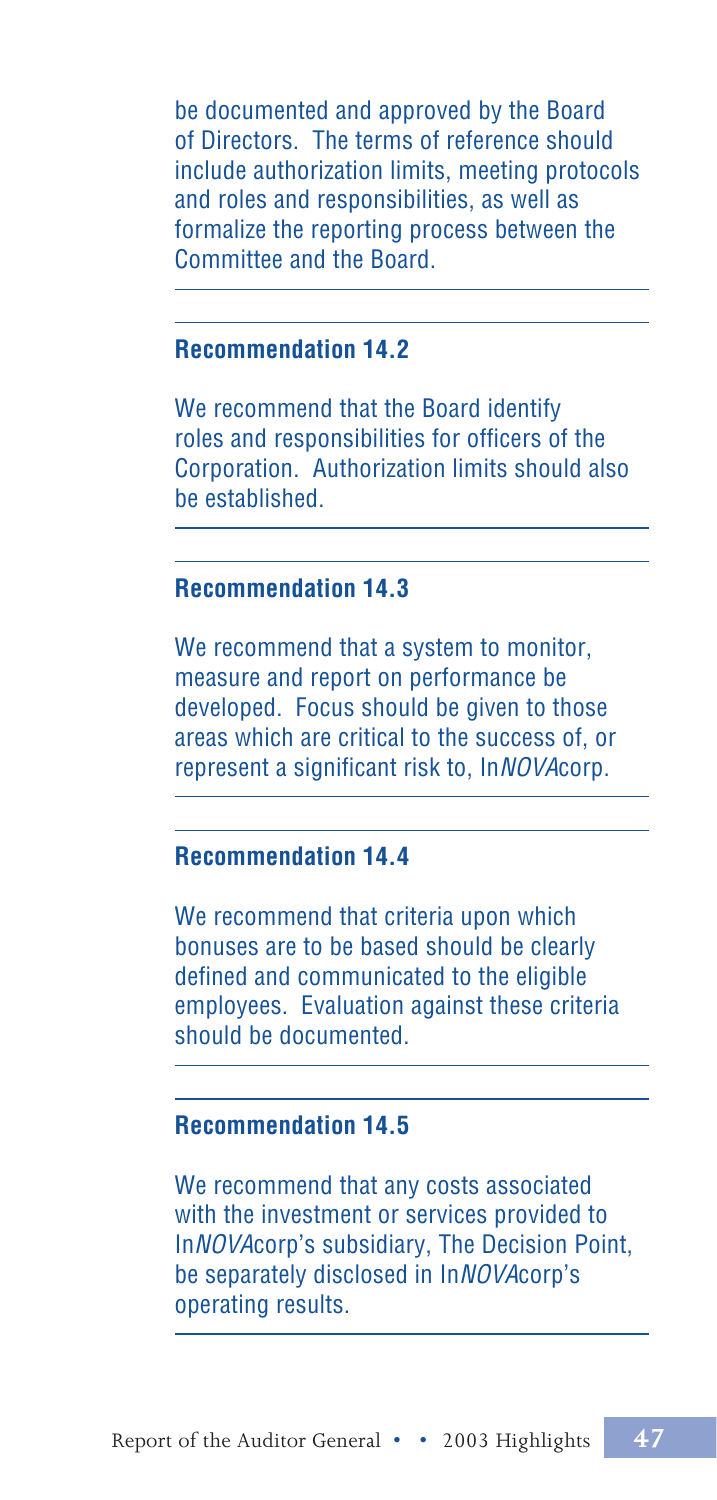### **Recommendation 14.6**

We recommend that senior management review the program administration guidelines for the Nova Scotia First Fund. These guidelines should include investment eligibility criteria, and should clearly differentiate the policies related to uncommitted funds. The guidelines should be approved by the Board as it has overall responsibility for administration of the Fund.

### **Recommendation 14.7**

We recommend that InNOVAcorp update the documentation for its procurement policies and procedures. These policies and procedures should be compatible with Provincial requirements, detail when a competitive process is required, and address the use of purchasing cards.

#### **Review of Financial Statements and Management Letters** *Pages 235 – 239*

- **15.1** Section 17 of the Auditor General Act permits this Office to conduct additional reviews of those entities where financial statements are reported on by private sector auditors. This chapter of our Report contains comments on our review of the results of private sector audits, as well as comments on audits performed by this Office.
- **15.2** The Provincial Finance Act requires that financial statements for government business enterprises and government service organizations be submitted to the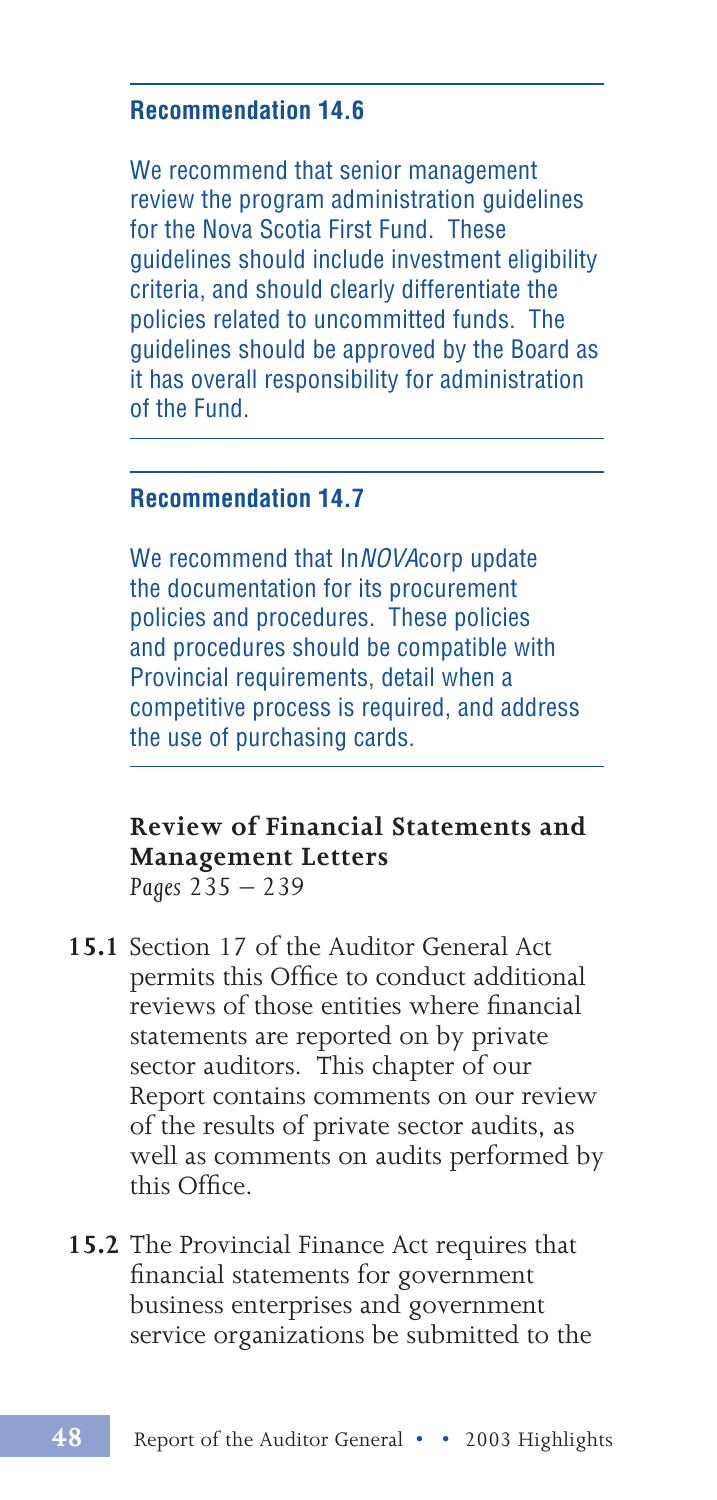Minister of Finance by June 30 following the fiscal year end (usually March 31). A number of entities, including trust funds, were not fully successful in providing audited financial statements by June 30.

### **OTHER AUDIT OBSERVATIONS**

**Additional Appropriations** *Pages 242 – 245*

- **16.1** Page A17 of the March 31, 2003 Public Accounts Volume 1 identified additional appropriations required for the year ended March 31, 2003 of \$69,591,000. This additional spending authority is yet to be approved by Order in Council. Under Section 28(3) of the Provincial Finance Act as amended May 30, 2002, OIC approval now needs to be obtained *"no later than ninety days after tabling of the Public Accounts"*.
- **16.2** Additional appropriations totaling \$205,019,000 for fiscal year 2002 were approved by OIC #2003-25 in January 2003.
- **16.3** The timing of the OIC approvals impairs the effective control by and accountability to the House of Assembly for expenditures in excess of original spending authority limits.

#### **Cash and Other Losses** *Pages 246 – 248*

**17.1** The losses reported to us for the year ended March 31, 2003 totaled \$71,785; consisting of cash losses of \$11,154,